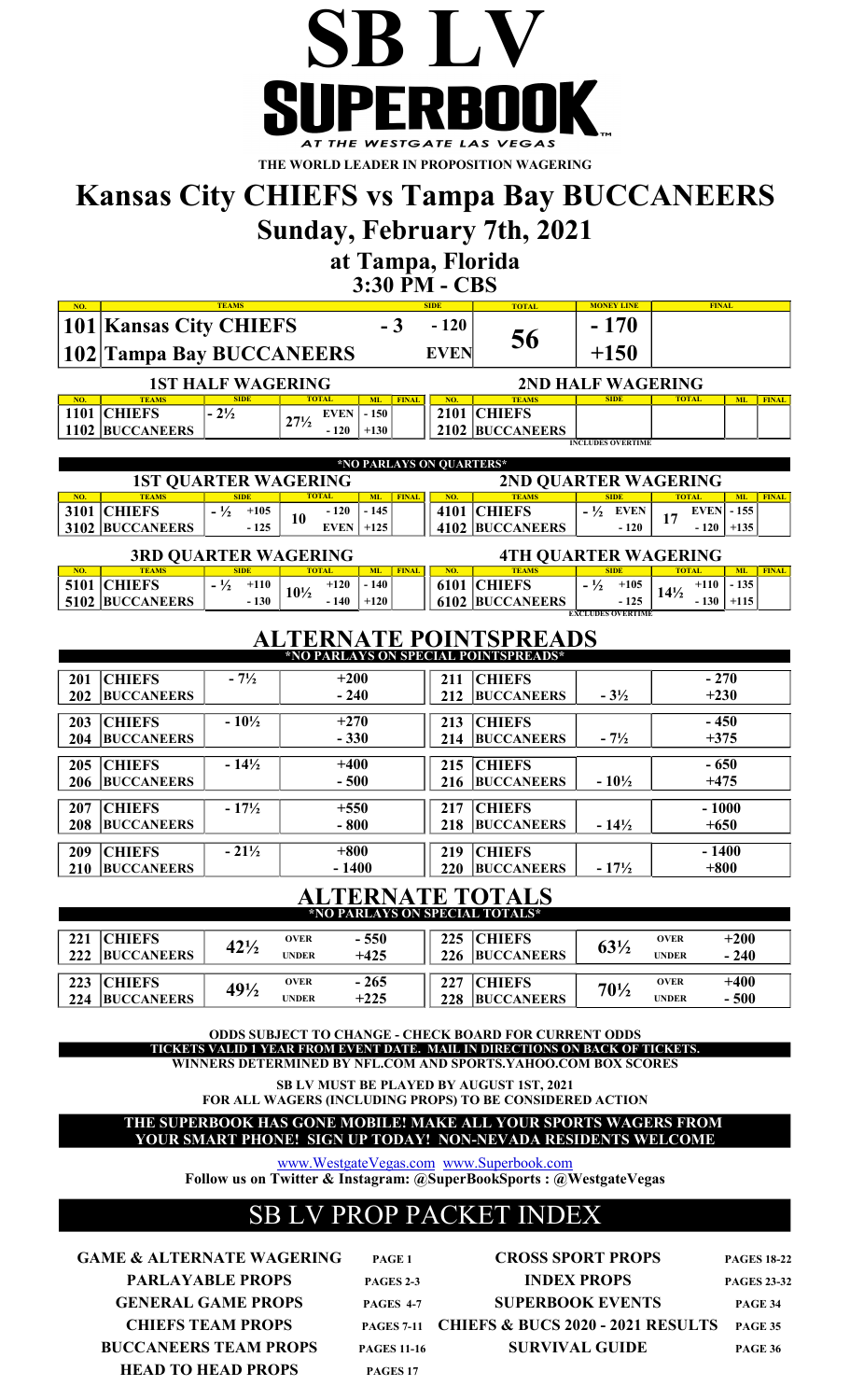

## **NOTES**

## THE SUPERBOOK HAS GONE MOBILE!

WAGERS FROM YOUR SMART PHONE! IT'S EASY, CONVENIENT AND YOU WOULD AVOID ALL THE TIME SPENT IN LINE! NON-NEVADA RESIDENTS WELCOME (WAGERS ONLY ACCEPTED WITHIN THE STATE OF NEVADA) ENJOY THE CONVENIENCE OF MAKING ALL YOUR SPORTS

LOOK FOR THE MOBILE APP SIGN-UP WINDOW IN THE SUPERBOOK!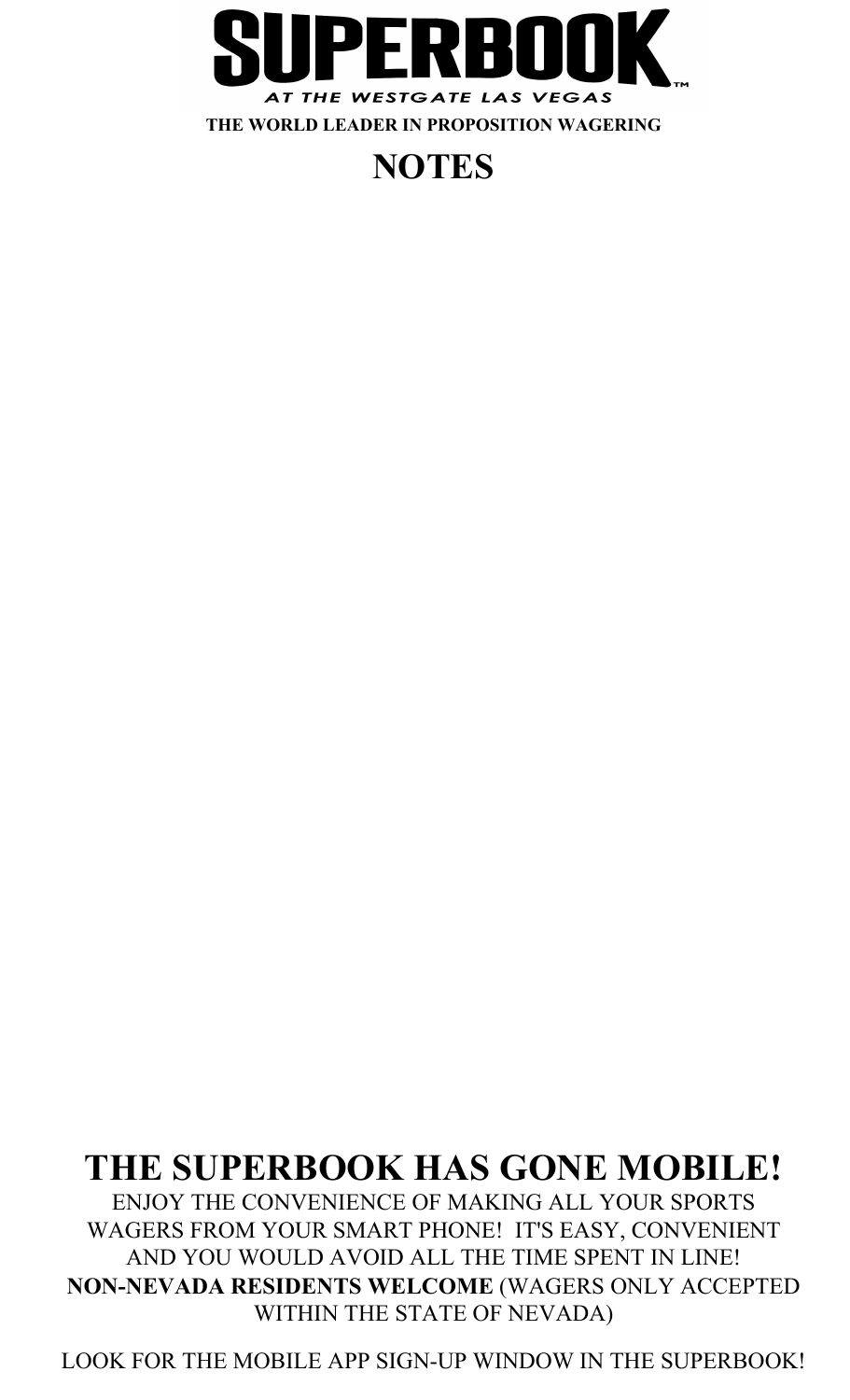SB LV PROPOSITIONS - PAGE 2 PARLAY PAGE THE WESTGATE LAS VEGA THE WORLD LEADER IN PROPOSITION WAGERING ALL PROPOSITIONS ON THE FOLLOWING TWO PAGES MAY BE PARLAYED - (NUMBERS 66001 - 66080) 2 TEAM PARLAYS MAXIMUM WILL Patrick MAHOMES\* (KC) OPENING COIN TOSS WILL BE: THROW AN INTERCEPTION?  $-102$  $+155$ 66001 HEADS - 102 66025 YES - 175 66002 TAILS 66026 NO - 102 WILL EITHER TEAM FIRST RUSHING ATTEMPT BY: SCORE 3 STRAIGHT TIMES? EXCLUDES EXTRA POINTS AND 2 PT CONVERSIONS - INCLUDES SAFETIES EXAMPLE: TD, FG, TD = 3 STRAIGHT SCORES Patrick MAHOMES\* (KC) IF NO RUSHING ATTEMPT - "UNDER" IS WINNER 66003 YES -210 | 66027 OVER  $\sim$  51/ OV - 210 - 110  $5\frac{1}{2}$   $\frac{0 \text{V}}{\text{UN}}$  - 110 66004 NO  $+180$   $+6028$  UNDER  $5/2$  UN +180 WILL EITHER TEAM SCORE IN THE FIRST RUSHING ATTEMPT BY: FIRST 6½ MINUTES OF THE GAME? Clyde EDWARDS-HELAIRE\* (KC) IF SCORE OCCURS AT EXACTLY 6 MINUTES AND 30 SECOND INTO THE GAME "YES" IS WINNER - INCLUDES SAFETY IF NO RUSHING ATTEMPT - "UNDER" IS WINNER  $+150$  $-155$ 66005 YES -155 | 66029 OVER 21/ OV  $3<sup>1</sup>/<sub>2</sub>$ 66006 NO  $+135$  66030 UNDER  $5/2$  UN +135 - 170 WILL EITHER TEAM SCORE IN THE FIRST RUSHING ATTEMPT BY: FINAL 2 MINUTES OF THE FIRST HALF? Darrel WILLIAMS\* (KC) IF SCORE OCCURS WITH EXACTLY 2 MINUTES REMAINING IF NO RUSHING ATTEMPT - "UNDER" IS WINNER IN THE FIRST HALF "YES" IS WINNER - INCLUDES SAFETY 66007 YES -400 66031 OVER 21/ OV  $-400$  $3\frac{1}{2}$   $\frac{0V}{100}$   $+120$ 66008 NO  $+330$   $66032$  UNDER  $5/2$  UN +330 - 140 FIRST RUSHING ATTEMPT BY: WILL EITHER TEAM SCORE IN THE FINAL 3½ MINUTES OF THE GAME? IF SCORE OCCURS WITH EXACTLY 3 MINUTES AND 30 SECONDS REMAINING Le'Veon BELL\* (KC) IN GAME, "YES" IS WINNER - INCLUDES OVERTIME - INCLUDES SAFETY IF NO RUSHING ATTEMPT - "UNDER" IS WINNER 66009 YES - 170 66033 OVER 21/ OV  $-170$  $+110$  $2\frac{1}{2}$   $\frac{0 \text{V}}{\text{UN}}$  -130 66010 NO  $+150$  66034 UNDER  $-2/2$  UN  $+150$ FIRST RUSHING ATTEMPT BY: FIRST PENALTY OF SB LV: Tyreek HILL\* (KC) EXCLUDES DECLINED PENALTIES USHING ATTEMPT - "UNDER" IS W  $-120$ 66011 CHIEFS - 120 66035 OVER 01/0 OV  $-110$  $4\frac{1}{2}$ 66012 BUCCANEERS EVEN 66036 UNDER  $\frac{472}{20}$  UN EVEN - 110 WHICH TEAM WILL HAVE THE FIRST RECEPTION BY: MOST PENALTY YARDS? **Tyreek HILL\* (KC)**<br>if no reception - "under" is winner EXCLUDES DECLINED PENALTIES 66013 CHIEFS - 160 66037 OVER 111/ OV - 160  $-110$ 11½ 66014 BUCCANEERS  $+140$  66038 UNDER  $11^{12}$  UN  $+140$ - 110 FIRST RECEPTION BY: WILL THERE BE A MISSED EXTRA POINT KICK? Travis KELCE\* (KC) IF NO TD IS SCORE - ALL BETS ARE REF **IF NO RECEPTION - "UNDER" IS W** 66015 YES 66039 OVER OV  $+240$  $\frac{6V}{10^{1/2}} \frac{6V}{4V} - \frac{110}{110}$ - 280 - 110 66016 NO  $-280$   $-66040$  UNDER  $10^{72}$  UN WILL BOTH TEAMS MAKE 33 YARD FIRST RECEPTION BY: OR LONGER FIELD GOALS? Sammy WATKINS\* (KC) IF NO FIELD GOAL IS MADE - "NO" IS THE WINNER IF NO RECEPTION - "UNDER" IS WINNER 66017 YES - 110 66041 OVER 101/ OV  $10\frac{1}{2}$   $\frac{0V}{10V}$   $-110$ - 110  $66018$  NO  $-110$   $66042$  UNDER  $10^{12}$  UN - 110 - 110 TOTAL QB SACKS BY: FIRST RECEPTION BY: BOTH TEAMS DeMarcus ROBINSON\* (KC) **RECEPTION - "UNDER" IS WINNER** IF NO SACK IS RECORDED - "UNDER" IS 66019 OVER  $\sim$  21/0 V  $-130$  66043 OVER  $\sim$  0V  $-130$ - 110  $3\frac{1}{2}$  $7\frac{1}{2}$ 66020 UNDER  $\frac{372}{10}$  UN +110 66044 UNDER  $\frac{172}{10}$  UN +110 - 110TEAM TO USE COACH'S FIRST RECEPTION BY: CHALLENGE FIRST Mecole HARDMAN\* (KC) EXCLUDES OFFICIAL CHALLENGES FROM THE LEAGUE IF NO RECEPTION - "UNDER" IS WINNER 66021 CHIEFS EVEN 66045 OVER 66022 BUCCANEERS -120 66046 UNDER 8<sup>1</sup>/<sub>2</sub> OV EVEN  $8\frac{1}{2}$  ov  $-110$ - 120  $-110$ 66022 BUCCANEERS - 120 | 66046 UNDER FIRST RECEPTION BY: FIRST PASS BY Patrick MAHOMES\* (KC) WILL BE: Byron PRINGLE\* (KC) INTERCEPTION IS "INCOMPLETE" **NO RECEPTION - "UNDER" IS W** 66023 COMPLETE  $-200 = 66047 \text{ OVER}$   $6\frac{1}{2} = 6\frac{1}{2}$ - 200  $\frac{6V}{10}$  - 110  $+175$ - 110 66024 INCOMPLETE  $+175$  66048 UNDER  $-$  UN

FOR WAGERING PURPOSES THE SUPERBOOK DOES NOT RECOGNIZE OVERTURNS, REVERSALS, OR CHANGES TO ANY STATISTICS MADE AFTER GAME DAY.

WAGER EARLY TO AVOID LINES - CHECK TICKETS AT WINDOW, TICKETS GO AS WRITTEN HAVE YOUR BET NUMBERS READY WHEN YOU GET TO THE WINDOW

ODDS SUBJECT TO CHANGE - CHECK BOARD FOR CURRENT ODDS \*PLAYER MUST PLAY FOR ACTION UNLESS OTHERWISE INDICATED WINNERS DETERMINED BY NFL.COM AND SPORTS.YAHOO.COM BOX SCORES SB LV MUST BE PLAYED BY AUGUST 1ST, 2021

FOR ALL WAGERS (INCLUDING PROPS) TO BE CONSIDERED ACTION

THE SUPERBOOK HAS GONE MOBILE! MAKE ALL YOUR SPORTS WAGERS FROM YOUR SMART PHONE! SIGN UP TODAY! NON-NEVADA RESIDENTS WELCOME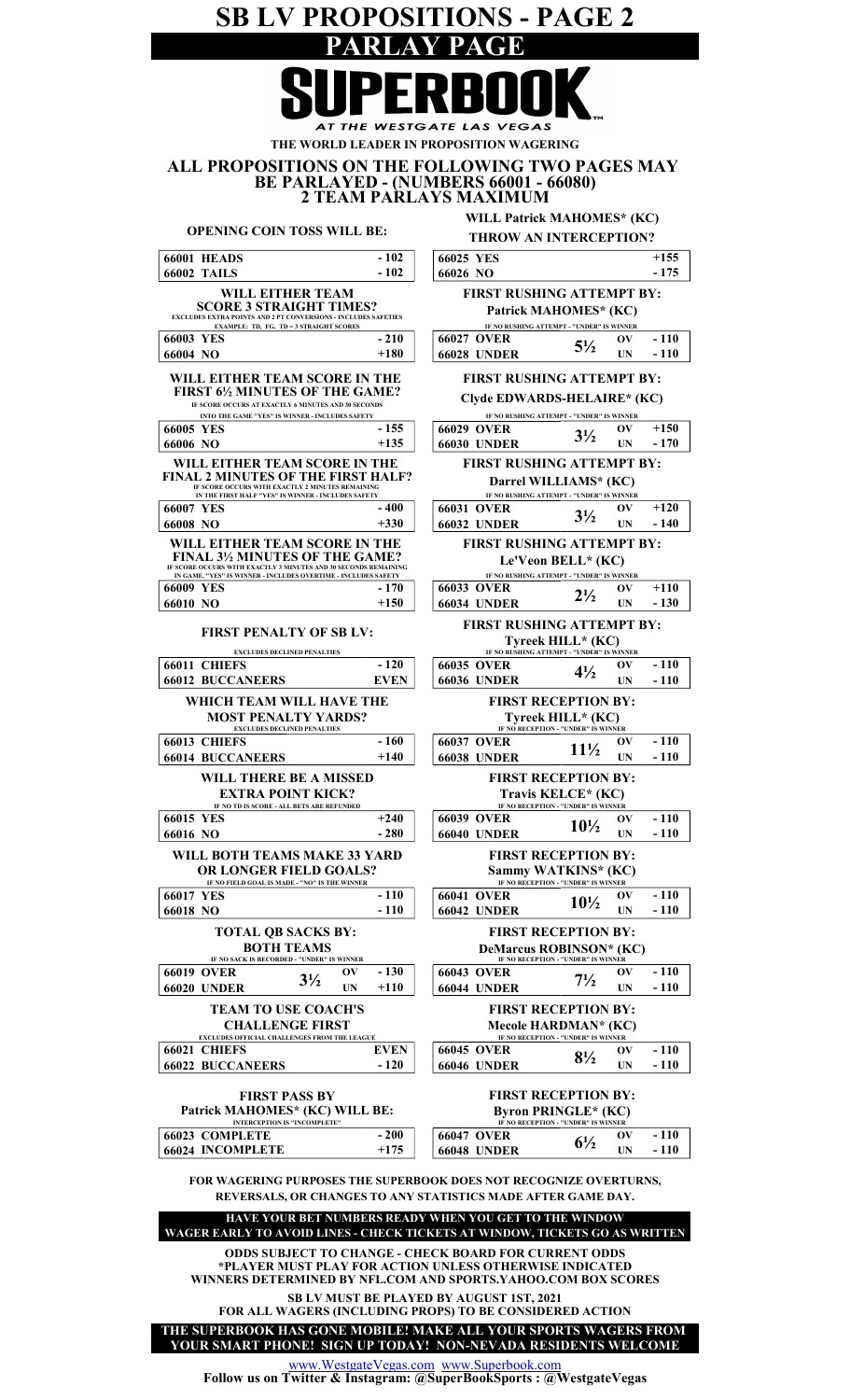## SB LV PROPOSITIONS - PAGE 3 PARLAY PAGE **QIIDENNAAV**

|                                                                                                   | AT THE WESTGATE LAS VEGAS                                                                        |
|---------------------------------------------------------------------------------------------------|--------------------------------------------------------------------------------------------------|
|                                                                                                   | THE WORLD LEADER IN PROPOSITION WAGERING                                                         |
| <b>FIRST RECEPTION BY:</b>                                                                        | <b>FIRST RECEPTION BY:</b>                                                                       |
| Clyde EDWARDS-HELAIRE* (KC)<br>IF NO RECEPTION - "UNDER" IS WINNER                                | Chris GODWIN* (TB)<br>IF NO RECEPTION - "UNDER" IS WINNER                                        |
| <b>66049 OVER</b><br>- 110<br>OV                                                                  | <b>66071 OVER</b><br>- 110<br>OV                                                                 |
| $4\frac{1}{2}$<br>- 110<br><b>66050 UNDER</b><br>UN                                               | $10\frac{1}{2}$<br><b>66072 UNDER</b><br>- 110<br>UN                                             |
| <b>FIRST RECEPTION BY:</b><br>Darrel WILLIAMS* (KC)                                               | <b>FIRST RECEPTION BY:</b><br>Antonio BROWN* (TB)                                                |
| IF NO RECEPTION - "UNDER" IS WINNER<br>$-110$<br><b>66051 OVER</b><br>OV                          | IF NO RECEPTION - "UNDER" IS WINNER<br>$-110$<br><b>66073 OVER</b><br>OV                         |
| $4\frac{1}{2}$<br>- 110<br><b>66052 UNDER</b><br>UN                                               | $9\frac{1}{2}$<br><b>66074 UNDER</b><br>- 110<br>UN                                              |
| WILL THE CHIEFS CONVERT                                                                           | <b>FIRST RECEPTION BY:</b>                                                                       |
| <b>THEIR FIRST 3RD DOWN ATTEMPT?</b>                                                              | Scotty MILLER* (TB)                                                                              |
| 3RD DOWN CONVERSIONS BY PENALTY DOES NOT COUNT                                                    | IF NO RECEPTION - "UNDER" IS WINNER                                                              |
| $+110$<br>66053 YES                                                                               | $-110$<br><b>66075 OVER</b><br>OV<br>$9\frac{1}{2}$                                              |
| - 130<br>66054 NO                                                                                 | <b>66076 UNDER</b><br>- 110<br>UN                                                                |
| <b>FIRST GROSS PUNT BY:</b>                                                                       | <b>FIRST RECEPTION BY:</b>                                                                       |
| Tommy TOWNSEND* (KC)                                                                              | Tyler JOHNSON* (TB)                                                                              |
| IF NO PUNT - ALL BETS ARE REFUNDED - MUST BE AN OFFICIAL PUNT<br><b>66055 OVER</b><br>- 110<br>OV | IF NO RECEPTION - "UNDER" IS WINNER<br>$-110$<br><b>66077 OVER</b><br>OV                         |
| $44\frac{1}{2}$<br><b>66056 UNDER</b><br>- 110<br>UN                                              | $4\frac{1}{2}$<br><b>66078 UNDER</b><br>- 110<br>UN                                              |
| WILL THE FIRST KICKOFF BY                                                                         | <b>FIRST RECEPTION BY:</b>                                                                       |
| Harrison BUTKER* (KC) RESULT                                                                      |                                                                                                  |
| <b>IN A TOUCHBACK?</b>                                                                            | Rob GRONKOWSKI* (TB)                                                                             |
| IF NO KICKOFF - ALL BETS ARE REFUNDED<br><b>66057 YES</b><br>- 280                                | IF NO RECEPTION - "UNDER" IS WINNER<br><b>66079 OVER</b><br>- 110<br>OV                          |
| 66058 NO<br>$+240$                                                                                | $9\frac{1}{2}$<br><b>66080 UNDER</b><br>- 110<br>UN                                              |
|                                                                                                   |                                                                                                  |
| <b>FIRST PASS BY</b><br>Tom BRADY* (TB) WILL BE:                                                  | <b>FIRST RECEPTION BY:</b><br>Cameron BRATE* (TB)                                                |
| <b>INTERCEPTION IS "INCOMPLETE"</b>                                                               | IF NO RECEPTION - "UNDER" IS WINNER                                                              |
| <b>66059 COMPLETE</b><br>$-200$                                                                   | $-110$<br><b>66081 OVER</b><br>$\mathbf{O} \mathbf{V}$<br>$8\frac{1}{2}$                         |
| $+175$<br><b>66060 INCOMPLETE</b>                                                                 | - 110<br><b>66082 UNDER</b><br>UN                                                                |
| WILL Tom BRADY* (TB)                                                                              | <b>WILL THE BUCCANEERS CONVERT</b>                                                               |
|                                                                                                   |                                                                                                  |
| <b>THROW AN INTERCEPTION?</b>                                                                     | <b>THEIR FIRST 3RD DOWN ATTEMPT?</b>                                                             |
|                                                                                                   | <b>3RD DOWN CONVERSIONS BY PENALTY DOES NOT COUNT</b>                                            |
| <b>66061 YES</b><br>- 140                                                                         | $+130$<br><b>66083 YES</b>                                                                       |
| 66062 NO<br>$+120$                                                                                | 66084 NO<br>- 150                                                                                |
| <b>FIRST RUSHING ATTEMPT BY:</b>                                                                  | <b>FIRST GROSS PUNT BY:</b>                                                                      |
| Tom BRADY* (TB)<br>IF NO RUSHING ATTEMPT - "UNDER" IS WINNER                                      | <b>Bradley PINION* (TB)</b><br>IF NO PUNT - ALL BETS ARE REFUNDED - MUST BE AN OFFICIAL PUNT     |
| <b>66063 OVER</b><br>$+120$<br>OV                                                                 | <b>66085 OVER</b><br>- 110<br>$\mathbf{O}(\mathbf{V})$                                           |
| $\frac{1}{2}$<br><b>66064 UNDER</b><br><b>UN</b><br>- 140                                         | $44\frac{1}{2}$<br>- 110<br><b>66086 UNDER</b><br>UN                                             |
| <b>FIRST RUSHING ATTEMPT BY:</b>                                                                  | WILL THE FIRST KICKOFF BY                                                                        |
|                                                                                                   | <b>Bradley PINION* (TB)</b>                                                                      |
| Leonard FOURNETTE* (TB)                                                                           | <b>IN A TOUCHBACK?</b>                                                                           |
| IF NO RUSHING ATTEMPT - "UNDER" IS WINNER                                                         | IF NO KICKOFF - ALL BETS ARE REFUNDED                                                            |
| $+110$<br><b>66065 OVER</b><br>OV<br>$3\frac{1}{2}$                                               | <b>66087 YES</b><br>$-450$                                                                       |
| <b>66066 UNDER</b><br>- 130<br>UN                                                                 | 66088 NO<br>$+375$                                                                               |
|                                                                                                   |                                                                                                  |
| <b>FIRST RUSHING ATTEMPT BY:</b>                                                                  | SHORTEST TOUCHDOWN OF THE GAME<br>IF NO TD SCORED - ALL BETS ARE REFUNDED - INCLUDES ALL RETURNS |
| Ronald JONES II* (TB)<br>IF NO RUSHING ATTEMPT - "UNDER" IS WINNER                                | IF A FUMBLE IS RECOVERED IN THE END ZONE - "UNDER" IS THE WINNER                                 |
| <b>66067 OVER</b><br>$+110$<br>$\mathbf{O}(\mathbf{V})$                                           | <b>66089 OVER</b><br>$+150$<br>OV                                                                |
| $3\frac{1}{2}$<br><b>66068 UNDER</b><br>$-130$<br>UN                                              | $1\frac{1}{2}$<br><b>66090 UNDER</b><br>$-170$<br>UN                                             |
| <b>FIRST RECEPTION BY:</b>                                                                        |                                                                                                  |
| Mike EVANS* (TB)                                                                                  | <b>LONGEST TOUCHDOWN OF THE GAME</b>                                                             |
| IF NO RECEPTION - "UNDER" IS WINNER<br>OV                                                         | IF NO TD SCORED - ALL BETS ARE REFUNDED - INCLUDES ALL RETURNS<br>- 110<br>OV                    |
| <b>66069 OVER</b><br>$-110$<br>$10\frac{1}{2}$<br>- 110<br>UN                                     | <b>66091 OVER</b><br>$46\frac{1}{2}$<br>- 110<br>UN                                              |
| <b>66070 UNDER</b>                                                                                | <b>66092 UNDER</b>                                                                               |
|                                                                                                   | <b>ODDS SUBJECT TO CHANGE - CHECK BOARD FOR CURRENT ODDS</b>                                     |
|                                                                                                   | *PLAYER MUST PLAY FOR ACTION UNLESS OTHERWISE INDICATED                                          |
|                                                                                                   |                                                                                                  |
|                                                                                                   | WINNERS DETERMINED BY NFL.COM AND SPORTS.YAHOO.COM BOX SCORES                                    |
|                                                                                                   | <b>SB LV MUST BE PLAYED BY AUGUST 1ST, 2021</b>                                                  |

YOUR SMART PHONE! SIGN UP TODAY! NON-NEVADA RESIDENTS WELCOME THE SUPERBOOK HAS GONE MOBILE! MAKE ALL YOUR SPORTS WAGERS FROM

www.WestgateVegas.com www.Superbook.com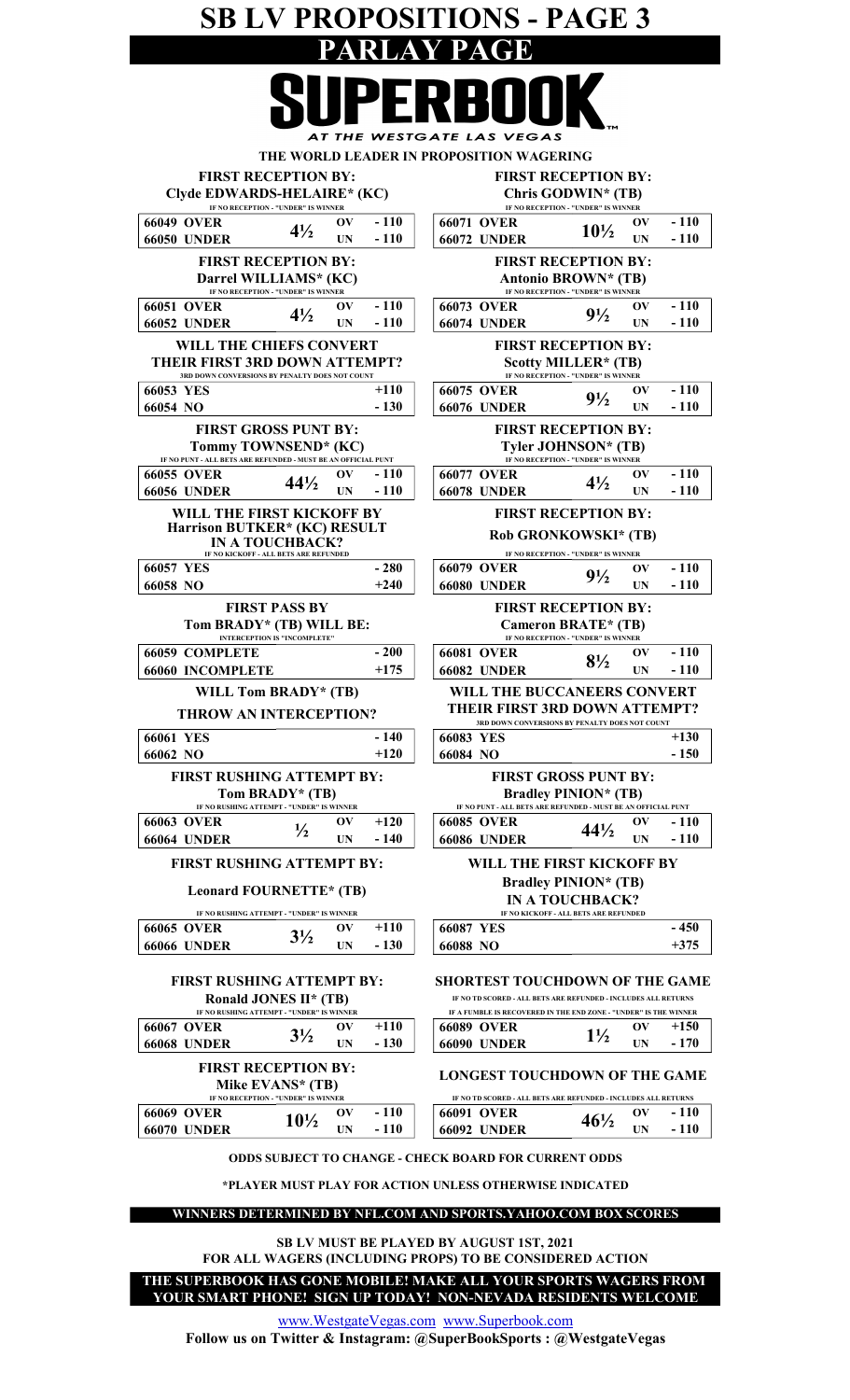## SB LV PROPOSITIONS - PAGE 4 NO PARLAYS ALLOWED AT THE WESTGATE LAS VEGAS

THE WORLD LEADER IN PROPOSITION WAGERING

#### WILL EITHER TEAM

EXCLUDES EXTRA POINTS AND 2 PT CONVERSIONS - INCLUDES SAFETIES SCORE 4 STRAIGHT TIMES?

EXAMPLE: TD, FG, TD , TD = 4 STRAIGHT SCORES

| 10001<br><b>YES</b> | $+240$ | <b>10017 OVER</b>  | 1131             | OV |
|---------------------|--------|--------------------|------------------|----|
| 10002 NO            | $-280$ | <b>10018 UNDER</b> | $112\frac{1}{2}$ | UN |

#### TEAM TO SCORE FIRST:

| 10003 CHIEFS            | - 125  | <b>10019 YES</b> |
|-------------------------|--------|------------------|
| <b>10004 BUCCANEERS</b> | $+105$ | 10020 NO         |

#### TEAM TO SCORE LAST:

|                                                                 |                                                                                                 |                          |        | FIELD GOAL IN THE SECT                                                                   |
|-----------------------------------------------------------------|-------------------------------------------------------------------------------------------------|--------------------------|--------|------------------------------------------------------------------------------------------|
| 10005 CHIEFS                                                    |                                                                                                 |                          | $-125$ | <b>10021 YES</b>                                                                         |
| <b>10006 BUCCANEERS</b>                                         |                                                                                                 |                          | $+105$ | 10022 NO                                                                                 |
|                                                                 | <b>LONGEST MADE</b><br><b>FIELD GOAL OF GAME:</b><br>IF NO FIELD GOAL MADE - ALL BETS REFUNDED  |                          |        | <b>WILL EITHER TEAN</b><br><b>FIELD GOAL IN THE THI</b>                                  |
| <b>10007 OVER</b>                                               |                                                                                                 | $\mathbf{O}(\mathbf{V})$ | $-110$ | <b>10023 YES</b>                                                                         |
| <b>10008 UNDER</b>                                              | $46\frac{1}{2}$                                                                                 | UN                       | $-110$ | 10024 NO                                                                                 |
|                                                                 | <b>SHORTEST MADE</b><br><b>FIELD GOAL OF GAME:</b><br>IF NO FIELD GOAL MADE - ALL BETS REFUNDED |                          |        | <b>WILL EITHER TEAN</b><br><b>FIELD GOAL IN THE FOUL</b><br><b>DOES NOT INCLUDE OVER</b> |
| <b>10009 OVER</b>                                               | $27\frac{1}{2}$                                                                                 | $\mathbf{O}(\mathbf{V})$ | $-110$ | 10025 YES                                                                                |
| <b>10010 UNDER</b>                                              |                                                                                                 | UN                       | $-110$ | 10026 NO                                                                                 |
| <b>TOTAL FIELD GOALS MADE BY:</b>                               | <b>BOTH TEAMS:</b><br>IF NO FIELD GOAL MADE - "UNDER" IS WINNER                                 |                          |        | <b>FIRST SCORE OF THE G.</b>                                                             |
| <b>10011 OVER</b>                                               | $3\frac{1}{2}$                                                                                  | $\mathbf{O}(\mathbf{V})$ | $+120$ | 10027 TOUCHDOWN                                                                          |
| <b>10012 UNDER</b>                                              |                                                                                                 | UN                       | $-140$ | <b>10028 ANY OTHER SCORE</b>                                                             |
| <b>DISTANCE OF FIRST MADE</b><br><b>FIELD GOAL OF THE GAME:</b> | IF NO FIELD GOAL MADE - ALL BETS REFUNDED                                                       |                          |        | <b>TOTAL TOUCHDO</b><br><b>BOTH TEAN</b>                                                 |
| $10012$ $\alpha$ $\overline{\phantom{1}}$                       |                                                                                                 | $\mathbf{N}$             | 11A    | $10020.$ $\alpha$ $\overline{\text{N}}$ $\overline{\text{N}}$                            |

| <b>10013 OVER</b> | $\bf 271$ | OV        | $-110$ | <b>10029 OVER</b>     | $6\frac{1}{2}$ | ЭV |
|-------------------|-----------|-----------|--------|-----------------------|----------------|----|
| 10014 UNDER       |           | <b>UN</b> | $-110$ | <b>UNDER</b><br>10030 |                | ΠN |
|                   |           |           |        |                       |                |    |

| <b>DISTANCE OF FINAL MADE</b>  |                                           |  | <b>TOTAL 1ST HALF TOUCHDOV</b> |                    |  |    |  |
|--------------------------------|-------------------------------------------|--|--------------------------------|--------------------|--|----|--|
| <b>FIELD GOAL OF THE GAME:</b> | IF NO FIELD GOAL MADE - ALL BETS REFUNDED |  | <b>BOTH TEAMS</b>              |                    |  |    |  |
| <b>10015 OVER</b>              | $36\frac{1}{2}$                           |  | $-110$                         | <b>10031 OVER</b>  |  | OV |  |
| <b>10016 UNDER</b>             |                                           |  | $-110$                         | <b>10032 UNDER</b> |  | ιW |  |

#### TOTAL YARDAGE OF ALL MADE

#### FIELD GOALS OF THE GAME:

IF NO FIELD GOAL MADE - ALL BETS REFUNDED

| <b>10017 OVER</b>  | $\mathbf{O}(\mathbf{V})$ | $-110$ |
|--------------------|--------------------------|--------|
| <b>10018 UNDER</b> |                          | 110    |

#### VAL IN THE FIDET OIL DTED? WILL EITHER TEAM MAKE A

| FIELD GOAL IN THE FIRST OVARTER. |        |
|----------------------------------|--------|
| <b>10019 YES</b>                 | $-110$ |
|                                  |        |

#### 10020 NO - 110

#### WILL EITHER TEAM MAKE A

| FIELD GOAL IN THE SECOND QUARTER? |        |
|-----------------------------------|--------|
| 10021 YES                         | $-300$ |
| 10022 NO                          | $+250$ |

#### WILL EITHER TEAM MAKE A

| <b>FIELD GOAL IN THE THIRD QUARTER?</b> |        |
|-----------------------------------------|--------|
| 10023 YES                               | $-110$ |
| $10024$ NO                              | $-110$ |

#### FIELD GOAL IN THE FOURTH QUARTER? WILL EITHER TEAM MAKE A DOES NOT INCLUDE OVERTIME

| 10025 YES | $-160$ |
|-----------|--------|
| 10026 NO  | $+140$ |

#### FIRST SCORE OF THE GAME WILL BE:

| 10027 TOUCHDOWN              | $-210$ |
|------------------------------|--------|
| <b>10028 ANY OTHER SCORE</b> | $+180$ |

#### TOTAL TOUCHDOWNS BY: BOTH TEAMS

|                    | IF NO FIELD GOAL MADE - ALL BETS REFUNDED |     |     |                       |     |     |
|--------------------|-------------------------------------------|-----|-----|-----------------------|-----|-----|
| <b>10013 OVER</b>  |                                           |     | 110 | <b>10029 OVER</b>     |     |     |
| <b>10014 UNDER</b> |                                           | TIN |     | <b>UNDER</b><br>10030 | TIN | 130 |

#### BOTH TEAMS TOTAL 1ST HALF TOUCHDOWNS BY:

|                 | л  |     | 10031 OVER            |   | л  |  |
|-----------------|----|-----|-----------------------|---|----|--|
| 36 <sup>1</sup> | UN | 110 | <b>UNDER</b><br>10032 | ◡ | UN |  |

ODDS SUBJECT TO CHANGE - CHECK BOARD FOR CURRENT ODDS \*PLAYER MUST PLAY FOR ACTION UNLESS OTHERWISE INDICATED

WINNERS DETERMINED BY NFL.COM AND SPORTS.YAHOO.COM BOX SCORES

FOR ALL WAGERS (INCLUDING PROPS) TO BE CONSIDERED ACTION SB LV MUST BE PLAYED BY AUGUST 1ST, 2021

THE SUPERBOOK HAS GONE MOBILE! MAKE ALL YOUR SPORTS WAGERS FROM YOUR SMART PHONE! SIGN UP TODAY! NON-NEVADA RESIDENTS WELCOME

www.WestgateVegas.com www.Superbook.com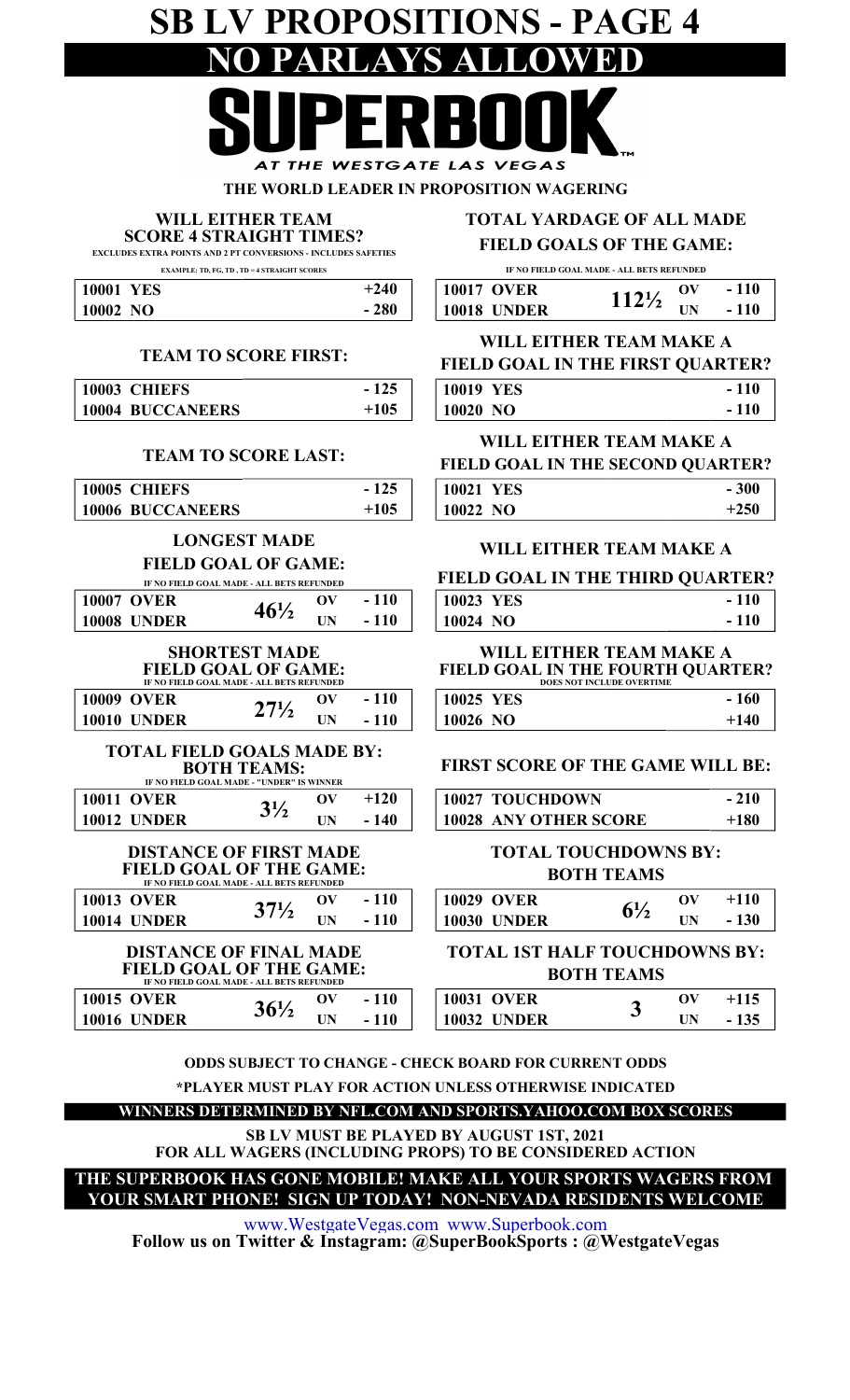## SB LV PROPOSITIONS - PAGE 5 NO PARLAYS ALLOWED

| $\bullet$ $\bullet$ $\bullet$<br>——————— <b>—</b> |
|---------------------------------------------------|
| AT THE WESTGATE LAS VEGAS                         |
| THE WORLD LEADER IN PROPOSITION WAGERING          |

| <b>TOTAL 2ND HALF TOUCHDOWNS BY:</b> |
|--------------------------------------|
| <b>BOTH TEAMS</b>                    |

| <b>10033 OVER</b>  |            | +110   | <b>10051 YES</b> |  |
|--------------------|------------|--------|------------------|--|
| <b>10034 UNDER</b> | <b>IIN</b> | $-130$ | 10052 NO         |  |

| <b>DISTANCE OF THE FIRST</b>                                |              |     |
|-------------------------------------------------------------|--------------|-----|
| <b>TOUCHDOWN OF GAME:</b>                                   |              |     |
| INCLUDES ALL RETURNS - IF NO TD IS SCORED ALL BETS REFUNDED |              |     |
| IF FUMBLE IS RECOVERED IN THE ENDZONE - UNDER IS WINNER     |              |     |
| AA25 AVED                                                   | $\mathbf{u}$ | 110 |

| <b>10035 OVER</b>  | $9^{1/3}$ |  | 10053 YES |  |
|--------------------|-----------|--|-----------|--|
| <b>10036 UNDER</b> |           |  | 10054 NO  |  |

#### DISTANCE OF THE FINAL

IF FUMBLE IS RECOVERED IN THE ENDZONE - UNDER IS WINNER TOUCHDOWN OF GAME: INCLUDES ALL RETURNS - IF NO TD IS SCORED ALL BETS REFUNDED

| If I Capper is incovering in the captular - caper is whaten |    |        | --------  |
|-------------------------------------------------------------|----|--------|-----------|
| <b>10037 OVER</b>                                           | OV | $-110$ | 10055 YES |
| <b>10038 UNDER</b>                                          | IN | $-110$ | 10056 NO  |

#### TOTAL YARDAGE OF ALL

#### TOUCHDOWNS OF GAME:

INCLUDES ALL RETURNS - IF NO TD IS SCORED ALL BETS REFUNDED

| IF FUMBLE IS RECOVERED IN THE ENDZONE - TOUCHDOWN = 0 YARDS |                 |               |        |                  |
|-------------------------------------------------------------|-----------------|---------------|--------|------------------|
| 10039 OVER                                                  | $97\frac{1}{2}$ | $\mathbf{ov}$ | $-110$ | <b>10057 YES</b> |
| 10040 UNDER                                                 |                 | ΠN            | $-110$ | 10058 NO         |

#### FIRST TOUCHDOWN OF THE GAME

WILL BE:

| IF NO TOUCHDOWN IS SCORED ALL BETS REFUNDED |                                 |             |        |  |
|---------------------------------------------|---------------------------------|-------------|--------|--|
| 10041 PASSING TD                            | 170<br>$\overline{\phantom{0}}$ | 10059 OVER  | $14\%$ |  |
| 10042 ANY OTHER TD                          | $+150$                          | 10060 UNDER |        |  |

#### WILL THE CHIEFS SCORE A

#### TOUCHDOWN IN THE 1ST QUARTER?

| 10043<br>YES            | 110<br>$\sim$ | 10061 OVER  | ₹1    | ЭV |
|-------------------------|---------------|-------------|-------|----|
| 10044<br>N <sub>O</sub> | $-110$        | 10062 UNDER | J / 4 | UN |

#### WILL THE CHIEFS SCORE A

#### TOUCHDOWN IN THE 2ND QUARTER?

| 10045 YES | $-220$ | <b>10063 CHIEFS</b>     |
|-----------|--------|-------------------------|
| 10046 NO  | $+190$ | <b>10064 BUCCANEERS</b> |

### WILL THE CHIEFS SCORE A

#### TOUCHDOWN IN THE 3RD QUARTER?

| 10047 YES | $-140$ | 10065 TOUCHDOWN              |
|-----------|--------|------------------------------|
| 10048 NO  | $+120$ | <b>10066 ANY OTHER SCORE</b> |

#### TOUCHDOWN IN THE 4TH QUARTER? WILL THE CHIEFS SCORE A DOES NOT INCLUDE OVERTIME

#### 10049 YES 10050 NO  $+1$  $-1$

#### TOUCHDOWN IN THE 1ST QUARTER? WILL THE BUCCANEERS SCORE A

|           | TOUCHDO WITHT THE T9T OUARTER. |             |
|-----------|--------------------------------|-------------|
| 10051 YES |                                | <b>EVEN</b> |
| 10052 NO  |                                | $-120$      |

#### WILL THE BUCCANEERS SCORE A

| <b>TOUCHDOWN IN THE 2ND QUARTER?</b> |        |
|--------------------------------------|--------|
| 10053 YES                            | - 190  |
| 10054 NO                             | $+170$ |

#### WILL THE BUCCANEERS SCORE A

TOUCHDOWN IN THE 3RD QUARTER?

| 10055 YES | $-120$      |
|-----------|-------------|
| 10056 NO  | <b>EVEN</b> |

#### WILL THE BUCCANEERS SCORE A

#### TOUCHDOWN IN THE 4TH QUARTER?

|                  | <b>DOES NOT INCLUDE OVERTIME</b> |        |
|------------------|----------------------------------|--------|
| <b>10057 YES</b> |                                  | $-170$ |
| 10058 NO         |                                  | $+150$ |

#### LARGEST LEAD OF THE GAME BY:

#### EITHER TEAM

| 10059 OVER         | $14\frac{1}{2}$ | $\mathbf{O}(\mathbf{V})$ | $-110$ |
|--------------------|-----------------|--------------------------|--------|
| <b>10060 UNDER</b> |                 | <b>IIN</b>               | $-110$ |

#### BOTH TEAMS TOTAL NUMBER OF KICKOFF RETURNS BY:

RETURNS ONLY - EXCLUDES TOUCHBACKS, OUT OF BOUNDS AND FAIR CATCHES

| <b>10061 OVER</b>  | ov | $+170$ |
|--------------------|----|--------|
| <b>10062 UNDER</b> | ĪΝ | 190    |

#### THE FIRST HALF: TEAM TO SCORE LAST IN

| <b>10063 CHIEFS</b>     | $-125$ |
|-------------------------|--------|
| <b>10064 BUCCANEERS</b> | $+105$ |

#### LAST SCORE OF THE FIRST HALF WILL BE:

EXCLUDES EXTRA POINTS AND TWO POINT CONVERSIONS

| <b>10065 TOUCHDOWN</b> | - 115 |
|------------------------|-------|
| 10066 ANY OTHER SCORE  | - 105 |

#### WILL THERE BE A SAFETY?

| 90 | 10067 YES | $+800$  |
|----|-----------|---------|
| 70 | 10068 NO  | $-1400$ |

ODDS SUBJECT TO CHANGE - CHECK BOARD FOR CURRENT ODDS \*PLAYER MUST PLAY FOR ACTION UNLESS OTHERWISE INDICATED

WINNERS DETERMINED BY NFL.COM AND SPORTS.YAHOO.COM BOX SCORES

SB LV MUST BE PLAYED BY AUGUST 1ST, 2021 FOR ALL WAGERS (INCLUDING PROPS) TO BE CONSIDERED ACTION

THE SUPERBOOK HAS GONE MOBILE! MAKE ALL YOUR SPORTS WAGERS FROM YOUR SMART PHONE! SIGN UP TODAY! NON-NEVADA RESIDENTS WELCOME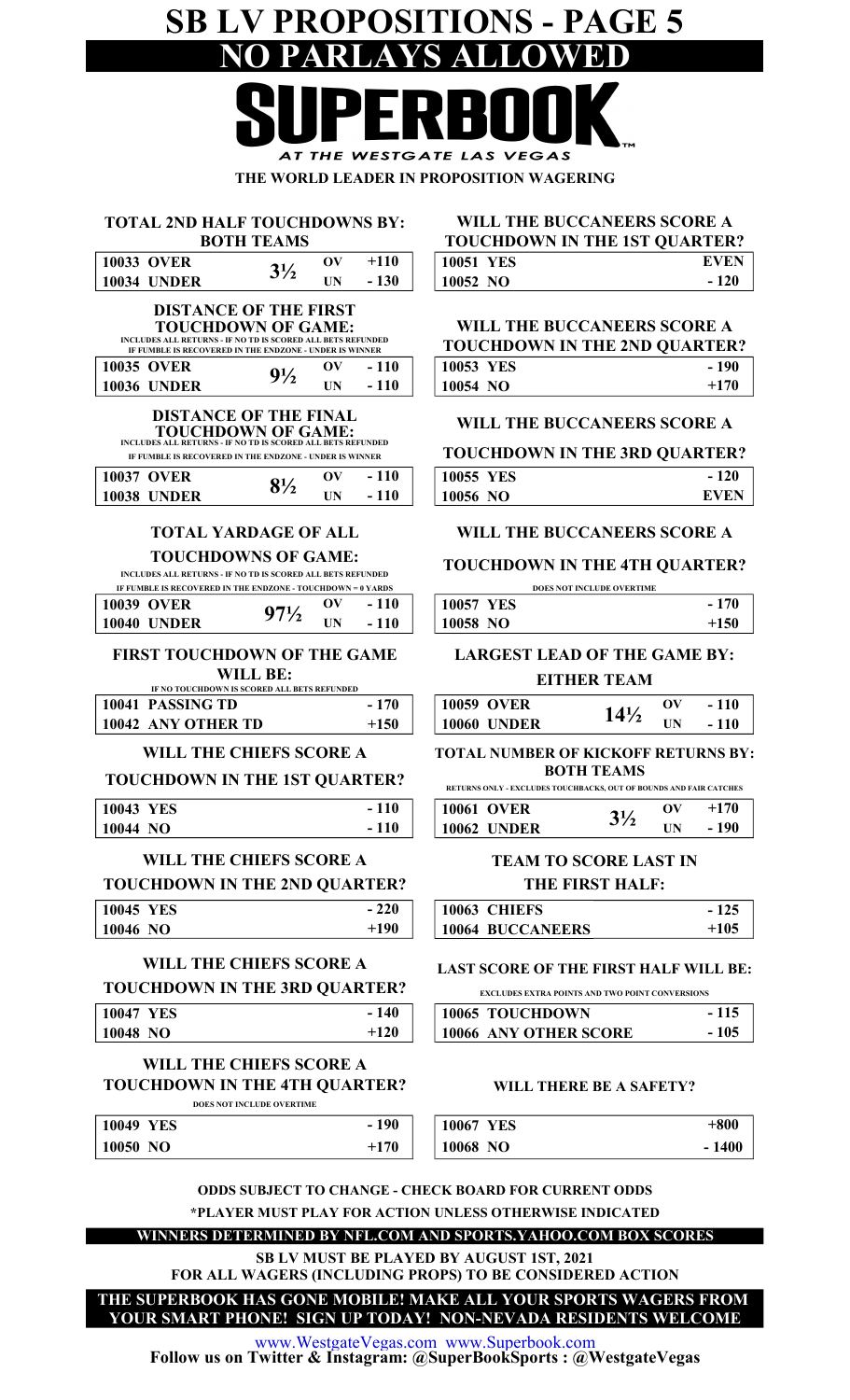### SB LV PROPOSITIONS - PAGE 6 NO PARLAYS ALLOWED  $\overline{\phantom{a}}$ L AT THE WESTGATE LAS VEGAS

THE WORLD LEADER IN PROPOSITION WAGERING

| WILL THERE BE A SAFETY                                                                            | <b>TOTAL FUMBLES LOST BY:</b>                                                                                   |  |  |  |
|---------------------------------------------------------------------------------------------------|-----------------------------------------------------------------------------------------------------------------|--|--|--|
| <b>IN THE 1ST HALF?</b>                                                                           | <b>BOTH TEAMS</b><br>IF NO FUMBLE LOST - "UNDER" IS WINNER                                                      |  |  |  |
| 10069 YES<br>$+1200$<br>10070 NO<br>$-3000$                                                       | <b>10091 OVER</b><br>$+250$<br>$\mathbf{O}(\mathbf{V})$<br>$1\frac{1}{2}$<br><b>10092 UNDER</b><br>$-300$<br>UN |  |  |  |
| WILL THERE BE A SAFETY<br>IN THE 2ND HALF?                                                        | WILL THERE BE A SPECIAL TEAMS OR                                                                                |  |  |  |
| <b>INCLUDES OVERTIME</b><br>$+1200$<br>10071 YES                                                  | <b>DEFENSIVE TOUCHDOWN?</b><br>10093 YES<br>$+250$                                                              |  |  |  |
| $-3000$<br>10072 NO                                                                               | 10094 NO<br>$-300$                                                                                              |  |  |  |
| WILL THERE BE OVERTIME?                                                                           | WILL THERE BE A<br><b>2 POINT CONVERSION ATTEMPT?</b><br>DEFENSIVE 2PT CONVERSIONS EXCLUDED                     |  |  |  |
| 10073 YES<br>$+900$<br>10074 NO<br>$-1600$                                                        | 10095 YES<br>$+130$<br>10096 NO<br>$-150$                                                                       |  |  |  |
| WILL THE GAME BE DECIDED                                                                          | WILL THERE BE A SUCCESSFUL<br><b>2 POINT CONVERSION?</b>                                                        |  |  |  |
| <b>BY EXACTLY 3 POINTS?</b>                                                                       | DEFENSIVE 2PT CONVERSIONS EXCLUDED                                                                              |  |  |  |
| 10075 YES<br>$+425$<br>$-550$<br>10076 NO                                                         | $+250$<br><b>10097 YES</b><br>$-300$<br>10098 NO                                                                |  |  |  |
|                                                                                                   |                                                                                                                 |  |  |  |
| WILL THE GAME BE DECIDED                                                                          | WILL THE GAME BE TIED AFTER 0-0?<br>SCORE IS COUNTED AFTER COMPLETION OF EXTRA PT OR 2 PT CONVERSION            |  |  |  |
| <b>BY EXACTLY 6 POINTS?</b>                                                                       | EX. - CHIEFS UP 6-0 & 49ERS SCORE TD TO MAKE IT 6-6 AND MAKE EXTRA PT.                                          |  |  |  |
| 10077 YES<br>$+800$                                                                               | 49ERS THEN LEAD 7-6 & THAT'S FINAL SCORE - "NO" WOULD BE THE WINNER<br>$-110$<br>10099 YES                      |  |  |  |
| 10078 NO<br>$-1400$                                                                               | 10100 NO<br>- 110                                                                                               |  |  |  |
| WILL THE GAME BE DECIDED                                                                          | WILL THERE BE A LEAD CHANGE<br>IN THE 4TH QUARTER?<br>LEAD IS DEFINED BY HAVING MORE POINTS THAN YOUR OPPONENT  |  |  |  |
| <b>BY EXACTLY 7 POINTS?</b>                                                                       | FOR YES TO OCCUR. EACH TEAM MUST HAVE THE LEAD IN THE 4TH OUARTER                                               |  |  |  |
| <b>10079 YES</b><br>$+600$                                                                        | 10101 YES<br>$+200$                                                                                             |  |  |  |
| - 900<br>10080 NO                                                                                 | $-240$<br>10102 NO                                                                                              |  |  |  |
| WILL THE GAME BE DECIDED<br><b>BY EXACTLY 10 POINTS?</b>                                          | <b>FIRST TURNOVER OF THE</b><br><b>GAME WILL BE:</b><br>IF NO TURNOVER - ALL BETS REFUNDED                      |  |  |  |
| $\overline{+900}$<br><b>10081 YES</b>                                                             | $-180$<br><b>10103 INTERCEPTION</b>                                                                             |  |  |  |
| $-1600$<br>10082 NO                                                                               | $+160$<br>10104 FUMBLE                                                                                          |  |  |  |
| WILL THE GAME BE DECIDED<br><b>BY EXACTLY 14 POINTS?</b>                                          | <b>LAST SCORE OF THE GAME WILL BE:</b><br><b>EXCLUDES CONVERSIONS</b>                                           |  |  |  |
| <b>10083 YES</b><br>$\overline{+900}$<br>$-1600$<br>10084 NO                                      | 10105 TOUCHDOWN<br>$-220$<br>10106 ANY OTHER SCORE<br>$+190$                                                    |  |  |  |
|                                                                                                   |                                                                                                                 |  |  |  |
| WILL THE GAME BE DECIDED<br><b>BY EXACTLY 17 POINTS?</b>                                          | WILL AT LEAST ONE QUARTER<br><b>BE SCORELESS?</b>                                                               |  |  |  |
| 10085 YES<br>$+1400$                                                                              | AT LEAST 1 QUARTER WILL HAVE 0-0 SCORE - INCLUDES OVERTIME QUARTERS<br>$+425$<br><b>10107 YES</b>               |  |  |  |
| $-4000$<br>10086 NO                                                                               | $-550$<br>10108 NO                                                                                              |  |  |  |
| WILL THE TEAM THAT SCORES FIRST                                                                   | <b>TOTAL NUMBER OF DIFFERENT PLAYERS</b><br>TO HAVE A PASSING ATTEMPT:                                          |  |  |  |
| <b>WIN THE GAME?</b>                                                                              | <b>EXCLUDES 2 POINT CONVERSIONS</b>                                                                             |  |  |  |
| <b>10087 YES</b><br>$-160$<br>$+140$<br>10088 NO                                                  | <b>10109 OVER</b><br>$+130$<br>$\mathbf{O}(\mathbf{V})$<br>$2\frac{1}{2}$<br>$-150$<br><b>10110 UNDER</b><br>UN |  |  |  |
| <b>TOTAL INTERCEPTIONS BY:</b><br><b>BOTH TEAMS</b>                                               | <b>TOTAL NUMBER OF DIFFERENT PLAYERS</b><br>TO HAVE A RUSHING ATTEMPT:                                          |  |  |  |
| IF NO INTERCEPTION - "UNDER" IS WINNER<br>$+140$<br><b>10089 OVER</b><br>$\mathbf{O}(\mathbf{V})$ | <b>EXCLUDES 2 POINT CONVERSIONS</b><br><b>10111 OVER</b><br>$-110$<br>$\mathbf{O} \mathbf{V}$                   |  |  |  |
| $1\frac{1}{2}$<br>$-160$<br><b>10090 UNDER</b><br>UN                                              | 8<br>$-110$<br><b>10112 UNDER</b><br>UN                                                                         |  |  |  |
|                                                                                                   | <b>ODDS SUBJECT TO CHANGE - CHECK BOARD FOR CURRENT ODDS</b>                                                    |  |  |  |
|                                                                                                   | *PLAYER MUST PLAY FOR ACTION UNLESS OTHERWISE INDICATED                                                         |  |  |  |
|                                                                                                   | WINNERS DETERMINED BY NFL.COM AND SPORTS.YAHOO.COM BOX SCORES                                                   |  |  |  |
|                                                                                                   | SB LV MUST BE PLAYED BY AUGUST 1ST, 2021<br>FOR ALL WAGERS (INCLUDING PROPS) TO BE CONSIDERED ACTION            |  |  |  |

THE SUPERBOOK HAS GONE MOBILE! MAKE ALL YOUR SPORTS WAGERS FROM YOUR SMART PHONE! SIGN UP TODAY! NON-NEVADA RESIDENTS WELCOME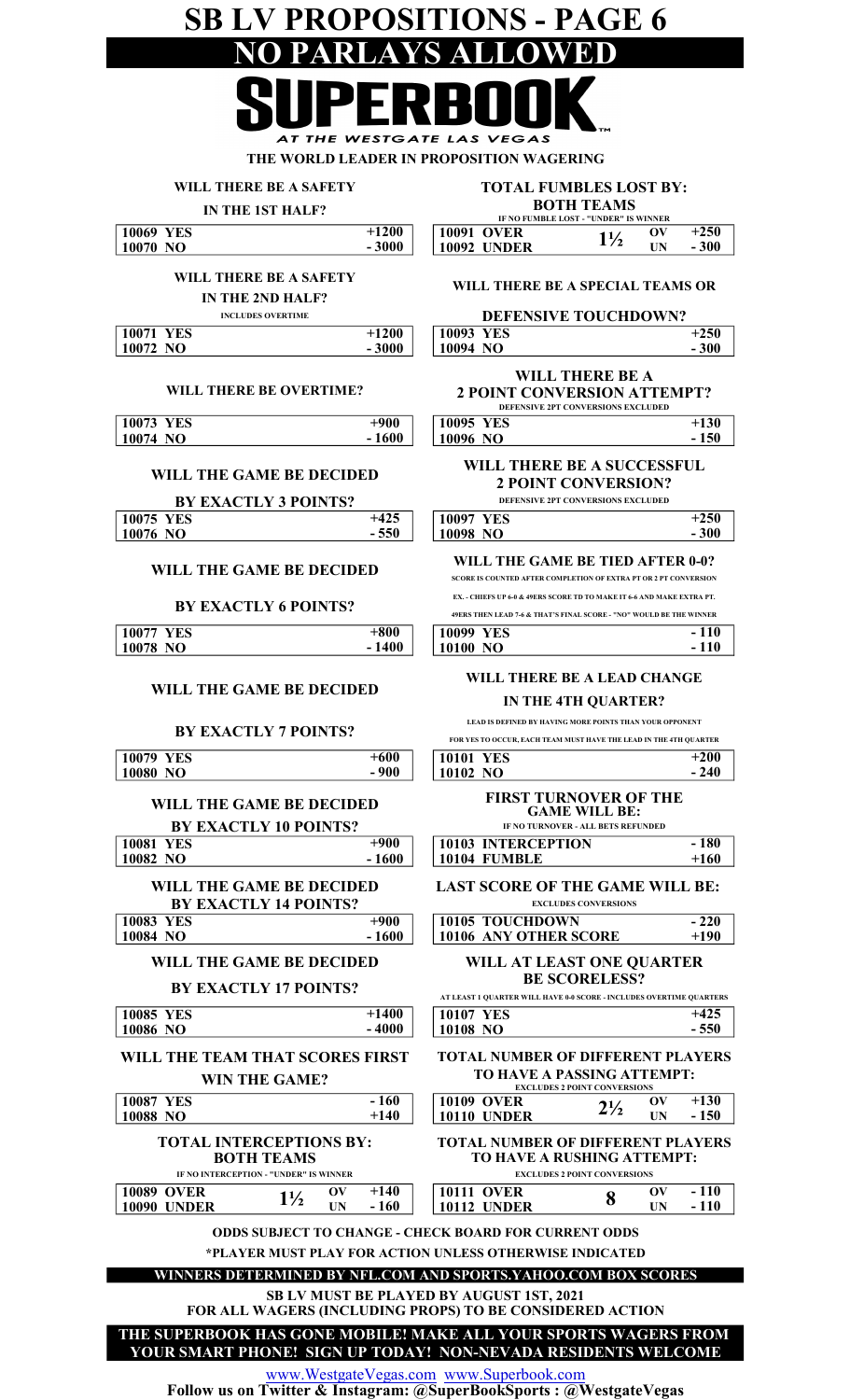## SB LV PROPOSITIONS - PAGE 7 NO PARLAYS ALLOWED AT THE WESTGATE LAS VEGAS

#### THE WORLD LEADER IN PROPOSITION WAGERING

TOTAL NUMBER OF DIFFERENT PLAYERS TO HAVE A PASS RECEPTION: EXCLUDES 2 POINT CONVERSIONS

Patrick MAHOMES\* (KC) TOTAL TOUCHDOWN PASSES BY:

|                                                                                   | <b>EXCLUDES 2 POINT CONVERSIONS</b>                                                                    |                  |                                                                                                                          | L'AUTURINIATIONIES        | $\mathbf{I}$                         |                  |
|-----------------------------------------------------------------------------------|--------------------------------------------------------------------------------------------------------|------------------|--------------------------------------------------------------------------------------------------------------------------|---------------------------|--------------------------------------|------------------|
| <b>10113 OVER</b><br><b>10114 UNDER</b>                                           | $\mathbf{O}(\mathbf{V})$<br>$15\frac{1}{2}$<br><b>UN</b>                                               | $-110$<br>$-110$ | <b>10133 OVER</b><br><b>10134 UNDER</b>                                                                                  | $1\frac{1}{2}$            | $\mathbf{O} \mathbf{V}$<br><b>UN</b> | $-360$<br>$+300$ |
| <b>TOTAL GROSS PASSING YARDS BY:</b>                                              |                                                                                                        |                  | <b>TOTAL TOUCHDOWN PASSES BY:</b>                                                                                        |                           |                                      |                  |
|                                                                                   | Patrick MAHOMES* (KC)                                                                                  |                  | Patrick MAHOMES* (KC)                                                                                                    |                           |                                      |                  |
| <b>10115 OVER</b>                                                                 | OV<br>3291/2                                                                                           | $-110$           | <b>10135 OVER</b>                                                                                                        | $\overline{2}$            | $\mathbf{O} \mathbf{V}$              | $-200$           |
| <b>10116 UNDER</b>                                                                | <b>UN</b>                                                                                              | $-110$           | <b>10136 UNDER</b>                                                                                                       |                           | <b>UN</b>                            | $+175$           |
|                                                                                   | <b>TOTAL COMPLETIONS BY:</b><br>Patrick MAHOMES* (KC)<br>IF NO COMPLETIONS - "UNDER" IS THE WINNER     |                  | <b>TOTAL TOUCHDOWN PASSES BY:</b><br>Patrick MAHOMES* (KC)                                                               |                           |                                      |                  |
| 10117 OVER                                                                        | OV<br>$27\frac{1}{2}$                                                                                  | $-110$           | <b>10137 OVER</b>                                                                                                        | $2\frac{1}{2}$            | $\mathbf{O} \mathbf{V}$              | $-110$           |
| <b>10118 UNDER</b>                                                                | <b>UN</b>                                                                                              | $-110$           | <b>10138 UNDER</b>                                                                                                       |                           | <b>UN</b>                            | $-110$           |
|                                                                                   | <b>TOTAL INCOMPLETIONS BY:</b><br>Patrick MAHOMES* (KC)<br>IF NO INCOMPLETIONS - "UNDER" IS THE WINNER |                  | <b>TOTAL TOUCHDOWN PASSES BY:</b><br>Patrick MAHOMES* (KC)                                                               |                           |                                      |                  |
| <b>10119 OVER</b><br><b>10120 UNDER</b>                                           | $\mathbf{O}(\mathbf{V})$<br>$13\frac{1}{2}$<br><b>UN</b>                                               | $-110$<br>$-110$ | <b>10139 OVER</b><br><b>10140 UNDER</b>                                                                                  | 3                         | $\mathbf{O} \mathbf{V}$<br><b>UN</b> | $+200$<br>$-240$ |
|                                                                                   |                                                                                                        |                  |                                                                                                                          |                           |                                      |                  |
|                                                                                   | <b>TOTAL PASS ATTEMPTS BY:</b><br>Patrick MAHOMES* (KC)<br>IF NO PASS ATTEMPTS - "UNDER" IS THE WINNER |                  | <b>WHAT WILL Patrick MAHOMES* (KC)</b>                                                                                   | <b>THROW FIRST?</b>       |                                      |                  |
| <b>10121 OVER</b><br><b>10122 UNDER</b>                                           | $\mathbf{O}(\mathbf{V})$<br>$41\frac{1}{2}$<br><b>UN</b>                                               | $-110$<br>$-110$ | <b>10141 TOUCHDOWN PASS</b><br>10142 INTERCEPTION                                                                        |                           |                                      | $-400$<br>$+330$ |
|                                                                                   |                                                                                                        |                  |                                                                                                                          |                           |                                      |                  |
| Patrick MAHOMES* (KC) WILL HAVE MORE<br><b>GROSS PASSING YARDS IN WHICH HALF:</b> |                                                                                                        |                  | WILL Patrick MAHOMES* (KC) THROW A                                                                                       |                           |                                      |                  |
|                                                                                   | <b>SECOND HALF INCLUDES OVERTIME</b>                                                                   |                  | TOUCHDOWN PASS IN THE 1ST QUARTER?                                                                                       |                           |                                      |                  |
| <b>10123 1ST HALF</b><br><b>10124 2ND HALF</b>                                    |                                                                                                        | $+120$<br>$-140$ | 10143 YES<br>10144 NO                                                                                                    |                           |                                      | $+150$<br>$-170$ |
|                                                                                   | <b>TOTAL RUSHING YARDS BY:</b>                                                                         |                  | WILL Patrick MAHOMES* (KC) THROW A                                                                                       |                           |                                      |                  |
|                                                                                   | Patrick MAHOMES* (KC)<br>IF NO RUSHING ATTEMPT - "UNDER" IS THE WINNER                                 |                  | TOUCHDOWN PASS IN THE 2ND QUARTER?                                                                                       |                           |                                      |                  |
| <b>10125 OVER</b>                                                                 | $\mathbf{O}(\mathbf{V})$<br>$19\frac{1}{2}$<br><b>UN</b>                                               | $-110$<br>$-110$ | 10145 YES                                                                                                                |                           |                                      | $-150$<br>$+130$ |
| <b>10126 UNDER</b>                                                                |                                                                                                        |                  | 10146 NO                                                                                                                 |                           |                                      |                  |
|                                                                                   | <b>LONGEST RUSH BY:</b><br>Patrick MAHOMES* (KC)<br>IF NO RUSHING ATTEMPT - "UNDER" IS THE WINNER      |                  | WILL Patrick MAHOMES* (KC) THROW A<br>TOUCHDOWN PASS IN THE 3RD QUARTER?                                                 |                           |                                      |                  |
| <b>10127 OVER</b>                                                                 | $\mathbf{O}(\mathbf{V})$<br>$11\frac{1}{2}$                                                            | $-110$           | <b>10147 YES</b>                                                                                                         |                           |                                      | $+120$           |
| <b>10128 UNDER</b>                                                                | <b>UN</b>                                                                                              | $-110$           | 10148 NO                                                                                                                 |                           |                                      | $-140$           |
|                                                                                   | <b>WILL Patrick MAHOMES* (KC)</b><br><b>SCORE A TOUCHDOWN?</b>                                         |                  | WILL Patrick MAHOMES* (KC) THROW A<br><b>TOUCHDOWN PASS IN THE 4TH QUARTER?</b>                                          |                           |                                      |                  |
| <b>10129 YES</b>                                                                  |                                                                                                        | $+300$           | <b>10149 YES</b>                                                                                                         | DOES NOT INCLUDE OVERTIME |                                      | $-110$           |
| 10130 NO                                                                          |                                                                                                        | $-360$           | 10150 NO                                                                                                                 |                           |                                      | $-110$           |
|                                                                                   |                                                                                                        |                  |                                                                                                                          |                           |                                      |                  |
|                                                                                   | <b>LONGEST COMPLETION BY:</b>                                                                          |                  | WILL Patrick MAHOMES* (KC)                                                                                               |                           |                                      |                  |
|                                                                                   | Patrick MAHOMES* (KC)                                                                                  |                  | <b>THROW TWO OR MORE TOUCHDOWN</b>                                                                                       |                           |                                      |                  |
|                                                                                   | IF NO COMPLETION - "UNDER" IS THE WINNER                                                               |                  | PASSES IN ANY QUARTER?                                                                                                   |                           |                                      |                  |
| 10131 OVER                                                                        | $\mathbf{O} \mathbf{V}$<br>$39\frac{1}{2}$                                                             | $-110$           | 10151 YES                                                                                                                |                           |                                      | $+175$           |
| <b>10132 UNDER</b>                                                                | <b>UN</b>                                                                                              | $-110$           | 10152 NO                                                                                                                 |                           |                                      | $-200$           |
|                                                                                   |                                                                                                        |                  | <b>ODDS SUBJECT TO CHANGE - CHECK BOARD FOR CURRENT ODDS</b>                                                             |                           |                                      |                  |
|                                                                                   |                                                                                                        |                  | *PLAYER MUST PLAY FOR ACTION UNLESS OTHERWISE INDICATED<br>WINNERS DETERMINED BY NFL.COM AND SPORTS.YAHOO.COM BOX SCORES |                           |                                      |                  |

THE SUPERBOOK HAS GONE MOBILE! MAKE ALL YOUR SPORTS WAGERS FROM YOUR SMART PHONE! SIGN UP TODAY! NON-NEVADA RESIDENTS WELCOME

www.WestgateVegas.com www.Superbook.com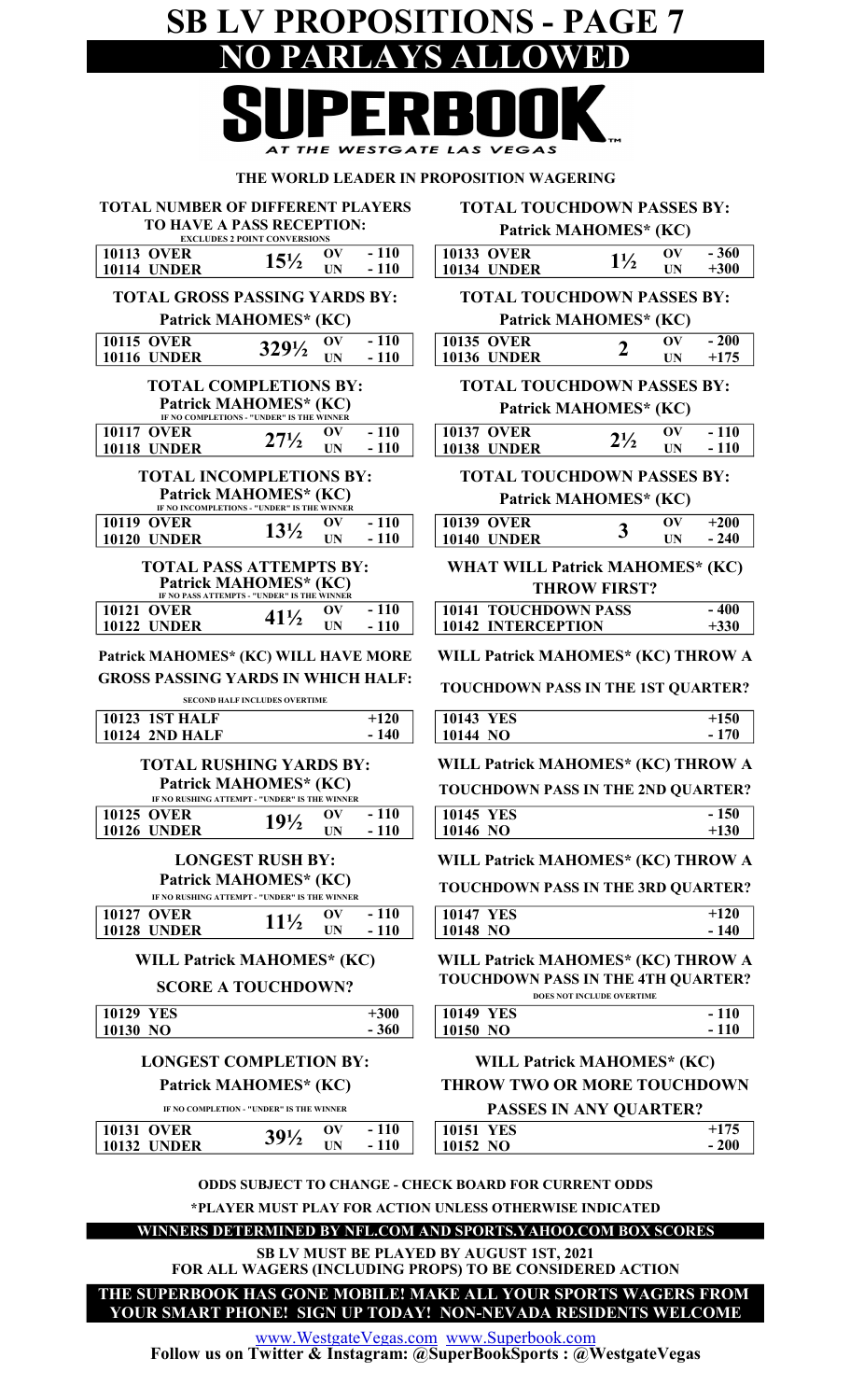## SB LV PROPOSITIONS - PAGE 8 NO PARLAYS ALLOWED AT THE WESTGATE LAS VEGAS

#### THE WORLD LEADER IN PROPOSITION WAGERING

10153 OVER 1217 OV - 110 10 10154 UNDER  $12^{12}$  UN - 110 | 10 - 110 TOTAL RUSHING YARDS BY: IF NO TOUCHDOWN PASS - ALL BETS ARE REFUNDED  $12\frac{1}{2}$ DISTANCE OF THE 1ST Patrick MAHOMES\* (KC) TOUCHDOWN PASS:

| Clyde EDWARDS-HELAIRE* (KC)                   |                 |  |        |                    | Darrel WILLIAMS* (KC                       |    |
|-----------------------------------------------|-----------------|--|--------|--------------------|--------------------------------------------|----|
| IF NO RUSHING ATTEMPT - "UNDER" IS THE WINNER |                 |  |        |                    | IF NO RUSHING ATTEMPT - "UNDER" IS THE WIN |    |
| 10155 OVER                                    | $29\frac{1}{2}$ |  | $-110$ | <b>10175 OVER</b>  |                                            | OV |
| <b>10156 UNDER</b>                            |                 |  | $-110$ | <b>10176 UNDER</b> |                                            |    |
|                                               |                 |  |        |                    | - <del>-----</del> - - - - - - - -         |    |

#### LONGEST RUSH BY: Clyde EDWARDS-HELAIRE\* (KC) IF NO RUSHING ATTEMPT - "UNDER" IS THE WINNER

| <b>10158 UNDER</b> | $9\frac{1}{2}$ | <b>IIN</b> | $-110$ | $10178$ NO  |  |
|--------------------|----------------|------------|--------|-------------|--|
| <b>10157 OVER</b>  |                | ov         | $-110$ | $10177$ YES |  |

#### TOTAL RUSHING ATTEMPTS BY: Clyde EDWARDS-HELAIRE\* (KC) IF NO RUSHING ATTEMPT - "UNDER" IS THE WINNER

| <b>10159 OVER</b>  | $\mathbf{R}^{1}$ | 110<br>$\overline{\phantom{0}}$ | <b>10179 OVER</b>  | ОV |
|--------------------|------------------|---------------------------------|--------------------|----|
| <b>10160 UNDER</b> | 072              |                                 | <b>10180 UNDER</b> | ПN |

#### WILL Clyde EDWARDS-HELAIRE\* (KC) SCORE A TOUCHDOWN?

| 10161 YES | $+200$ | <b>10181 OVER</b>  | $8\frac{1}{2}$ | ОV<br>UN |
|-----------|--------|--------------------|----------------|----------|
| 10162 NO  | $-240$ | <b>10182 UNDER</b> |                |          |

#### WILL Clyde EDWARDS-HELAIRE\* (KC)

| SCORE A TOUCHDOWN IN THE 1ST HALF? |        | Darrel WILLIAMS* (KC | IF NO RECEPTION - "UNDER" IS THE WINNER |    |
|------------------------------------|--------|----------------------|-----------------------------------------|----|
| 10163 YES                          | $+425$ | <b>10183 OVER</b>    |                                         | OV |
| 10164 NO                           | $-550$ | <b>10184 UNDER</b>   |                                         |    |

#### TOTAL RECEIVING YARDS BY: Clyde EDWARDS-HELAIRE\* (KC) IF NO RECEPTION - "UNDER" IS THE WINNER

| <b>LONGEST RECEPTION BY:</b> |                    |                 |  |        |                   | <b>LONGEST RECEPTION B</b> |    |
|------------------------------|--------------------|-----------------|--|--------|-------------------|----------------------------|----|
|                              | <b>10166 UNDER</b> |                 |  | $-110$ | 10186 UNDER       |                            |    |
|                              | <b>10165 OVER</b>  | $18\frac{1}{2}$ |  | $-110$ | <b>10185 OVER</b> | $90\frac{1}{2}$            | OV |

#### 10167 OVER  $_{01}$ , OV - 110 | 1 Clyde EDWARDS-HELAIRE\* (KC) IF NO RECEPTION - "UNDER" IS THE WINNER  $-110$

| <b>10168 UNDER</b> | VI.            | $\blacksquare$ | 10188 UNDER |                            |  |
|--------------------|----------------|----------------|-------------|----------------------------|--|
| TOTAL              | DECEPTIONS BV. |                |             | <b>TOTAL DECEPTIONS BY</b> |  |

#### TOTAL RECEPTIONS BY: Clyde EDWARDS-HELAIRE\* (KC) IF NO RECEPTION - "UNDER" IS THE WINNER

| <b>10169 OVER</b>     | $2\frac{1}{2}$ | OV        | $+120$   | <b>10189 OVER</b>  |                         | ЭV |
|-----------------------|----------------|-----------|----------|--------------------|-------------------------|----|
| 10170<br><b>UNDER</b> |                | <b>UN</b> | 140<br>۰ | <b>10190 UNDER</b> | $\mathbf{0}'\mathbf{2}$ | UN |
|                       |                |           |          |                    |                         |    |

#### TOTAL RUSHING YARDS BY: Darrel WILLIAMS\* (KC) IF NO RUSHING ATTEMPT

| $\mathbf{u}$ avertised all legal $\mathbf{r}$ entry to the gravitation |    |        |                  |
|------------------------------------------------------------------------|----|--------|------------------|
| 10171 OVER                                                             |    | $-110$ | <b>10191 YES</b> |
| <b>10172 UNDER</b>                                                     | ĪΝ | $-110$ | $10192$ NO       |

#### LONGEST RUSH BY: Darrel WILLIAMS\* (KC)

IF NO RUSHING ATTEMPT - "UNDER" IS THE WINNER

| <b>173 OVER</b>  |                | OV | $-110$ |
|------------------|----------------|----|--------|
| <b>174 UNDER</b> | $8\frac{1}{2}$ | UN | $-110$ |

#### IF NO RUSHING ATTEMPT - "UNDER" IS THE WINNER Darrel WILLIAMS\* (KC) TOTAL RUSHING ATTEMPTS BY:

| 10175 OVER  | $7\frac{1}{2}$ | $\mathbf{O}(\mathbf{V})$ | $-110$ |  |
|-------------|----------------|--------------------------|--------|--|
| 10176 UNDER |                | $\mathbf{I} \mathbf{N}$  | $-110$ |  |
|             |                |                          |        |  |

#### WILL Darrel WILLIAMS\* (KC) SCORE A TOUCHDOWN?

|         | 0177 YES                                                                                             | $+220$ |
|---------|------------------------------------------------------------------------------------------------------|--------|
| 0178 NO |                                                                                                      | $-260$ |
|         | <b>TOTAL RECEIVING YARDS BY:</b><br>Darrel WILLIAMS* (KC)<br>IF NO RECEPTION - "UNDER" IS THE WINNER |        |

| <b>10179 OVER</b>  | $14\frac{1}{2}$ | OV  | $-110$ |
|--------------------|-----------------|-----|--------|
| <b>10180 UNDER</b> |                 | IIN | $-110$ |
|                    |                 |     |        |

#### LONGEST RECEPTION BY: Darrel WILLIAMS\* (KC) IF NO RECEPTION - "UNDER" IS THE WINNER

| <b>10181 OVER</b>  | $\mathbf{O}(\mathbf{V})$ | $-110$ |
|--------------------|--------------------------|--------|
| <b>10182 UNDER</b> | <b>IIN</b>               | $-110$ |
|                    |                          |        |

#### TOTAL RECEPTIONS BY:

| SCORE A TOUCHDOWN IN THE 1ST HALF?                              |        |                                  | Darrel WILLIAMS* (KC)<br>IF NO RECEPTION - "UNDER" IS THE WINNER |        |        |
|-----------------------------------------------------------------|--------|----------------------------------|------------------------------------------------------------------|--------|--------|
| 10163 YES                                                       | $+425$ | <b>10183 OVER</b>                | OV                                                               | $-130$ |        |
| 10164 NO                                                        | $-550$ | <b>10184 UNDER</b>               | $1\frac{1}{2}$                                                   | TN     | $+110$ |
| <b>TOTAL RECEIVING YARDS BY:</b><br>Clyde EDWARDS-HELAIRE* (KC) |        | <b>TOTAL RECEIVING YARDS BY:</b> | Tyreek $HILL^*(KC)$                                              |        |        |

|                    | IF NO RECEPTION - "UNDER" IS THE WINNER |    |        |                    | IF NO RECEPTION - "UNDER" IS THE WINNER |    |       |
|--------------------|-----------------------------------------|----|--------|--------------------|-----------------------------------------|----|-------|
| <b>10165 OVER</b>  | $18\%$                                  |    | $-110$ | <b>10185 OVER</b>  | $90\frac{1}{2}$                         |    | - 110 |
| <b>10166 UNDER</b> |                                         | UN | - 1    | <b>10186 UNDER</b> |                                         | UN | - 110 |
|                    |                                         |    |        |                    |                                         |    |       |

#### LONGEST RECEPTION BY: Tyreek HILL\* (KC) IF NO RECEPTION - "UNDER" IS THE WINNER

| 10187 OVER  | $27\frac{1}{2}$ | OV         | $-110$ |
|-------------|-----------------|------------|--------|
| 10188 UNDER |                 | <b>IIN</b> | $-110$ |
|             |                 |            |        |

#### TOTAL RECEPTIONS BY: Tyreek HILL\* (KC) IF NO RECEPTION - "UNDER" IS THE WINNER

| 10189 OVER  | Oν | EVEN   |
|-------------|----|--------|
| 10190 UNDER | UN | $-120$ |
|             |    |        |

### WILL Tyreek HILL\* (KC)

#### SCORE A TOUCHDOWN?

|                 | OV        | 110<br>$\sim$ 100 $\pm$ | <b>YES</b><br>10191     | ٠   |
|-----------------|-----------|-------------------------|-------------------------|-----|
| $26\frac{1}{2}$ | <b>UN</b> | $-110$                  | 10192<br>N <sub>O</sub> | 149 |

\*PLAYER MUST PLAY FOR ACTION UNLESS OTHERWISE INDICATED ODDS SUBJECT TO CHANGE - CHECK BOARD FOR CURRENT ODDS

#### WINNERS DETERMINED BY NFL.COM AND SPORTS.YAHOO.COM BOX SCORES

SB LV MUST BE PLAYED BY AUGUST 1ST, 2021

FOR ALL WAGERS (INCLUDING PROPS) TO BE CONSIDERED ACTION

YOUR SMART PHONE! SIGN UP TODAY! NON-NEVADA RESIDENTS WELCOME THE SUPERBOOK HAS GONE MOBILE! MAKE ALL YOUR SPORTS WAGERS FROM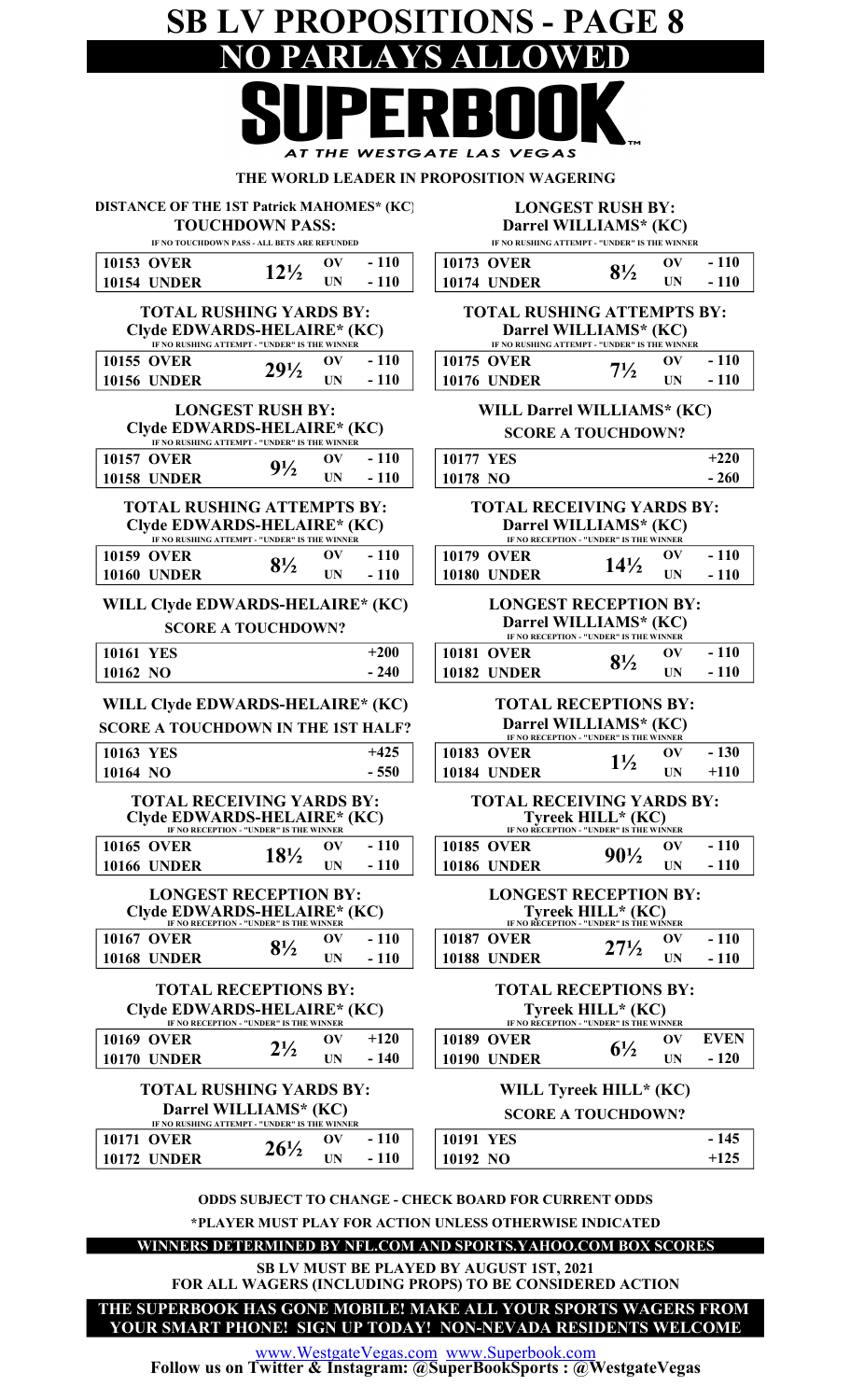## SB LV PROPOSITIONS - PAGE 9 ARLAYS ALLOWED

AT THE WESTGATE LAS VEGAS THE WORLD LEADER IN PROPOSITION WAGERING

| WILL Tyreek HILL* (KC) |  |
|------------------------|--|
|                        |  |

#### LONGEST RECEPTION BY: Sammy WATKINS\* (KC)

| <b>SCORE A TOUCHDOWN IN THE 1ST HALF?</b>       |                                                                                                      |                  | Sammy WATKINS* (KC)<br>IF NO RECEPTION - "UNDER" IS THE WINNER                                                          |                                                                                                     |                                       |                  |  |
|-------------------------------------------------|------------------------------------------------------------------------------------------------------|------------------|-------------------------------------------------------------------------------------------------------------------------|-----------------------------------------------------------------------------------------------------|---------------------------------------|------------------|--|
| 10193 YES                                       |                                                                                                      | $+210$           | <b>10213 OVER</b>                                                                                                       |                                                                                                     | $\mathbf{O}(\mathbf{V})$              | $-110$           |  |
| 10194 NO                                        |                                                                                                      | $-250$           | <b>10214 UNDER</b>                                                                                                      | $17\frac{1}{2}$                                                                                     | <b>UN</b>                             | $-110$           |  |
| <b>SCORE A TOUCHDOWN IN 1ST &amp; 2ND HALF?</b> | WILL Tyreek HILL* (KC)                                                                               |                  | <b>TOTAL RECEPTIONS BY:</b><br>Sammy WATKINS* (KC)                                                                      |                                                                                                     |                                       |                  |  |
|                                                 |                                                                                                      | $+425$           |                                                                                                                         | IF NO RECEPTION - "UNDER" IS THE WINNER                                                             |                                       | $-120$           |  |
| 10195 YES<br>10196 NO                           |                                                                                                      | $-550$           | <b>10215 OVER</b><br><b>10216 UNDER</b>                                                                                 | $3\frac{1}{2}$                                                                                      | $\mathbf{O}(\mathbf{V})$<br><b>UN</b> | <b>EVEN</b>      |  |
|                                                 | <b>TOTAL RUSHING YARDS BY:</b><br>Tyreek HILL* (KC)<br>IF NO RUSHING ATTEMPT - "UNDER" IS THE WINNER |                  |                                                                                                                         | <b>WILL Sammy WATKINS* (KC)</b><br><b>SCORE A TOUCHDOWN?</b>                                        |                                       |                  |  |
| <b>10197 OVER</b>                               | $\mathbf{O} \mathbf{V}$<br>$5\frac{1}{2}$                                                            | $-110$           | <b>10217 YES</b>                                                                                                        |                                                                                                     |                                       | $+300$           |  |
| <b>10198 UNDER</b>                              | <b>UN</b>                                                                                            | $-110$           | 10218 NO                                                                                                                |                                                                                                     |                                       | $-360$           |  |
|                                                 | <b>TOTAL RECEIVING YARDS BY:</b><br>Travis KELCE* (KC)<br>IF NO RECEPTION - "UNDER" IS THE WINNER    |                  |                                                                                                                         | <b>TOTAL RECEIVING YARDS BY:</b><br>Mecole HARDMAN* (KC)<br>IF NO RECEPTION - "UNDER" IS THE WINNER |                                       |                  |  |
| <b>10199 OVER</b>                               | $\mathbf{O}(\mathbf{V})$<br>98½                                                                      | $-110$           | <b>10219 OVER</b>                                                                                                       | $24\frac{1}{2}$                                                                                     | OV                                    | $-110$           |  |
| <b>10200 UNDER</b>                              | <b>UN</b>                                                                                            | $-110$           | <b>10220 UNDER</b>                                                                                                      |                                                                                                     | <b>UN</b>                             | $-110$           |  |
|                                                 | <b>LONGEST RECEPTION BY:</b><br>Travis KELCE* (KC)<br>IF NO RECEPTION - "UNDER" IS THE WINNER        |                  |                                                                                                                         | <b>LONGEST RECEPTION BY:</b><br>Mecole HARDMAN* (KC)<br>IF NO RECEPTION - "UNDER" IS THE WINNER     |                                       |                  |  |
| <b>10201 OVER</b>                               | $\mathbf{O}(\mathbf{V})$<br>$23\frac{1}{2}$                                                          | $-110$           | <b>10221 OVER</b>                                                                                                       | $14\frac{1}{2}$                                                                                     | OV                                    | $-110$           |  |
| <b>10202 UNDER</b>                              | <b>UN</b>                                                                                            | $-110$           | <b>10222 UNDER</b>                                                                                                      |                                                                                                     | <b>UN</b>                             | $-110$           |  |
|                                                 | <b>TOTAL RECEPTIONS BY:</b><br>Travis KELCE* (KC)<br>IF NO RECEPTION - "UNDER" IS THE WINNER         |                  |                                                                                                                         | <b>TOTAL RECEPTIONS BY:</b><br>Mecole HARDMAN* (KC)<br>IF NO RECEPTION - "UNDER" IS THE WINNER      |                                       |                  |  |
| <b>10203 OVER</b>                               | OV<br>$7\frac{1}{2}$                                                                                 | $-150$           | <b>10223 OVER</b>                                                                                                       | $2\frac{1}{2}$                                                                                      | $\mathbf{O}(\mathbf{V})$              | $+160$           |  |
| <b>10204 UNDER</b>                              | <b>UN</b>                                                                                            | $+130$           | <b>10224 UNDER</b>                                                                                                      |                                                                                                     | <b>UN</b>                             | $-180$           |  |
|                                                 | WILL Travis KELCE* (KC)<br><b>SCORE A TOUCHDOWN?</b>                                                 |                  |                                                                                                                         | <b>WILL Mecole HARDMAN* (KC)</b><br><b>SCORE A TOUCHDOWN?</b>                                       |                                       |                  |  |
| <b>10205 YES</b>                                |                                                                                                      | $-180$           | 10225 YES                                                                                                               |                                                                                                     |                                       | $+400$           |  |
| 10206 NO                                        |                                                                                                      | $+160$           | 10226 NO                                                                                                                |                                                                                                     |                                       | $-500$           |  |
| <b>SCORE A TOUCHDOWN IN THE 1ST HALF?</b>       | WILL Travis KELCE* (KC)                                                                              |                  |                                                                                                                         | <b>WILL Mecole HARDMAN* (KC)</b><br><b>HAVE A RUSHING ATTEMPT?</b>                                  |                                       |                  |  |
| <b>10207 YES</b>                                |                                                                                                      | $+175$           | <b>10227 YES</b>                                                                                                        |                                                                                                     |                                       | $+130$           |  |
| 10208 NO                                        |                                                                                                      | $-200$           | 10228 NO                                                                                                                |                                                                                                     |                                       | $-150$           |  |
| <b>SCORE A TOUCHDOWN IN 1ST &amp; 2ND HALF?</b> | WILL Travis KELCE* (KC)                                                                              |                  |                                                                                                                         | <b>TOTAL RECEIVING YARDS BY:</b><br>DeMarcus ROBINSON* (KC)                                         |                                       |                  |  |
|                                                 |                                                                                                      |                  |                                                                                                                         | IF NO RECEPTION - "UNDER" IS THE WINNER                                                             |                                       |                  |  |
| <b>10209 YES</b><br>10210 NO                    |                                                                                                      | $+400$<br>$-500$ | <b>10229 OVER</b><br><b>10230 UNDER</b>                                                                                 | $19\frac{1}{2}$                                                                                     | $\mathbf{O}(\mathbf{V})$<br><b>UN</b> | $-110$<br>$-110$ |  |
|                                                 |                                                                                                      |                  |                                                                                                                         |                                                                                                     |                                       |                  |  |
|                                                 | <b>TOTAL RECEIVING YARDS BY:</b><br>Sammy WATKINS* (KC)<br>IF NO RECEPTION - "UNDER" IS THE WINNER   |                  |                                                                                                                         | <b>LONGEST RECEPTION BY:</b><br>DeMarcus ROBINSON* (KC)<br>IF NO RECEPTION - "UNDER" IS THE WINNER  |                                       |                  |  |
| <b>10211 OVER</b>                               | $\mathbf{O}(\mathbf{V})$<br>$39\frac{1}{2}$                                                          | $-110$           | <b>10231 OVER</b>                                                                                                       | $13\frac{1}{2}$                                                                                     | OV                                    | $-110$           |  |
| <b>10212 UNDER</b>                              | UN                                                                                                   | $-110$           | <b>10232 UNDER</b>                                                                                                      |                                                                                                     | <b>UN</b>                             | $-110$           |  |
|                                                 |                                                                                                      |                  | <b>ODDS SUBJECT TO CHANGE - CHECK BOARD FOR CURRENT ODDS</b><br>*PLAYER MUST PLAY FOR ACTION UNLESS OTHERWISE INDICATED |                                                                                                     |                                       |                  |  |

WINNERS DETERMINED BY NFL.COM AND SPORTS.YAHOO.COM BOX SCORES

FOR ALL WAGERS (INCLUDING PROPS) TO BE CONSIDERED ACTION SB LV MUST BE PLAYED BY AUGUST 1ST, 2021

THE SUPERBOOK HAS GONE MOBILE! MAKE ALL YOUR SPORTS WAGERS FROM YOUR SMART PHONE! SIGN UP TODAY! NON-NEVADA RESIDENTS WELCOME

www.WestgateVegas.com www.Superbook.com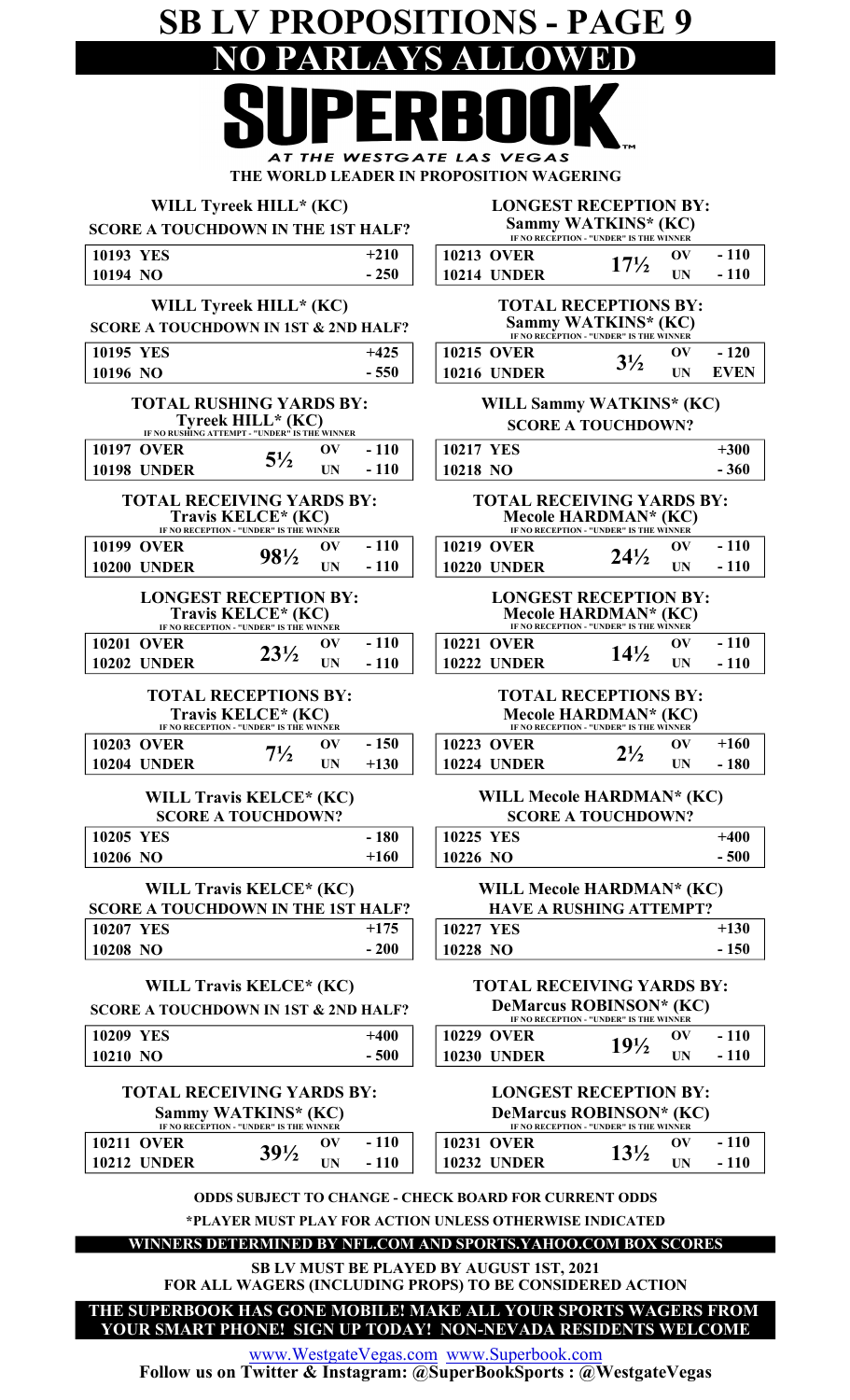#### SB LV PROPOSITIONS - PAGE 10<br>NO PARLAYS ALLOWED NO PARLAYS AI  $\Box$ Π AT THE WESTGATE LAS VEGAS THE WORLD LEADER IN PROPOSITION WAGERING

| <b>TOTAL RECEPTIONS BY:</b>                                                                                                          | <b>WILL Harrison BUTKER* (KC) MAKE</b>                                                                                                                          |
|--------------------------------------------------------------------------------------------------------------------------------------|-----------------------------------------------------------------------------------------------------------------------------------------------------------------|
| DeMarcus ROBINSON* (KC)                                                                                                              | 2 OR MORE FIELD GOALS IN ANY QUARTER?                                                                                                                           |
| IF NO RECEPTION - "UNDER" IS THE WINNER<br><b>10233 OVER</b><br>$-130$<br>OV<br>$1\frac{1}{2}$<br><b>10234 UNDER</b><br>$+110$<br>UN | <b>OVERTIME INCLUDED</b><br>10255 YES<br>$+450$<br>10256 NO<br>$-600$                                                                                           |
| <b>WILL DeMarcus ROBINSON* (KC)</b><br><b>SCORE A TOUCHDOWN?</b>                                                                     | <b>WILL Tommy TOWNSEND* (KC)</b><br><b>PUNT A TOUCHBACK?</b><br>IF Tommy TOWNSEND HAS 0 PUNTS - "NO" IS WINNER                                                  |
| 10235 YES<br>$+425$                                                                                                                  | Tommy TOWNSEND WILL PUNT AND A TOUCHBACK OCCURS<br>10257 YES<br>$+330$                                                                                          |
| 10236 NO<br>$-550$                                                                                                                   | 10258 NO<br>$-400$                                                                                                                                              |
| <b>TOTAL RECEIVING YARDS BY:</b><br><b>Byron PRINGLE* (KC)</b><br>IF NO RECEPTION - "UNDER" IS THE WINNER                            | <b>LONGEST GROSS PUNT BY:</b><br>Tommy TOWNSEND* (KC)<br>IF NO PUNTS - ALL BETS REFUNDED, OFFICIAL PUNTS ONLY                                                   |
| $-110$<br><b>10237 OVER</b><br>$\mathbf{O}(\mathbf{V})$<br>$10\frac{1}{2}$<br><b>10238 UNDER</b><br>$-110$<br>UN                     | <b>10259 OVER</b><br>$-110$<br>$\mathbf{O}(\mathbf{V})$<br>53½<br>$-110$<br><b>10260 UNDER</b><br>UN                                                            |
| <b>TOTAL POINTS BY:</b>                                                                                                              | <b>SHORTEST GROSS PUNT BY:</b>                                                                                                                                  |
| Harrison BUTKER* (KC)                                                                                                                | Tommy TOWNSEND* (KC)<br>IF NO PUNTS - ALL BETS REFUNDED, OFFICIAL PUNTS ONLY                                                                                    |
| <b>10239 OVER</b><br><b>EVEN</b><br>$\mathbf{O}(\mathbf{V})$<br>$8\frac{1}{2}$<br><b>10240 UNDER</b><br>$-120$<br>UN                 | $-110$<br>10261 OVER<br>$\mathbf{O} \mathbf{V}$<br>381/2<br>$-110$<br><b>10262 UNDER</b><br>UN                                                                  |
| <b>TOTAL FIELD GOALS MADE BY:</b><br>Harrison BUTKER* (KC)                                                                           | <b>TOTAL PUNTS BY:</b><br>Tommy TOWNSEND* (KC)<br>IF NO PUNTS - "UNDER" IS WINNER, OFFICIAL PUNTS ONLY                                                          |
| <b>10241 OVER</b><br>$-130$<br>OV<br>$1\frac{1}{2}$<br><b>10242 UNDER</b><br>$+110$<br>UN                                            | <b>10263 OVER</b><br>$+160$<br>$\mathbf{O}(\mathbf{V})$<br>$3\frac{1}{2}$<br><b>10264 UNDER</b><br>$-180$<br>UN                                                 |
| WILL Harrison BUTKER* (KC)<br><b>MISS AT LEAST 1 EXTRA POINT?</b><br>IF NO PAT KICK ATTEMPTED - NO IS THE WINNER                     | <b>TOTAL NUMBER OF DIFFERENT</b><br><b>CHIEFS TO HAVE A RUSHING ATTEMPT</b><br>2PT CONVERSIONS EXCLUDED                                                         |
| 10243 YES<br>$+450$<br>$-600$<br>10244 NO                                                                                            | <b>10265 OVER</b><br>$-110$<br>$\mathbf{O}(\mathbf{V})$<br>$4\frac{1}{2}$<br>$-110$<br><b>10266 UNDER</b><br>UN                                                 |
| <b>WILL Harrison BUTKER* (KC)</b><br><b>MISS AT LEAST 1 FIELD GOAL?</b><br>IF NO FG ATTEMPTED - NO IS THE WINNER                     | <b>TOTAL NUMBER OF DIFFERENT</b><br><b>CHIEFS TO HAVE A PASS RECEPTION</b><br>2PT CONVERSIONS EXCLUDED                                                          |
| $+330$<br><b>10245 YES</b><br>$-400$<br>10246 NO                                                                                     | $-110$<br><b>10267 OVER</b><br>$\mathbf{O}(\mathbf{V})$<br>$7\frac{1}{2}$<br><b>10268 UNDER</b><br>$-110$<br>UN                                                 |
| <b>WILL Harrison BUTKER* (KC) MAKE</b><br>A FIELD GOAL IN THE 1ST QUARTER?                                                           | <b>TOTAL NUMBER OF DIFFERENT</b><br><b>CHIEFS TO SCORE</b><br>SAFETY EXCLUDED - INCLUDES KICKER, 2PT CONVERSIONS COUNT, DEFENSIVE 2PT CONVERSIONS COUNT         |
| $+200$<br>10247 YES                                                                                                                  | - 140<br>10269 OVER<br>$\mathbf{O}(\mathbf{V})$<br>$3\frac{1}{2}$                                                                                               |
| $-240$<br>10248 NO<br><b>WILL Harrison BUTKER* (KC) MAKE</b>                                                                         | $+120$<br><b>10270 UNDER</b><br>UN.<br>WILL THE CHIEFS GET A                                                                                                    |
| A FIELD GOAL IN THE 2ND QUARTER?<br>$10249$ YES<br>$+110$                                                                            | <b>RUSHING TOUCHDOWN?</b><br><b>10271 YES</b><br>$-140$                                                                                                         |
| 10250 NO<br>$-130$                                                                                                                   | 10272 NO<br>$+120$                                                                                                                                              |
| WILL Harrison BUTKER* (KC) MAKE<br>A FIELD GOAL IN THE 3RD QUARTER?                                                                  | WILL THE CHIEFS GET A<br><b>RUSHING TOUCHDOWN IN THE 1ST HALF?</b>                                                                                              |
| 10251 YES<br>$+200$<br>$-240$<br>10252 NO                                                                                            | 10273 YES<br>$+220$<br>$-260$<br>10274 NO                                                                                                                       |
| <b>WILL Harrison BUTKER* (KC) MAKE</b>                                                                                               | <b>TOTAL FIRST DOWNS BY:</b>                                                                                                                                    |
| A FIELD GOAL IN THE 4TH QUARTER?<br>DOES NOT INCLUDE OVERTIME                                                                        | <b>KANSAS CITY CHIEFS</b>                                                                                                                                       |
| 10253 YES<br>$+140$<br>- 160<br>10254 NO                                                                                             | <b>10275 OVER</b><br>$-110$<br>$\mathbf{O}(\mathbf{V})$<br>24<br>$-110$<br>UN<br><b>10276 UNDER</b>                                                             |
|                                                                                                                                      | <b>ODDS SUBJECT TO CHANGE - CHECK BOARD FOR CURRENT ODDS</b>                                                                                                    |
|                                                                                                                                      | *PLAYER MUST PLAY FOR ACTION UNLESS OTHERWISE INDICATED                                                                                                         |
|                                                                                                                                      | *** PLAYER MUST PLAY FOR ACTION - FOR TACKLE PROPS, ONLY NFL.COM BOX SCORE WILL BE USED<br><b>WINNERS DETERMINED BY NFL.COM AND SPORTS.YAHOO.COM BOX SCORES</b> |
|                                                                                                                                      | SB LV MUST BE PLAYED BY AUGUST 1ST, 2021                                                                                                                        |
|                                                                                                                                      | FOR ALL WAGERS (INCLUDING PROPS) TO BE CONSIDERED ACTION<br>THE SUPERBOOK HAS GONE MOBILE! MAKE ALL YOUR SPORTS WAGERS FROM                                     |
|                                                                                                                                      | YOUR SMART PHONE! SIGN UP TODAY! NON-NEVADA RESIDENTS WELCOME<br>www.WootootoVooge.com.www.Superhook.com                                                        |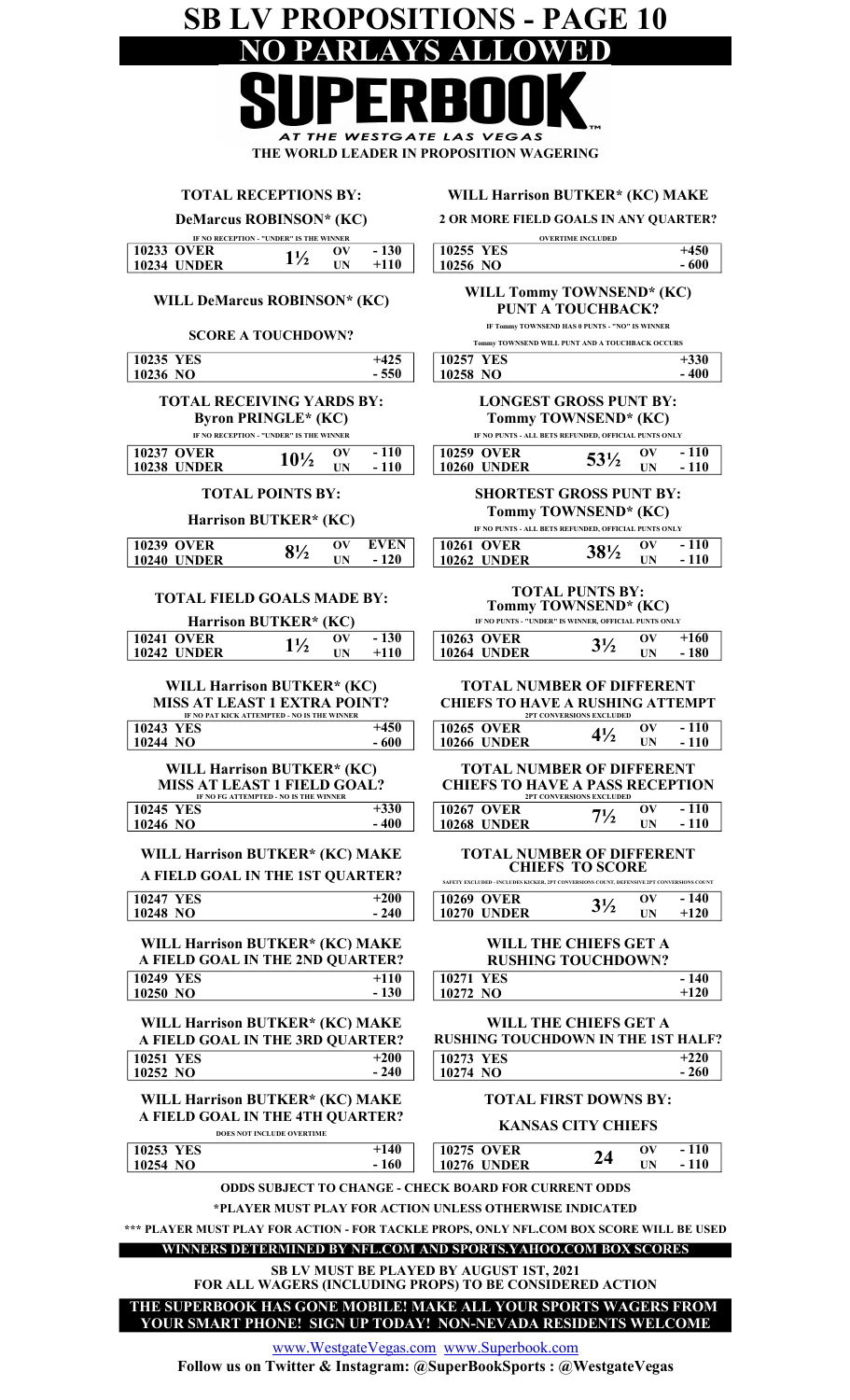## SB LV PROPOSITIONS - PAGE 11 NO PARLAYS ALLOWED

AT THE WESTGATE LAS VEGAS THE WORLD LEADER IN PROPOSITION WAGERING TOTAL POINTS BY: TOTAL NET YARDS BY: KANSAS CITY CHIEFS KANSAS CITY CHIEFS 10277 OVER 29<sup>1</sup>/<sub>2</sub> ov -120 10299 OVER 405<sup>1</sup>/<sub>2</sub> ov<br>
10278 UNDER 29<sup>1</sup>/<sub>2</sub> UN EVEN 10300 UNDER 405<sup>1</sup>/<sub>2</sub> UN 405½ - 110  $29\frac{1}{2}$ UN EVEN 10300 UNDER  $403^{72}$  UN EVEN TOTAL 1ST HALF POINTS BY: TOTAL QB SACKS BY: KANSAS CITY CHIEFS DEFENSE KANSAS CITY CHIEFS IF NO SACKS BY KANSAS CITY DEFENSE - "UNDER" IS WINNER  $\overline{0V - 110}$ 10279 OVER  $14\frac{1}{2}$  ov  $-110$  10301 OVER  $1\frac{1}{2}$  ov  $-140$ <br>10280 UNDER  $14\frac{1}{2}$  in  $-110$  10302 UNDER  $1\frac{1}{2}$  in  $+120$ 10279 OVER<br>10280 UNDER  $14\frac{1}{2}$  UN  $-110$  10302 UNDER  $1\frac{1}{2}$  UN - 110 TOTAL 2ND HALF POINTS BY:TOTAL SOLO + ASSISTED TACKLES BY: Daniel SORENSEN\* (KC) KANSAS CITY CHIEFS TACKLES INCLUDE DEFENSIVE+SPECIAL TEAMS SOLO+ASS OVERTIME POINTS COUNT NFL.COM ONLY - IS USED FOR THE RESULTS OF THE TACKLE PROPS 10281 OVER OV 10303 OVER OV  $6\frac{1}{2}$   $\frac{0V}{1N}$   $-110$  $14\frac{1}{2}$ UN - 110 | 10304 UNDER  $-110$ TOTAL SOLO + ASSISTED TACKLES BY: TOTAL 1ST QUARTER POINTS BY: Tyrann MATHIEU\* (KC) TACKLES INCLUDE DEFENSIVE+SPECIAL TEAMS SOLO+ASSISTED TACKLES KANSAS CITY CHIEFS NFL.COM ONLY - IS USED FOR THE RESULTS OF THE TACKLE PROPS<br>305 OVER  $\sim 0.726$  $\frac{3\frac{1}{2}}{3\frac{W}{1}}$   $\frac{6V}{1120}$   $\frac{-140}{120}$ 10283 OVER  $3\frac{1}{2}$  ov  $-140$  10305 OVER  $4\frac{1}{2}$  ov  $-120$ <br>10284 UNDER  $3\frac{1}{2}$  in  $+120$  10306 UNDER  $4\frac{1}{2}$  in even 10284 UNDER  $3^{72}$  UN +120 | 10306 UNDER  $10^{47}$  UN  $+120$ WHAT WILL HAPPEN FIRST? INCLUDES SAFETY - BET CONTINUES UNTIL CHIEFS SCORE OR PUNT MUST BE AN OFFICIAL PUNT 10285 CHIEFS SCORE +120<br>10286 CHIEFS PUNT -140 10308 UNDER  $+120$ 10286 CHIEFS PUNT  $-140$  | 10308 UNDER  $5^{2/2}$  UN - 140 WILL THE CHIEFS SCORE IN ALL 4 QUARTERS? OVERTIME EXCLUDED 10287 YES  $+175$ 4½ - 200  $10288$  NO  $-200$  |  $10310$  UNDER  $-7/2$  UN TOTAL MADE 3RD DOWN CONVERSIONS BY: TOTAL SOLO + ASSISTED TACKLES BY: KANSAS CITY CHIEFS 3RD DOWN CONVERSIONS MADE BY PENALTY DO NOT COUNT NFL.COM ONLY - IS USED FOR THE RESULTS OF THE TACKLE PROPS 10289 OVER  $5\frac{10}{2}$  ov  $-110$  10311 OVER  $2\frac{1}{2}$  ov 10289 OVER  $5\frac{1}{2}$  UNDER UN  $-110$ WILL THE CHIEFS CONVERT A 4TH DOWN ATTEMPT? INTERCEPT A PASS? 4TH DOWN CONVERSIONS MADE BY PENALTY DO NOT COUNT 10291 YES - 120 10313 YES  $-120$ 10292 NO EVEN | 10314 NO EVEN TOTAL PENALTIES BY: KANSAS CITY CHIEFS DECLINED PENALTIES DO NOT COUNT 10293 OVER  $5\frac{1}{2}$  ov -110 10315 YES<br>10294 UNDER  $5\frac{1}{2}$  IN -110 10316 NO  $10294$  UNDER  $3^{72}$  UN - 110 TOTAL PENALTY YARDS BY: KANSAS CITY CHIEFS DECLINED PENALTIES DO NOT COUNT 10295 OVER  $521/90$  V  $-110$  $52\frac{1}{2}$ 10296 UNDER  $\frac{3272}{N}$  UN - 110 TOTAL RUSHING YARDS BY: TOTAL GROSS PASSING YARDS BY: KANSAS CITY CHIEFS

 $10297 \text{ OVER}$   $\sim 0 \frac{10397}{10}$   $\sqrt{10}$   $\sqrt{10}$ 10298 UNDER  $10^{10/2}$  UN - 110 11  $78\frac{1}{2}$ - 110

#### +130 TOTAL SOLO + ASSISTED TACKLES BY: Anthony HITCHENS\* (KC) TACKLES INCLUDE DEFENSIVE+SPECIAL TEAMS SOLO+ASSISTED TACKLES NFL.COM ONLY - IS USED FOR THE RESULTS OF THE TACKLE PROPS  $5\frac{1}{2}$   $\frac{0V}{10V}$  - 150

- 110

- 110

 $+120$ 

EVEN

TOTAL SOLO + ASSISTED TACKLES BY: Charvarius WARD\* (KC)

| TACKLES INCLUDE DEFENSIVE+SPECIAL TEAMS SOLO+ASSISTED TACKLES |                |    |        |  |  |  |
|---------------------------------------------------------------|----------------|----|--------|--|--|--|
| NFL.COM ONLY - IS USED FOR THE RESULTS OF THE TACKLE PROPS    |                |    |        |  |  |  |
| <b>10309 OVER</b>                                             | $4\frac{1}{2}$ | ov | $+120$ |  |  |  |
| <b>10310 UNDER</b>                                            |                | ΠN | - 140  |  |  |  |

Chris JONES\* (KC)

TACKLES INCLUDE DEFENSIVE+SPECIAL TEAMS SOLO+ASSISTED TACKLES

| NFL.COM ONLY - IS USED FOR THE RESULTS OF THE TACKLE PROPS |                |    |        |  |  |  |
|------------------------------------------------------------|----------------|----|--------|--|--|--|
| <b>10311 OVER</b>                                          | $2\frac{1}{2}$ | ov | - 110  |  |  |  |
| <b>10312 UNDER</b>                                         |                | ПN | $-110$ |  |  |  |
|                                                            |                |    |        |  |  |  |

#### WILL Tyrann MATHIEU\* (KC)

 $+400$ - 500

#### WILL Bashaud BREELAND\* (KC)

INTERCEPT A PASS?

| 10315 YES | $+550$ |
|-----------|--------|
| 10316 NO  | $-800$ |
|           |        |

WILL Daniel SORENSEN\* (KC)

#### INTERCEPT A PASS?

| <b>10317 YES</b> |  |  | $+550$ |
|------------------|--|--|--------|
| 10318 NO         |  |  | $-800$ |
|                  |  |  |        |
|                  |  |  |        |

Tom BRADY\* (TB)

| <b>0319 OVER</b>  | 290½ | - OV       | $-110$ |
|-------------------|------|------------|--------|
| <b>0320 UNDER</b> |      | <b>IIN</b> | $-110$ |
|                   |      |            |        |

ODDS SUBJECT TO CHANGE - CHECK BOARD FOR CURRENT ODDS \*PLAYER MUST PLAY FOR ACTION UNLESS OTHERWISE INDICATED

SB LV MUST BE PLAYED BY AUGUST 1ST, 2021 WINNERS DETERMINED BY NFL.COM AND SPORTS.YAHOO.COM BOX SCORES

FOR ALL WAGERS (INCLUDING PROPS) TO BE CONSIDERED ACTION

YOUR SMART PHONE! SIGN UP TODAY! NON-NEVADA RESIDENTS WELCOME THE SUPERBOOK HAS GONE MOBILE! MAKE ALL YOUR SPORTS WAGERS FROM

www.WestgateVegas.com www.Superbook.com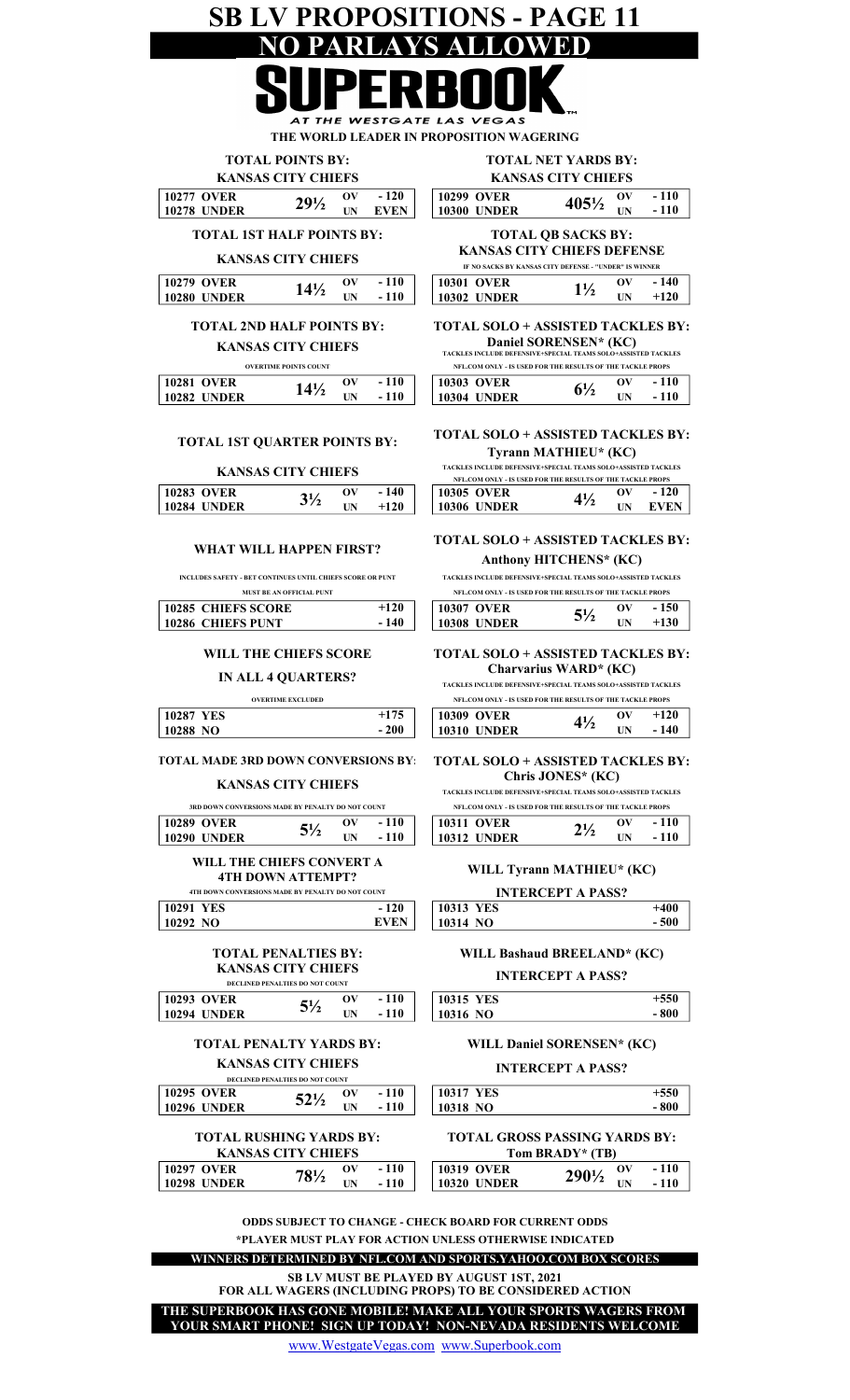## SB LV PROPOSITIONS - PAGE 12 NO PARLAYS ALLOWED THE **WESTGATE LAS VEGAS**

THE WORLD LEADER IN PROPOSITION WAGERING

| <b>TOTAL COMPLETIONS BY:</b>                                                                             |                                            |                          | <b>TOTAL TOUCHDOWN PASSES BY:</b> |                                                                                               |                           |                          |        |
|----------------------------------------------------------------------------------------------------------|--------------------------------------------|--------------------------|-----------------------------------|-----------------------------------------------------------------------------------------------|---------------------------|--------------------------|--------|
| IF NO COMPLETIONS - "UNDER" IS WINNER                                                                    | Tom BRADY* (TB)                            |                          |                                   |                                                                                               | Tom BRADY* (TB)           |                          |        |
| <b>10321 OVER</b>                                                                                        |                                            | $\mathbf{O}(\mathbf{V})$ | $-110$                            | <b>10343 OVER</b>                                                                             |                           | $\mathbf{O}(\mathbf{V})$ | $+160$ |
| <b>10322 UNDER</b>                                                                                       | $26\frac{1}{2}$                            | UN                       | $-110$                            | <b>10344 UNDER</b>                                                                            | $2\frac{1}{2}$            | <b>UN</b>                | $-180$ |
| <b>TOTAL INCOMPLETIONS BY:</b><br>IF NO COMPLETIONS - "UNDER" IS WINNER                                  | Tom BRADY* (TB)                            |                          |                                   | <b>WHAT WILL Tom BRADY* (TB)</b>                                                              | <b>THROW FIRST?</b>       |                          |        |
| <b>10323 OVER</b>                                                                                        |                                            | $\mathbf{O}(\mathbf{V})$ | $-110$                            | <b>10345 TD PASS</b>                                                                          |                           |                          | $-320$ |
| <b>10324 UNDER</b>                                                                                       | $13\frac{1}{2}$                            | <b>UN</b>                | $-110$                            | 10346 INTERCEPTION                                                                            |                           |                          | $+265$ |
| <b>TOTAL PASS ATTEMPTS BY:</b><br>IF NO PASS ATTEMPTS - "UNDER" IS WINNER                                | Tom BRADY* (TB)                            |                          |                                   | WILL Tom BRADY* (TB) THROW A<br><b>TOUCHDOWN PASS IN THE 1ST QUARTER?</b>                     |                           |                          |        |
| <b>10325 OVER</b>                                                                                        |                                            | $\mathbf{O}(\mathbf{V})$ | $-110$                            | 10347 YES                                                                                     |                           |                          | $+170$ |
| <b>10326 UNDER</b>                                                                                       | $39\frac{1}{2}$                            | <b>UN</b>                | $-110$                            | 10348 NO                                                                                      |                           |                          | $-190$ |
| Tom BRADY* (TB) WILL HAVE MORE<br><b>GROSS PASSING YARDS IN WHICH HALF:</b><br><b>10327 1ST HALF</b>     | <b>SECOND HALF INCLUDES OVERTIME</b>       |                          | $+110$                            | WILL Tom BRADY* (TB) THROW A<br><b>TOUCHDOWN PASS IN THE 2ND QUARTER?</b><br><b>10349 YES</b> |                           |                          | $-140$ |
| <b>10328 2ND HALF</b><br><b>TOTAL RUSHING YARDS BY:</b><br>IF NO RUSHING ATTEMPT - "UNDER" IS THE WINNER | Tom BRADY* (TB)                            |                          | $-130$                            | 10350 NO<br>WILL Tom BRADY* (TB) THROW A<br><b>TOUCHDOWN PASS IN THE 3RD QUARTER?</b>         |                           |                          | $+120$ |
| <b>10329 OVER</b>                                                                                        |                                            | $\mathbf{O}(\mathbf{V})$ | $+175$                            | 10351 YES                                                                                     |                           |                          | $+140$ |
| <b>10330 UNDER</b>                                                                                       | $\frac{1}{2}$                              | UN                       | $-200$                            | 10352 NO                                                                                      |                           |                          | $-160$ |
| IF NO RUSHING ATTEMPT - "UNDER" IS THE WINNER                                                            | <b>LONGEST RUSH BY:</b><br>Tom BRADY* (TB) |                          |                                   | WILL Tom BRADY* (TB) THROW A<br><b>TOUCHDOWN PASS IN THE 4TH QUARTER?</b>                     | DOES NOT INCLUDE OVERTIME |                          |        |
| <b>10331 OVER</b>                                                                                        | $\frac{1}{2}$                              | $\mathbf{O}(\mathbf{V})$ | $-110$                            | 10353 YES                                                                                     |                           |                          | $+110$ |
| <b>10332 UNDER</b>                                                                                       |                                            | UN                       | $-110$                            | 10354 NO                                                                                      |                           |                          | $-130$ |
| <b>SCORE A TOUCHDOWN?</b>                                                                                | WILL Tom BRADY* (TB)                       |                          |                                   | <b>THROW TWO OR MORE TOUCHDOWN</b><br>PASSES IN ANY QUARTER?                                  | WILL Tom BRADY* (TB)      |                          |        |

| 10333 YES          | $+400$                                                      | 10355 YES          |                                                                          |
|--------------------|-------------------------------------------------------------|--------------------|--------------------------------------------------------------------------|
| 10334 NO           | $-500$                                                      | 10356 NO           |                                                                          |
|                    | <b>LONGEST COMPLETION BY:</b>                               |                    | DISTANCE OF THE 1ST Tom BRADY* (                                         |
|                    | Tom BRADY* (TB)<br>IF NO COMPLETION - "UNDER" IS THE WINNER |                    | <b>TOUCHDOWN PASS:</b><br>IF NO TOUCHDOWN PASS - ALL BETS ARE REFUNDED   |
| <b>10335 OVER</b>  | $-110$<br>$\mathbf{O}(\mathbf{V})$<br>$38\frac{1}{2}$       | <b>10357 OVER</b>  | OV<br>$10\frac{1}{2}$                                                    |
| <b>10336 UNDER</b> | <b>UN</b><br>$-110$                                         | <b>10358 UNDER</b> | UN                                                                       |
|                    | <b>TOTAL TOUCHDOWN PASSES BY:</b>                           |                    | <b>TOTAL RUSHING YARDS BY:</b>                                           |
|                    | Tom BRADY* (TB)                                             |                    | Leonard FOURNETTE* (TB)<br>IF NO RUSHING ATTEMPT - "UNDER" IS THE WINNER |
| <b>10337 OVER</b>  | $-700$<br>$\mathbf{O}(\mathbf{V})$                          | <b>10359 OVER</b>  | OV<br>$46\frac{1}{2}$                                                    |
| <b>10338 UNDER</b> | $+500$<br>UN.                                               | <b>10360 UNDER</b> | UN                                                                       |
|                    | <b>TOTAL TOUCHDOWN PASSES BY:</b>                           |                    | <b>LONGEST RUSH BY:</b>                                                  |
|                    | Tom BRADY* (TB)                                             |                    | Leonard FOURNETTE* (TB)<br>IF NO RUSHING ATTEMPT - "UNDER" IS THE WINNER |
| <b>10339 OVER</b>  | $-220$<br>$\mathbf{O}(\mathbf{V})$<br>$1\frac{1}{2}$        | <b>10361 OVER</b>  | $\mathbf{O}(\mathbf{V})$<br>$12\frac{1}{2}$                              |
| <b>10340 UNDER</b> | UN<br>$+190$                                                | <b>10362 UNDER</b> | UN                                                                       |
|                    | <b>TOTAL TOUCHDOWN PASSES BY:</b>                           |                    | <b>TOTAL RUSHING ATTEMPTS BY</b>                                         |
|                    | Tom BRADY* (TB)                                             |                    | Leonard FOURNETTE* (TB)                                                  |
|                    |                                                             |                    |                                                                          |

- 240  $+110$ - 130 WILL Tom BRADY\* (TB) TWO OR MORE TOUCHDOWN **ASSES IN ANY QUARTER?** +200 OWN PASS IN THE 3RD QUARTER?  $+140$ - 160 Tom BRADY\* (TB) THROW A OWN PASS IN THE 4TH QUARTER? DOES NOT INCLUDE OVERTIME Tom BRADY\* (TB) THROW A OWN PASS IN THE 2ND OUARTER? - 140 +120 Tom BRADY\* (TB) THROW A

ANCE OF THE 1ST Tom BRADY\* (TB) TOUCHDOWN PASS:

|             | IF NO TOUCHDOWN PASS - ALL BETS ARE REFUNDED |    |        |
|-------------|----------------------------------------------|----|--------|
| 10357 OVER  | $10\frac{1}{2}$                              | ov | $-110$ |
| 10358 UNDER |                                              | IΝ | $-110$ |
|             |                                              |    |        |

| <b>TOTAL RUSHING YARDS BY:</b>                  |
|-------------------------------------------------|
| Leonard FOURNETTE* (TB)                         |
| IE NO DHEIHNC ATTEMPT - "IINDED" IC THE WINNED. |

|                    | IF NO RUSHING ATTEMPT - "UNDER" IS THE WINNER |            |        |
|--------------------|-----------------------------------------------|------------|--------|
| <b>10359 OVER</b>  |                                               | ov         | $-110$ |
| <b>10360 UNDER</b> | $46\frac{1}{2}$                               | <b>IIN</b> | - 110  |

| <b>LONGEST RUSH BY:</b>                       |    |    |
|-----------------------------------------------|----|----|
| Leonard FOURNETTE* (TB)                       |    |    |
| IF NO RUSHING ATTEMPT - "UNDER" IS THE WINNER |    |    |
| 271.0                                         | ωv | 1. |

| <b>10361 OVER</b>  | $12\frac{1}{2}$ | $\mathbf{O}(\mathbf{V})$ | $-110$ |
|--------------------|-----------------|--------------------------|--------|
| <b>10362 UNDER</b> |                 | <b>IIN</b>               | $-110$ |
|                    |                 |                          |        |

#### TAL RUSHING ATTEMPTS BY: onard FOURNETTE\* (TR)

|                    |  |        | IF NO RUSHING AT LEMIT - UNDER 15 THE WIND |    |
|--------------------|--|--------|--------------------------------------------|----|
| <b>10341 OVER</b>  |  | $-130$ | <b>10363 OVER</b>                          | ЭV |
| <b>10342 UNDER</b> |  | $+110$ | <b>10364 UNDER</b>                         | UN |

| <b>LEGIRIU FOUNNET IE</b> (ID)<br>IF NO RUSHING ATTEMPT - "UNDER" IS THE WINNER |                 |          |        |
|---------------------------------------------------------------------------------|-----------------|----------|--------|
|                                                                                 |                 |          |        |
| $10363$ OVER                                                                    | $11\frac{1}{2}$ | $\alpha$ | $-110$ |
| $\mid$ 10364 UNDER                                                              |                 | ĦМ       | $-110$ |

ODDS SUBJECT TO CHANGE - CHECK BOARD FOR CURRENT ODDS \*PLAYER MUST PLAY FOR ACTION UNLESS OTHERWISE INDICATED

WINNERS DETERMINED BY NFL.COM AND SPORTS.YAHOO.COM BOX SCORES

SB LV MUST BE PLAYED BY AUGUST 1ST, 2021

FOR ALL WAGERS (INCLUDING PROPS) TO BE CONSIDERED ACTION

YOUR SMART PHONE! SIGN UP TODAY! NON-NEVADA RESIDENTS WELCOME THE SUPERBOOK HAS GONE MOBILE! MAKE ALL YOUR SPORTS WAGERS FROM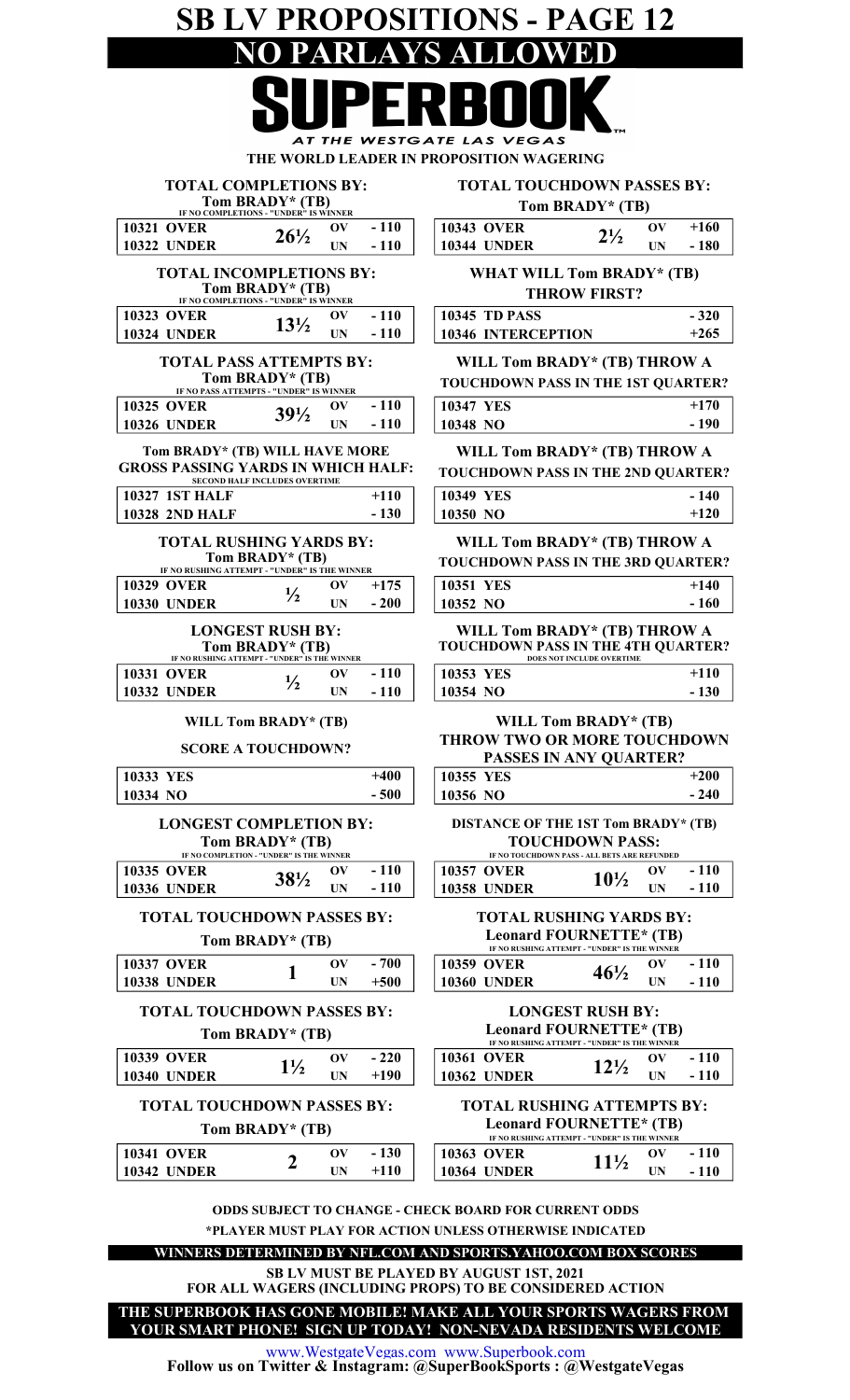## SB LV PROPOSITIONS - PAGE 13<br>NO PARLAYS ALLOWED NO PARLAYS ALI

|                                                                                                                         | ERBOUK                                                                                                                                                                                                                                                                              |
|-------------------------------------------------------------------------------------------------------------------------|-------------------------------------------------------------------------------------------------------------------------------------------------------------------------------------------------------------------------------------------------------------------------------------|
|                                                                                                                         | AT THE WESTGATE LAS VEGAS                                                                                                                                                                                                                                                           |
| WILL Leonard FOURNETTE* (TB)<br><b>SCORE A TOUCHDOWN?</b>                                                               | THE WORLD LEADER IN PROPOSITION WAGERING<br><b>LONGEST RECEPTION BY:</b><br>Mike EVANS* (TB)                                                                                                                                                                                        |
| <b>EVEN</b><br>10365 YES<br>10366 NO<br>$-120$                                                                          | IF NO RECEPTION - "UNDER" IS THE WINNER<br><b>10387 OVER</b><br>$-110$<br>$\mathbf{O}(\mathbf{V})$<br>$27\frac{1}{2}$<br><b>10388 UNDER</b><br>$-110$<br><b>UN</b>                                                                                                                  |
| WILL Leonard FOURNETTE* (TB)<br><b>SCORE A TOUCHDOWN IN THE 1ST HALF?</b>                                               | <b>TOTAL RECEPTIONS BY:</b><br>Mike EVANS* (TB)<br>IF NO RECEPTION - "UNDER" IS THE WINNER                                                                                                                                                                                          |
| <b>10367 YES</b><br>$+270$<br>10368 NO<br>$-330$                                                                        | <b>10389 OVER</b><br>$-120$<br>$\mathbf{O} \mathbf{V}$<br>$4\frac{1}{2}$<br><b>10390 UNDER</b><br><b>EVEN</b><br>UN                                                                                                                                                                 |
| <b>WILL Leonard FOURNETTE* (TB)</b><br><b>SCORE A TOUCHDOWN IN 1ST &amp; 2ND HALF?</b>                                  | <b>WILL Mike EVANS* (TB)</b><br><b>SCORE A TOUCHDOWN?</b>                                                                                                                                                                                                                           |
| $+550$<br><b>10369 YES</b><br>10370 NO<br>$-800$                                                                        | $+130$<br>10391 YES<br>10392 NO<br>$-150$                                                                                                                                                                                                                                           |
| <b>TOTAL RECEIVING YARDS BY:</b><br>Leonard FOURNETTE* (TB)<br>IF NO RECEPTION - "UNDER" IS THE WINNER                  | <b>WILL Mike EVANS* (TB)</b><br><b>SCORE A TOUCHDOWN IN THE 1ST HALF?</b>                                                                                                                                                                                                           |
| $-110$<br><b>10371 OVER</b><br>$\mathbf{O} \mathbf{V}$<br>$26\frac{1}{2}$<br><b>10372 UNDER</b><br>$-110$<br>UN         | 10393 YES<br>$+300$<br>10394 NO<br>$-360$                                                                                                                                                                                                                                           |
| <b>LONGEST RECEPTION BY:</b><br>Leonard FOURNETTE* (TB)                                                                 | <b>WILL Mike EVANS* (TB)</b><br><b>SCORE A TOUCHDOWN IN 1ST &amp; 2ND HALF?</b>                                                                                                                                                                                                     |
| $-110$<br><b>10373 OVER</b><br>$\mathbf{O}(\mathbf{V})$<br>$12\frac{1}{2}$<br><b>10374 UNDER</b><br>$-110$<br><b>UN</b> | 10395 YES<br>$+600$<br>10396 NO<br>$-900$                                                                                                                                                                                                                                           |
| <b>TOTAL RECEPTIONS BY:</b><br><b>Leonard FOURNETTE*</b> (TB)<br>IF NO RECEPTION - "UNDER" IS THE WINNER                | <b>TOTAL RECEIVING YARDS BY:</b><br>Chris GODWIN* (TB)<br>IF NO RECEPTION - "UNDER" IS THE WINNER                                                                                                                                                                                   |
| $-150$<br><b>10375 OVER</b><br>$\mathbf{O}(\mathbf{V})$<br>$3\frac{1}{2}$<br>$+130$<br><b>10376 UNDER</b><br><b>UN</b>  | $-110$<br><b>10397 OVER</b><br>$\mathbf{O} \mathbf{V}$<br>$79\frac{1}{2}$<br>$-110$<br><b>10398 UNDER</b><br>UN                                                                                                                                                                     |
| <b>TOTAL RUSHING YARDS BY:</b><br>Ronald JONES II* (TB)<br>IF NO RUSHING ATTEMPT - "UNDER" IS THE WINNER                | <b>LONGEST RECEPTION BY:</b><br>Chris GODWIN* (TB)<br>IF NO RECEPTION - "UNDER" IS THE WINNER                                                                                                                                                                                       |
| $-110$<br><b>10377 OVER</b><br>OV<br>$34\frac{1}{2}$<br>$-110$<br><b>10378 UNDER</b><br>UN                              | <b>10399 OVER</b><br>$-110$<br>OV<br>$23\frac{1}{2}$<br><b>10400 UNDER</b><br>$-110$<br>UN                                                                                                                                                                                          |
| <b>LONGEST RUSH BY:</b><br><b>Ronald JONES II* (TB)</b><br>IF NO RUSHING ATTEMPT - "UNDER" IS THE WINNER                | <b>TOTAL RECEPTIONS BY:</b><br>Chris GODWIN* (TB)                                                                                                                                                                                                                                   |
| $-110$<br><b>10379 OVER</b><br>$\mathbf{O}(\mathbf{V})$<br>$12\frac{1}{2}$<br><b>10380 UNDER</b><br>$-110$<br>UN        | $-110$<br><b>10401 OVER</b><br>$\mathbf{O} \mathbf{V}$<br>$5\frac{1}{2}$<br><b>10402 UNDER</b><br>$-110$<br>UN                                                                                                                                                                      |
| <b>TOTAL RUSHING ATTEMPTS BY:</b><br>Ronald JONES II* (TB)<br>IF NO RUSHING ATTEMPT - "UNDER" IS THE WINNER             | WILL Chris GODWIN* (TB)<br><b>SCORE A TOUCHDOWN?</b>                                                                                                                                                                                                                                |
| $-110$<br><b>10381 OVER</b><br>OV<br>$9\frac{1}{2}$<br><b>10382 UNDER</b><br>$-110$<br>UN                               | 10403 YES<br>$+140$<br>10404 NO<br>$-160$                                                                                                                                                                                                                                           |
| WILL Ronald JONES II* (TB)<br><b>SCORE A TOUCHDOWN?</b>                                                                 | WILL Chris GODWIN* (TB)<br><b>SCORE A TOUCHDOWN IN THE 1ST HALF?</b>                                                                                                                                                                                                                |
| $+235$<br>10383 YES<br>$-275$<br>10384 NO                                                                               | $+330$<br>10405 YES<br>$-400$<br>10406 NO                                                                                                                                                                                                                                           |
| <b>TOTAL RECEIVING YARDS BY:</b><br>Mike EVANS* (TB)<br>IF NO RECEPTION - "UNDER" IS THE WINNER                         | WILL Chris GODWIN* (TB)<br><b>SCORE A TOUCHDOWN IN 1ST &amp; 2ND HALF?</b>                                                                                                                                                                                                          |
| $-110$<br><b>10385 OVER</b><br>$\mathbf{O}(\mathbf{V})$<br>$64\frac{1}{2}$<br><b>10386 UNDER</b><br>$-110$<br>UN        | 10407 YES<br>$+600$<br>10408 NO<br>$-900$                                                                                                                                                                                                                                           |
|                                                                                                                         | <b>ODDS SUBJECT TO CHANGE - CHECK BOARD FOR CURRENT ODDS</b><br>*PLAYER MUST PLAY FOR ACTION UNLESS OTHERWISE INDICATED<br>*** PLAYER MUST PLAY FOR ACTION - FOR TACKLE PROPS, ONLY NFL.COM BOX SCORE WILL BE USED<br>WINNERS DETERMINED BY NFL.COM AND SPORTS.YAHOO.COM BOX SCORES |
|                                                                                                                         | SB LV MUST BE PLAYED BY AUGUST 1ST, 2021<br>FOR ALL WAGERS (INCLUDING PROPS) TO BE CONSIDERED ACTION                                                                                                                                                                                |
|                                                                                                                         | THE SUPERBOOK HAS GONE MOBILE! MAKE ALL YOUR SPORTS WAGERS FROM<br>YOUR SMART PHONE! SIGN UP TODAY! NON-NEVADA RESIDENTS WELCOME                                                                                                                                                    |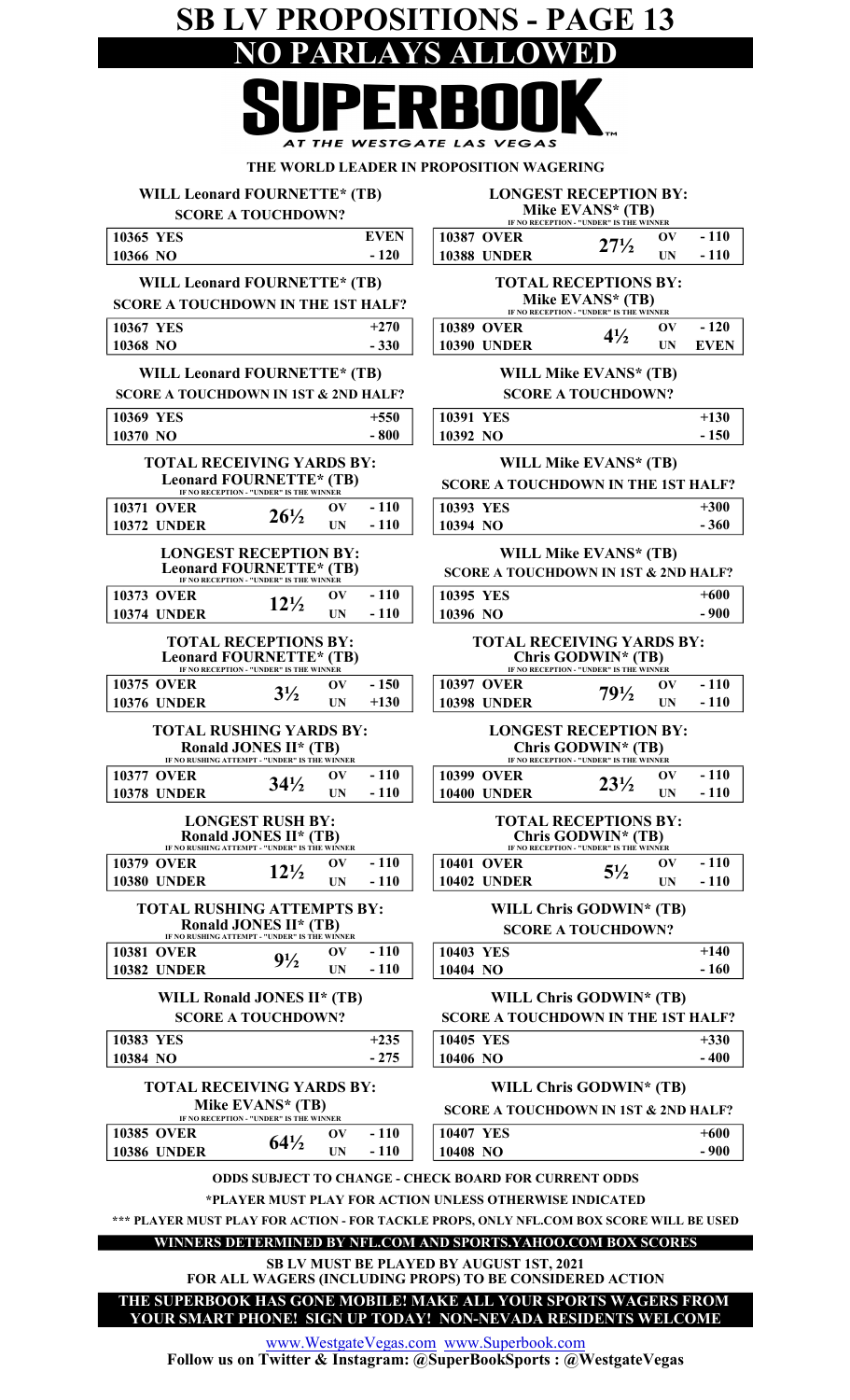#### SB LV PROPOSITIONS - PAGE 14 PARLAYS ALLOWED C١ **Take** DI DI

|                                                                | UI LINDUU                                                             |
|----------------------------------------------------------------|-----------------------------------------------------------------------|
| AT THE WESTGATE LAS VEGAS                                      |                                                                       |
|                                                                | THE WORLD LEADER IN PROPOSITION WAGERING                              |
| <b>TOTAL RECEIVING YARDS BY:</b>                               | <b>LONGEST RECEPTION BY:</b>                                          |
| Scotty MILLER* (TB)<br>IF NO RECEPTION - "UNDER" IS THE WINNER | <b>Cameron BRATE* (TB)</b><br>IF NO RECEPTION - "UNDER" IS THE WINNER |
| 1 1 A<br>a aved<br>ΩИ                                          | 10427 AVED<br>$\mathbf{\Omega}$                                       |

| <b>10409 OVER</b>                                                   | $20\frac{1}{2}$ | $-110$ |  | 10427 OVER         | $14\frac{1}{2}$                                                        | OV |
|---------------------------------------------------------------------|-----------------|--------|--|--------------------|------------------------------------------------------------------------|----|
| <b>10410 UNDER</b>                                                  |                 | $-110$ |  | <b>10428 UNDER</b> |                                                                        |    |
| <b>LONGEST RECEPTION BY:</b><br>$C_{\rm{1.2}}$ and in Final (Times) |                 |        |  |                    | <b>TOTAL RECEPTIONS BY</b><br>$C_{\rm max}$ . The finite $T_{\rm min}$ |    |

| SCOUV MILLER" (1B)                      |                 |  |        |  |                    | Cameron BRAIL" (IB)                     |    |
|-----------------------------------------|-----------------|--|--------|--|--------------------|-----------------------------------------|----|
| IF NO RECEPTION - "UNDER" IS THE WINNER |                 |  |        |  |                    | IF NO RECEPTION - "UNDER" IS THE WINNER |    |
| <b>10411 OVER</b>                       | $13\frac{1}{2}$ |  | $-110$ |  | 10429 OVER         | $2\frac{1}{2}$                          | OV |
| <b>10412 UNDER</b>                      |                 |  | $-110$ |  | <b>10430 UNDER</b> |                                         | UN |

#### TOTAL RECEPTIONS BY: Scotty MILLER\* (TB)

|                    | IF NO RECEPTION - "UNDER" IS THE WINNER |     |       |           |  |
|--------------------|-----------------------------------------|-----|-------|-----------|--|
| <b>10413 OVER</b>  | 11/                                     | оν  | +160  | 10431 YES |  |
| <b>10414 UNDER</b> |                                         | IΊN | - 180 | 10432 NO  |  |
|                    |                                         |     |       |           |  |

#### WILL Scotty MILLER\* (TB)

#### SCORE A TOUCHDOWN?

| 10415 YES | -600 | <b>10433 OVER</b>  | $1^1$ | OV |
|-----------|------|--------------------|-------|----|
| 10416 NO  | 900  | <b>10434 UNDER</b> |       | UN |

#### TOTAL RECEIVING YARDS BY:

Rob GRONKOWSKI\* (TB)

| IF NO RECEPTION - "UNDER" IS THE WINNER |                    |                 |  |                                        |                    | IF NO RECEPTION - "UNDER" IS THE WINNER |    |
|-----------------------------------------|--------------------|-----------------|--|----------------------------------------|--------------------|-----------------------------------------|----|
|                                         | <b>10417 OVER</b>  |                 |  | <b>110</b><br>$\overline{\phantom{0}}$ | <b>10435 OVER</b>  | $18\%$                                  | ЭV |
|                                         | <b>10418 UNDER</b> | $30\frac{1}{2}$ |  |                                        | <b>10436 UNDER</b> |                                         | ПN |
|                                         |                    |                 |  |                                        |                    |                                         |    |

#### LONGEST RECEPTION BY:

Rob GRONKOWSKI\* (TB)

| IF NO RECEPTION - "UNDER" IS THE WINNER |        |  |        |                    | IF NO RECEPTION - "UNDER" IS THE WINNER |    |
|-----------------------------------------|--------|--|--------|--------------------|-----------------------------------------|----|
| <b>10419 OVER</b>                       | $15\%$ |  | $-110$ | <b>10437 OVER</b>  | 31/                                     | ЭV |
| <b>10420 UNDER</b>                      |        |  | $-110$ | <b>10438 UNDER</b> | J / 4                                   | UN |

#### IF NO RECEPTION - "UNDER" IS THE WINNER TOTAL RECEPTIONS BY: Rob GRONKOWSKI\* (TB)

| 10421 OVER  | $2^{1/2}$ | $\mathbf{O}(\mathbf{V})$ | $-110$ | 10439 YES        |
|-------------|-----------|--------------------------|--------|------------------|
| 10422 UNDER |           | ĦN                       | $-110$ | $\vert$ 10440 NO |
|             |           |                          |        |                  |

#### WILL Rob GRONKOWSKI\* (TB) SCORE A TOUCHDOWN?

| $+220$<br>10423 YES                            | 10441<br><b>OVER</b>     | $\mathbf{Q}_{1/2}$ | ОV |
|------------------------------------------------|--------------------------|--------------------|----|
| 260<br>10424<br>NO<br>$\overline{\phantom{0}}$ | <b>TINDER</b><br>10442 l | 0 / 2              | UN |

#### TOTAL RECEIVING YARDS BY: Cameron BRATE\* (TB) IF NO RECEPTION - "UNDER" IS THE WINNER

| <b>10425 OVER</b><br><b>10426 UNDER</b> | $26\%$ | ОV<br>UN | <b>110</b><br>۰<br>110<br>- | <b>10443 OVER</b><br><b>10444 UNDER</b> | 11/ | ЭV<br>UN |
|-----------------------------------------|--------|----------|-----------------------------|-----------------------------------------|-----|----------|
|                                         |        |          |                             |                                         |     |          |

| IF NO RECEPTION - "UNDER" IS THE WINNER |                 |                          |        |  |  |  |
|-----------------------------------------|-----------------|--------------------------|--------|--|--|--|
| 10427 OVER                              | $14\frac{1}{2}$ | $\mathbf{O}(\mathbf{V})$ | $-110$ |  |  |  |
| <b>10428 UNDER</b>                      |                 | <b>IIN</b>               | $-110$ |  |  |  |

#### TOTAL RECEPTIONS BY: Cameron BRATE\* (TB)

| IF NO RECEPTION - "UNDER" IS THE WINNER |                |    |        |  |  |  |
|-----------------------------------------|----------------|----|--------|--|--|--|
| 10429 OVER                              |                | ov | $-140$ |  |  |  |
| 10430 UNDER                             | $2\frac{1}{2}$ | НN | $+120$ |  |  |  |

#### WILL Cameron BRATE\* (TB) SCORE A TOUCHDOWN?

| 10431 YES  | +400  |
|------------|-------|
| $10432$ NO | - 500 |

#### TOTAL RECEIVING YARDS BY:

Antonio BROWN\* (TB)

IF NO RECEPTION - "UNDER" IS THE WINNER

| 10433 OVER         | $42\frac{1}{2}$ | $\alpha$ | - 110 |
|--------------------|-----------------|----------|-------|
| <b>10434 UNDER</b> |                 | UN       | - 110 |

#### LONGEST RECEPTION BY:

#### Antonio BROWN\* (TB)

| IF NO RECEPTION - "UNDER" IS THE WINNER |                 |    |        |  |  |  |  |
|-----------------------------------------|-----------------|----|--------|--|--|--|--|
| 10435 OVER                              | $18\frac{1}{2}$ | ov | $-110$ |  |  |  |  |
| 10436 UNDER                             |                 | НN | $-110$ |  |  |  |  |

#### TOTAL RECEPTIONS BY:

#### Antonio BROWN\* (TB)

| IF NO RECEPTION - "UNDER" IS THE WINNER |             |                |           |        |  |  |
|-----------------------------------------|-------------|----------------|-----------|--------|--|--|
|                                         | 10437 OVER  | $3\frac{1}{2}$ | $\bf{ov}$ | $-150$ |  |  |
|                                         | 10438 UNDER |                | ПN        | $+130$ |  |  |

#### WILL Antonio BROWN\* (TB)

| <b>SCORE A TOUCHDOWN?</b> |  |
|---------------------------|--|
| $\sim$ $\sim$ $\sim$      |  |

|                    | $+190$ |
|--------------------|--------|
| $-220$<br>10440 NO |        |

#### TOTAL POINTS BY:

| Ryan SUCCOP* (TB) |                    |           |    |        |  |
|-------------------|--------------------|-----------|----|--------|--|
|                   | 10441 OVER         | $8^{1/2}$ | ov | $+110$ |  |
|                   | <b>10442 UNDER</b> |           | НN | $-130$ |  |

#### TOTAL FIELD GOALS MADE BY:

#### Ryan SUCCOP\* (TB)

| <b>10443 OVER</b>  | $\mathbf{O}(\mathbf{V})$ | $\sim$ |
|--------------------|--------------------------|--------|
| <b>10444 UNDER</b> |                          | EVEN   |

\*PLAYER MUST PLAY FOR ACTION UNLESS OTHERWISE INDICATED

\*\*\* PLAYER MUST PLAY FOR ACTION - FOR TACKLE PROPS, ONLY NFL.COM BOX SCORE WILL BE USED

#### WINNERS DETERMINED BY NFL.COM AND SPORTS.YAHOO.COM BOX SCORES

FOR ALL WAGERS (INCLUDING PROPS) TO BE CONSIDERED ACTION SB LV MUST BE PLAYED BY AUGUST 1ST, 2021

THE SUPERBOOK HAS GONE MOBILE! MAKE ALL YOUR SPORTS WAGERS FROM

YOUR SMART PHONE! SIGN UP TODAY! NON-NEVADA RESIDENTS WELCOME

www.WestgateVegas.com www.Superbook.com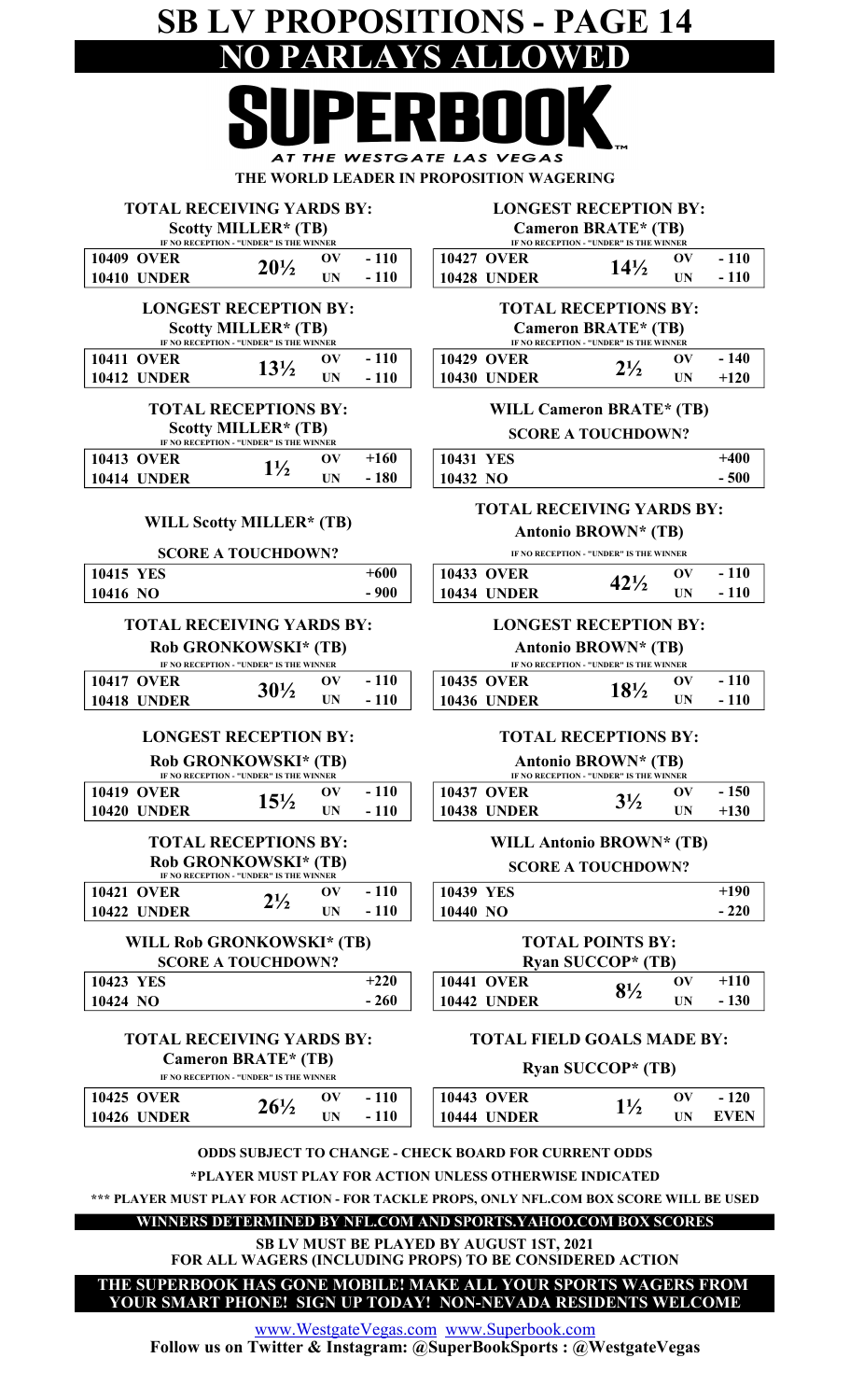## SB LV PROPOSITIONS - PAGE 15 NO PARLAYS ALLOWED  $\overline{\phantom{a}}$

AT THE WESTGATE LAS VEGAS THE WORLD LEADER IN PROPOSITION WAGERING

### WILL Ryan SUCCOP\* (TB)

MISS AT LEAST 1 EXTRA POINT?

#### SHORTEST GROSS PUNT BY:

Bradley PINION\* (TB)

|                                                                      | IF NO PAT KICK ATTEMPTED - NO IS THE WINNER                                                       |                 | IF NO PUNTS - ALL BETS REFUNDED, OFFICIAL PUNTS ONLY                                                 |                                                      |                                      |                  |
|----------------------------------------------------------------------|---------------------------------------------------------------------------------------------------|-----------------|------------------------------------------------------------------------------------------------------|------------------------------------------------------|--------------------------------------|------------------|
| 10445 YES                                                            |                                                                                                   | $+450$          | <b>10463 OVER</b>                                                                                    | $38\frac{1}{2}$                                      | $\mathbf{O} \mathbf{V}$              | $-110$           |
| 10446 NO                                                             |                                                                                                   | $-600$          | <b>10464 UNDER</b>                                                                                   |                                                      | UN                                   | $-110$           |
|                                                                      | WILL Ryan SUCCOP* (TB)                                                                            |                 |                                                                                                      | <b>TOTAL PUNTS BY:</b>                               |                                      |                  |
| <b>MISS AT LEAST 1 FIELD GOAL?</b>                                   |                                                                                                   |                 |                                                                                                      | <b>Bradley PINION* (TB)</b>                          |                                      |                  |
|                                                                      | IF NO FG ATTEMPTED - NO IS THE WINNER                                                             | $+330$          |                                                                                                      | IF NO PUNTS - "UNDER" IS WINNER, OFFICIAL PUNTS ONLY | $\mathbf{O}(\mathbf{V})$             | $-110$           |
| <b>10447 YES</b><br>10448 NO                                         |                                                                                                   | $-400$          | <b>10465 OVER</b><br><b>10466 UNDER</b>                                                              | $3\frac{1}{2}$                                       | <b>UN</b>                            | $-110$           |
|                                                                      |                                                                                                   |                 |                                                                                                      |                                                      |                                      |                  |
| WILL Ryan SUCCOP* (TB) MAKE                                          |                                                                                                   |                 | <b>TOTAL NUMBER OF DIFFERENT</b><br><b>BUCCANEERS TO HAVE A RUSHING ATTEMPT</b>                      |                                                      |                                      |                  |
| A FIELD GOAL IN THE 1ST QUARTER?                                     |                                                                                                   |                 |                                                                                                      | 2PT CONVERSIONS EXCLUDED                             |                                      |                  |
| <b>10449 YES</b>                                                     |                                                                                                   | $+200$          | <b>10467 OVER</b>                                                                                    |                                                      | $\mathbf{O}(\mathbf{V})$             | $-110$           |
| 10450 NO                                                             |                                                                                                   | $-240$          | <b>10468 UNDER</b>                                                                                   | $3\frac{1}{2}$                                       | <b>UN</b>                            | $-110$           |
| WILL Ryan SUCCOP* (TB) MAKE                                          |                                                                                                   |                 | <b>TOTAL NUMBER OF DIFFERENT</b>                                                                     |                                                      |                                      |                  |
| A FIELD GOAL IN THE 2ND QUARTER?                                     |                                                                                                   |                 | <b>BUCCANEERS TO HAVE A PASS RECEPTION</b>                                                           |                                                      |                                      |                  |
|                                                                      |                                                                                                   |                 |                                                                                                      | 2PT CONVERSIONS EXCLUDED                             |                                      |                  |
| 10451 YES<br>10452 NO                                                |                                                                                                   | $+120$<br>- 140 | <b>10469 OVER</b><br><b>10470 UNDER</b>                                                              | $7\frac{1}{2}$                                       | $\mathbf{O} \mathbf{V}$<br><b>UN</b> | $-200$<br>$+175$ |
|                                                                      |                                                                                                   |                 |                                                                                                      |                                                      |                                      |                  |
| WILL Ryan SUCCOP* (TB) MAKE                                          |                                                                                                   |                 | <b>TOTAL NUMBER OF DIFFERENT</b>                                                                     | <b>BUCCANEERS TO SCORE</b>                           |                                      |                  |
| A FIELD GOAL IN THE 3RD QUARTER?                                     |                                                                                                   |                 | SAFETY EXCLUDED - INCLUDES KICKER, 2PT CONVERSIONS COUNT, DEFENSIVE 2PT CONVERSIONS COUNT            |                                                      |                                      |                  |
| 10453 YES                                                            |                                                                                                   | $+200$          | <b>10471 OVER</b>                                                                                    | $3\frac{1}{2}$                                       | $\mathbf{O}(\mathbf{V})$             | <b>EVEN</b>      |
| 10454 NO                                                             |                                                                                                   | $-240$          | <b>10472 UNDER</b>                                                                                   |                                                      | UN                                   | $-120$           |
| WILL Ryan SUCCOP* (TB) MAKE                                          |                                                                                                   |                 | WILL THE BUCCANEERS GET A                                                                            |                                                      |                                      |                  |
| A FIELD GOAL IN THE 4TH QUARTER?                                     |                                                                                                   |                 |                                                                                                      | <b>RUSHING TOUCHDOWN?</b>                            |                                      |                  |
| 10455 YES                                                            | DOES NOT INCLUDE OVERTIME                                                                         | $+150$          | 10473 YES                                                                                            |                                                      |                                      | $-180$           |
| 10456 NO                                                             |                                                                                                   | $-170$          | 10474 NO                                                                                             |                                                      |                                      | $+160$           |
|                                                                      |                                                                                                   |                 |                                                                                                      |                                                      |                                      |                  |
| WILL Ryan SUCCOP* (TB) MAKE<br>2 OR MORE FIELD GOALS IN ANY QUARTER? |                                                                                                   |                 | WILL THE BUCCANEERS GET A                                                                            |                                                      |                                      |                  |
|                                                                      | <b>OVERTIME INCLUDED</b>                                                                          |                 | <b>RUSHING TOUCHDOWN IN THE 1ST HALF?</b>                                                            |                                                      |                                      |                  |
| 10457 YES                                                            |                                                                                                   | $+500$          | 10475 YES                                                                                            |                                                      |                                      | $+175$           |
| 10458 NO                                                             |                                                                                                   | $-700$          | 10476 NO                                                                                             |                                                      |                                      | $-200$           |
|                                                                      | <b>WILL Bradley PINION* (TB)</b>                                                                  |                 |                                                                                                      |                                                      |                                      |                  |
|                                                                      | <b>PUNT A TOUCHBACK?</b>                                                                          |                 |                                                                                                      | <b>TOTAL FIRST DOWNS BY:</b>                         |                                      |                  |
|                                                                      | IF Bradley PINION HAS 0 PUNTS - "NO" IS WINNER<br>Bradley PINION WILL PUNT AND A TOUCHBACK OCCURS |                 |                                                                                                      | <b>TAMPA BAY BUCCANEERS</b>                          |                                      |                  |
| 10459 YES                                                            |                                                                                                   | $+330$          | <b>10477 OVER</b>                                                                                    |                                                      | $\mathbf{O}(\mathbf{V})$             | $-110$           |
| 10460 NO                                                             |                                                                                                   | $-400$          | <b>10478 UNDER</b>                                                                                   | $21\frac{1}{2}$                                      | <b>UN</b>                            | $-110$           |
|                                                                      | <b>LONGEST GROSS PUNT BY:</b>                                                                     |                 |                                                                                                      | <b>TOTAL POINTS BY:</b>                              |                                      |                  |
|                                                                      | <b>Bradley PINION* (TB)</b>                                                                       |                 |                                                                                                      |                                                      |                                      |                  |
|                                                                      | IF NO PUNTS - ALL BETS REFUNDED, OFFICIAL PUNTS ONLY                                              |                 |                                                                                                      | <b>TAMPA BAY BUCCANEERS</b>                          |                                      |                  |
| <b>10461 OVER</b>                                                    | $\mathbf{O} \mathbf{V}$<br>$53\frac{1}{2}$                                                        | $-110$          | <b>10479 OVER</b>                                                                                    | $26\frac{1}{2}$                                      | $\mathbf{O}(\mathbf{V})$             | $-120$           |
| <b>10462 UNDER</b>                                                   | <b>UN</b>                                                                                         | $-110$          | <b>10480 UNDER</b>                                                                                   |                                                      | <b>UN</b>                            | <b>EVEN</b>      |
|                                                                      |                                                                                                   |                 |                                                                                                      |                                                      |                                      |                  |
|                                                                      |                                                                                                   |                 |                                                                                                      |                                                      |                                      |                  |
|                                                                      | <b>ODDS SUBJECT TO CHANGE - CHECK BOARD FOR CURRENT ODDS</b>                                      |                 |                                                                                                      |                                                      |                                      |                  |
|                                                                      |                                                                                                   |                 | *PLAYER MUST PLAY FOR ACTION UNLESS OTHERWISE INDICATED                                              |                                                      |                                      |                  |
|                                                                      |                                                                                                   |                 | WINNERS DETERMINED BY NFL.COM AND SPORTS.YAHOO.COM BOX SCORES                                        |                                                      |                                      |                  |
|                                                                      |                                                                                                   |                 | SB LV MUST BE PLAYED BY AUGUST 1ST, 2021<br>FOR ALL WAGERS (INCLUDING PROPS) TO BE CONSIDERED ACTION |                                                      |                                      |                  |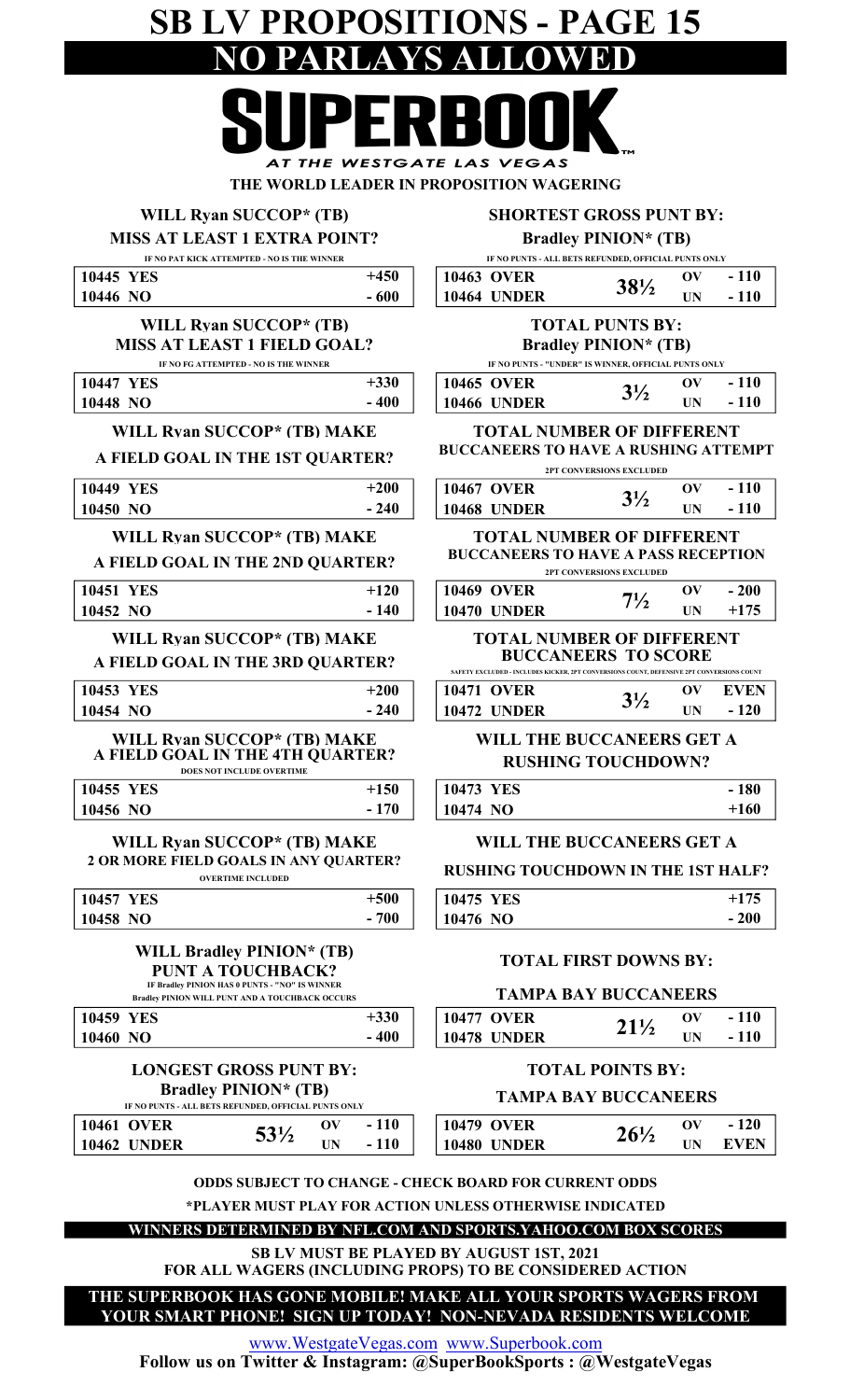## SB LV PROPOSITIONS - PAGE 16 NO PARLAYS ALLOWED

ATE LAS V **EGAS** THE WORLD LEADER IN PROPOSITION WAGERING

TOTAL 1ST HALF POINTS BY:

#### TAMPA BAY BUCCANEERS

TOTAL 2ND HALF POINTS BY: TAMPA BAY BUCCANEERS

10487 BUCCANEERS SCORE 10488 BUCCANEERS PUNT

 $10485 \text{ OVER}$   $3\frac{1}{2}$  ov  $-120$  $10486$  UNDER  $3^{1/2}$  UN

TOTAL 1ST QUARTER POINTS BY:

TAMPA BAY BUCCANEERS

WHAT WILL HAPPEN FIRST? INCLUDES SAFETY - BET CONTINUES UNTIL BUCCANEERS SCORE OR PUNT **ST BE AN OFFICIAL PUNT** 

#### TAMPA BAY BUCCANEERS DEFENSE TOTAL QB SACKS BY: IF NO SACKS BY KANSAS CITY DEFENSE - "UNDER" IS WINNER

| 10481 OVER         | $13\%$ | OV | <b>EVEN</b> | <b>10503 OVER</b>  |                | $\mathbf{O}^{\mathbf{V}}$ |
|--------------------|--------|----|-------------|--------------------|----------------|---------------------------|
| <b>10482 UNDER</b> |        | UN | 120<br>۰.   | <b>10504 UNDER</b> | $1\frac{7}{2}$ | UN                        |
|                    |        |    |             |                    |                |                           |

### TOTAL SOLO + ASSISTED TACKLES BY:

 $+150$ 

 $-170$ 

#### Devin WHITE\* (TB)

|                       |                              |    |            | <b>TACKLES INCLUDE DEFENSIVE+SPECIAL TEAMS SOLO+ASSISTED TACKLES</b> |                |       |
|-----------------------|------------------------------|----|------------|----------------------------------------------------------------------|----------------|-------|
|                       | <b>OVERTIME POINTS COUNT</b> |    |            | NFL.COM ONLY - IS USED FOR THE RESULTS OF THE TACKLE PROPS           |                |       |
| <b>10483 OVER</b>     | $13\frac{1}{2}$              |    | 110<br>- 1 | <b>10505 OVER</b>                                                    | $9\frac{1}{2}$ | - 150 |
| 10484<br><b>UNDER</b> |                              | UN | - 1        | 10506<br><b>UNDER</b>                                                |                | +130  |

#### TOTAL SOLO + ASSISTED TACKLES BY: LaVonte DAVID\* (TB)

| <b>TACKLES INCLUDE DEFENSIVE+SPECIAL TEAMS SOLO+ASSISTED TACKLES</b> |                |    |        |  |  |
|----------------------------------------------------------------------|----------------|----|--------|--|--|
| NFL.COM ONLY - IS USED FOR THE RESULTS OF THE TACKLE PROPS           |                |    |        |  |  |
| <b>10507 OVER</b>                                                    | $7\frac{1}{2}$ | OV | $+110$ |  |  |
| <b>10508 UNDER</b>                                                   |                | ΠN | $-130$ |  |  |

#### TOTAL SOLO + ASSISTED TACKLES BY: Sean MURPHY-BUNTING\* (TB) TACKLES INCLUDE DEFENSIVE+SPECIAL TEAMS SOLO+ASSISTED TACKLES

| NFL.COM ONLY - IS USED FOR THE RESULTS OF THE TACKLE PROPS |                |    |        |  |  |
|------------------------------------------------------------|----------------|----|--------|--|--|
| 10509 OVER                                                 | $4\frac{1}{2}$ | OV | $-130$ |  |  |
| <b>10510 UNDER</b>                                         |                | ΠN | $+110$ |  |  |

#### TOTAL SOLO + ASSISTED TACKLES BY: Jason PIERRE-PAUL\* (TB)

|                          |        | TACKLES INCLUDE DEFENSIVE+SPECIAL TEAMS SOLO+ASSISTED TACKLES |                |    |        |
|--------------------------|--------|---------------------------------------------------------------|----------------|----|--------|
| <b>OVERTIME EXCLUDED</b> |        | NFL.COM ONLY - IS USED FOR THE RESULTS OF THE TACKLE PROPS    |                |    |        |
| 10489<br><b>YES</b>      | $+200$ | <b>10511 OVER</b>                                             | $3\frac{1}{2}$ | ov | $+130$ |
| 10490 NO                 | $-240$ | <b>10512 UNDER</b>                                            |                |    | - 150  |

#### TOTAL SOLO + ASSISTED TACKLES BY: Carlton DAVIS III\* (TB)

| TACKLES INCLUDE DEFENSIVE+SPECIAL TEAMS SOLO+ASSISTED TACKLES<br>NFL.COM ONLY - IS USED FOR THE RESULTS OF THE TACKLE PROPS |                |            |        |  |  |
|-----------------------------------------------------------------------------------------------------------------------------|----------------|------------|--------|--|--|
| 10513 OVER                                                                                                                  | $5\frac{1}{2}$ | OV         | $+120$ |  |  |
| <b>10514 UNDER</b>                                                                                                          |                | <b>IIN</b> | $-140$ |  |  |

### WILL THE BUCCANEERS CONVERT A

5½

 $+130$ - 150

 $+140$ - 160

 $3\frac{1}{2}$  ov - 120<br>UN EVEN

**4TH DOWN ATTEMPT?** 

TAMPA BAY BUCCANEERS 3RD DOWN CONVERSIONS MADE BY PENALTY DO NOT COUNT

TOTAL MADE 3RD DOWN CONVERSIONS BY:

WILL THE BUCCANEERS SCORE IN ALL 4 QUARTERS? OVERTIME EXCLUDED

10491 OVER  $\epsilon_1$  OV 10492 UNDER  $5^{1/2}$  UN

|           | 4TH DOWN CONVERSIONS MADE BY PENALTY DO NOT COUNT |           |
|-----------|---------------------------------------------------|-----------|
| 10493 YES | $-110$                                            | 10515 YES |
| 10494 NO  | - 110                                             | 10516 NO  |

#### TOTAL PENALTIES BY: TAMPA BAY BUCCANEERS

| <b>DECLINED PENALTIES DO NOT COUNT</b> |    |        |                  |
|----------------------------------------|----|--------|------------------|
| 10495 OVER                             | OV | - 140  | <b>10517 YES</b> |
| <b>10496 UNDER</b>                     | ΠN | $+120$ | 10518 NO         |

#### TOTAL PENALTY YARDS BY: TAMPA BAY BUCCANEERS DECLINED PENALTIES DO NOT COUNT

| 10497 OVER<br><b>10498 UNDER</b> |                                | $43\frac{1}{2}$ | OV<br>ĦN | $-110$<br>- 110 | $\mid$ 10519 YES<br>  10520 NO |  |
|----------------------------------|--------------------------------|-----------------|----------|-----------------|--------------------------------|--|
|                                  | <b>TOTAL RUSHING YARDS BY:</b> |                 |          |                 |                                |  |

#### TAMPA BAY BUCCANEERS

| пилни при проседителя |                 | <b>OFFICIAL PUNTS ONLY</b> |     |  |                    |                |    |
|-----------------------|-----------------|----------------------------|-----|--|--------------------|----------------|----|
| <b>10499 OVER</b>     | $92\frac{1}{2}$ | ОV                         | 110 |  | 10521 OVER         | $6\frac{1}{2}$ | ЭV |
| <b>10500 UNDER</b>    |                 | UN                         | 110 |  | <b>10522 UNDER</b> |                | UΝ |

#### TOTAL NET YARDS BY: TAMPA BAY BUCCANEERS

| <b>10501 OVER</b>  | 3831/2 | ov        | $-110$ | <b>10523 OVER</b> | 7881/2 |    |
|--------------------|--------|-----------|--------|-------------------|--------|----|
| <b>10502 UNDER</b> |        | <b>UN</b> | $-110$ | 10524 UNDER       |        | UN |
|                    |        |           |        |                   |        |    |

#### INTERCEPT A PASS?  $+600$

WILL Carlton DAVIS III\* (TB)

| 1516 NO | $-900$               |  |
|---------|----------------------|--|
|         | $\sim$ $\sim$ $\sim$ |  |

#### WILL Sean MURPHY-BUNTING\* (TB) INTERCEPT A PASS?

| 10517 YES | $+600$ |
|-----------|--------|
| 10518 NO  | - 900  |

#### WILL Antonio WINFIELD Jr\* (TB) INTERCEPT A PASS?

| <b>519 YES</b> | $+800$  |
|----------------|---------|
| 520 NO         | $-1400$ |
|                |         |

#### 10521 OVER  $\alpha$  over TOTAL PUNTS BY: BOTH TEAMS  $6<sup>1</sup>$  $-110$ OFFICIAL PUNTS ONLY

| 10522 UNDER | ПN | $-110$ |
|-------------|----|--------|
|             |    |        |

#### BOTH TEAMS TOTAL NET YARDS BY:

| <b>10501 OVER</b>  | 3831/2 | ov          | 110 | <b>10523 OVER</b>  |        | ov         | 110 |
|--------------------|--------|-------------|-----|--------------------|--------|------------|-----|
| <b>10502 UNDER</b> |        | <b>TIME</b> | 110 | <b>10524 UNDER</b> | 7881/2 | <b>TIN</b> | 110 |
|                    |        |             |     |                    |        |            |     |

ODDS SUBJECT TO CHANGE - CHECK BOARD FOR CURRENT ODDS \*PLAYER MUST PLAY FOR ACTION UNLESS OTHERWISE INDICATED

#### WINNERS DETERMINED BY NFL.COM AND SPORTS.YAHOO.COM BOX SCORES

SB LV MUST BE PLAYED BY AUGUST 1ST, 2021

FOR ALL WAGERS (INCLUDING PROPS) TO BE CONSIDERED ACTION

THE SUPERBOOK HAS GONE MOBILE! MAKE ALL YOUR SPORTS WAGERS FROM YOUR SMART PHONE! SIGN UP TODAY! NON-NEVADA RESIDENTS WELCOME

www.WestgateVegas.com www.Superbook.com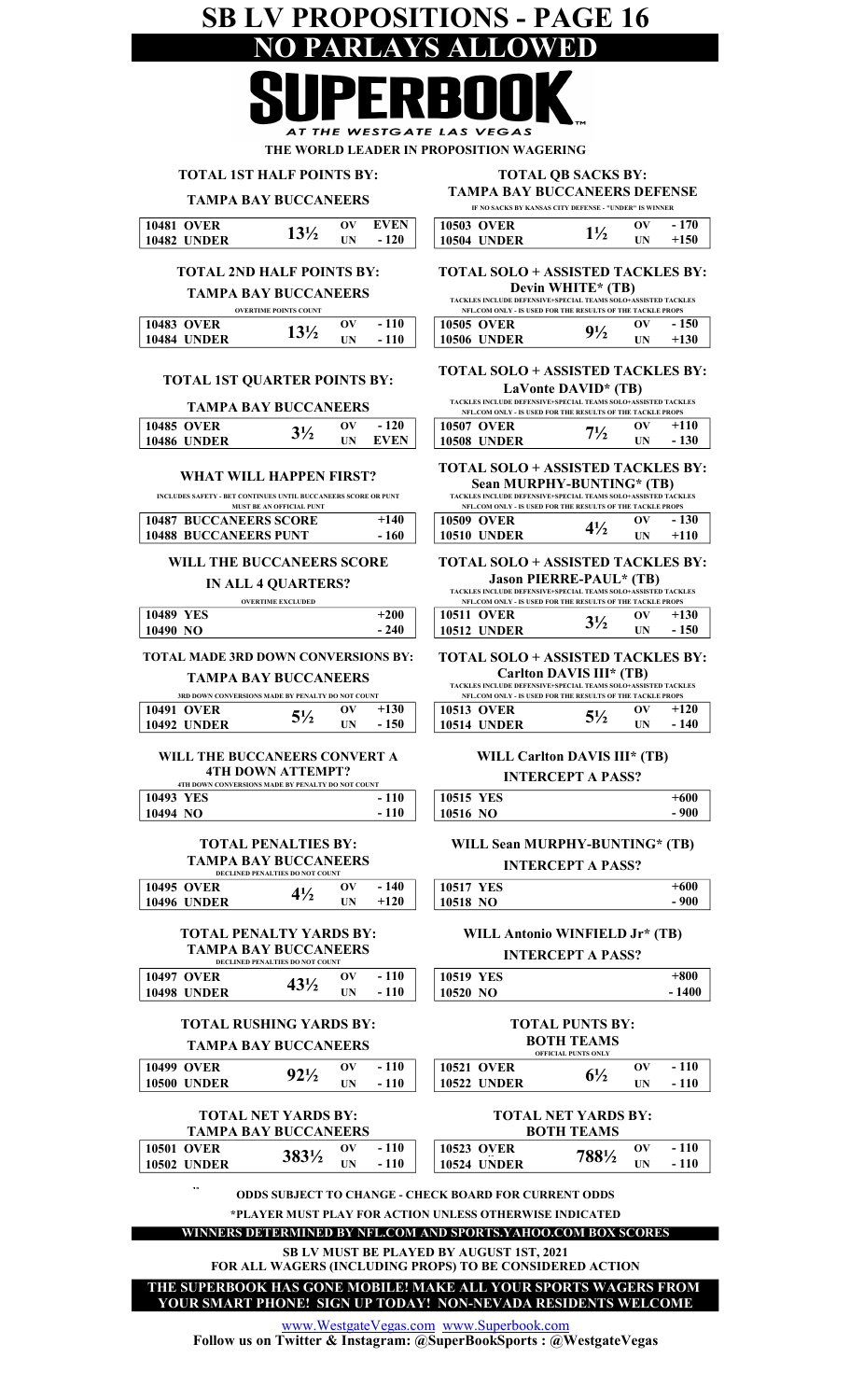## SB LV PROPOSITIONS - PAGE 17 NO PARLAYS AL

AT THE WESTGATE LAS VEGAS

THE WORLD LEADER IN PROPOSITION WAGERING

| <b>MORE COMPLETIONS:</b>                             |                  |                  |                                                                             | <b>MORE POINTS:</b>      |                          |             |
|------------------------------------------------------|------------------|------------------|-----------------------------------------------------------------------------|--------------------------|--------------------------|-------------|
| 10525 Patrick MAHOMES* (KC)                          | $-1\frac{1}{2}$  | $-110$           | 10553 Harrison BUTKER* (KC)                                                 |                          |                          | $-120$      |
| 10526 Tom BRADY* (TB)                                |                  | $-110$           | 10554 Ryan SUCCOP* (TB)                                                     |                          | PK                       | <b>EVEN</b> |
| <b>MORE PASS ATTEMPTS:</b>                           |                  |                  | PLAYER TO MAKE FIELD GOAL FIRST:                                            |                          |                          |             |
|                                                      |                  |                  |                                                                             |                          |                          |             |
| 10527 Patrick MAHOMES* (KC)                          | $-2\frac{1}{2}$  | $-110$           | 10555 Harrison BUTKER* (KC)                                                 |                          |                          | $-110$      |
| 10528 Tom BRADY* $(TB)$                              |                  | $-110$           | 10556 Ryan SUCCOP* (TB)                                                     |                          |                          | $-110$      |
| <b>MORE TOUCHDOWN PASSES:</b>                        |                  |                  | PLAYER TO SCORE A TOUCHDOWN FIRST:                                          |                          |                          |             |
| 10529 Patrick MAHOMES* (KC)                          | $-1/2$           | $+110$           | 10557 Travis KELCE* (KC)                                                    |                          |                          | $-220$      |
| 10530 Tom BRADY* (TB)                                |                  | $-130$           | 10558 Mike EVANS* (TB)                                                      |                          |                          | $+190$      |
|                                                      |                  |                  |                                                                             |                          |                          |             |
| <b>MORE GROSS PASSING YARDS:</b>                     |                  |                  | PLAYER TO SCORE A TOUCHDOWN FIRST:                                          |                          |                          |             |
| 10531 Patrick MAHOMES* (KC) - $39\frac{1}{2}$        |                  | $-110$           | 10559 Travis KELCE* (KC)                                                    |                          |                          | $-240$      |
| 10532 Tom BRADY* (TB)                                |                  | $-110$           | 10560 Chris GODWIN* (TB)                                                    |                          |                          | $+200$      |
| WHO WILL THROW TD PASS FIRST:                        |                  |                  | PLAYER TO SCORE A TOUCHDOWN FIRST:                                          |                          |                          |             |
|                                                      |                  |                  |                                                                             |                          |                          | $-180$      |
| 10533 Patrick MAHOMES* (KC)<br>10534 Tom BRADY* (TB) |                  | $-135$<br>$+115$ | 10561 Tyreek HILL* (KC)<br>10562 Mike EVANS* (TB)                           |                          |                          | $+160$      |
|                                                      |                  |                  |                                                                             |                          |                          |             |
| WHO WILL THROW AN INTERCEPTION FIRST:                |                  |                  | PLAYER TO SCORE A TOUCHDOWN FIRST:                                          |                          |                          |             |
| 10535 Patrick MAHOMES* (KC)                          |                  | $+160$           | 10563 Tyreek HILL* (KC)                                                     |                          |                          | $-190$      |
| 10536 Tom BRADY* (TB)                                |                  | $-180$           | 10564 Chris GODWIN* (TB)                                                    |                          |                          | $+170$      |
|                                                      |                  |                  |                                                                             |                          |                          |             |
| <b>MORE RUSHING YARDS:</b>                           |                  |                  | PLAYER TO SCORE A TOUCHDOWN FIRST:                                          |                          |                          |             |
| 10537 Patrick MAHOMES* (KC) - 191/2                  |                  | $-110$           | 10565 Clyde EDWARDS-HELAIRE* (KC)                                           |                          |                          | $+160$      |
| 10538 Tom BRADY* (TB)                                |                  | $-110$           | 10566 Leonard FOURNETTE* (TB)                                               |                          |                          | $-180$      |
| <b>MORE RUSHING YARDS:</b>                           |                  |                  | <b>MORE RUSHING YARDS:</b>                                                  |                          |                          |             |
| 10539 Darrel WILLIAMS* (KC)                          |                  | $-110$           | 10567 Kansas City CHIEFS                                                    |                          |                          | $-110$      |
| 10540 Leonard FOURNETTE* (TB) - 201/2                |                  | $-110$           | 10568 Tampa Bay BUCCANEERS                                                  |                          | $-14\frac{1}{2}$         | $-110$      |
|                                                      |                  |                  |                                                                             |                          |                          |             |
| <b>MORE RUSHING YARDS:</b>                           |                  |                  | <b>MORE FIRST DOWNS:</b>                                                    |                          |                          |             |
| 10541 Clyde EDWARDS-HELAIRE* (KC)                    |                  | $-110$           | 10569 Kansas City CHIEFS                                                    |                          | $-2\frac{1}{2}$          | $-110$      |
| 10542 Ronald JONES II* (TB)                          | $-4\frac{1}{2}$  | $-110$           | 10570 Tampa Bay BUCCANEERS                                                  |                          |                          | $-110$      |
| <b>MORE RECEIVING YARDS:</b>                         |                  |                  |                                                                             | <b>MORE POINTS:</b>      |                          |             |
|                                                      |                  |                  |                                                                             |                          |                          |             |
| 10543 Tyreek HILL* (KC)                              | $-26\frac{1}{2}$ | $-110$           | 10571 KC CHIEFS - 1ST HALF POINTS                                           |                          |                          | $-110$      |
| 10544 Mike EVANS* (TB)                               |                  | $-110$           | 10572 TB BUCCANEERS - FULL GAME POINTS $-12\frac{1}{2}$                     |                          |                          | $-110$      |
| <b>MORE RECEIVING YARDS:</b>                         |                  |                  |                                                                             | <b>MORE POINTS:</b>      |                          |             |
| 10545 Tyreek HILL* (KC)                              | $-10\frac{1}{2}$ | $-110$           | 10573 KC CHIEFS - FULL GAME POINTS $-16\frac{1}{2}$                         |                          |                          | $-110$      |
| 10546 Chris GODWIN* (TB)                             |                  | $-110$           | 10574 TB BUCCANEERS - 1ST HALF POINTS                                       |                          |                          | $-110$      |
|                                                      |                  |                  |                                                                             |                          |                          |             |
|                                                      |                  |                  | <b>JERSEY NUMBER OF PLAYER TO</b>                                           |                          |                          |             |
| <b>MORE RECEIVING YARDS:</b>                         |                  |                  | <b>SCORE FIRST TOUCHDOWN:</b><br>IF NO TOUCHDOWN SCORED - ALL BETS REFUNDED |                          |                          |             |
| 10547 Travis KELCE* (KC)                             | $-34\frac{1}{2}$ | $-110$           | <b>10575 OVER</b>                                                           |                          | $\mathbf{O}(\mathbf{V})$ | $-110$      |
| 10548 Mike EVANS* (TB)                               |                  | $-110$           | <b>10576 UNDER</b>                                                          | $17\frac{1}{2}$          | <b>UN</b>                | $-110$      |
|                                                      |                  |                  |                                                                             |                          |                          |             |
|                                                      |                  |                  | HIGHEST SCORING QUARTER BY:                                                 |                          |                          |             |
| <b>MORE RECEIVING YARDS:</b>                         |                  |                  |                                                                             | <b>BOTH TEAMS:</b>       |                          |             |
|                                                      |                  |                  |                                                                             | <b>OVERTIME EXCLUDED</b> |                          |             |
| 10549 Travis KELCE* (KC)                             | $-19\frac{1}{2}$ | $-110$           | <b>10577 OVER</b>                                                           | 21                       | OV                       | $-110$      |
| 10550 Chris GODWIN* (TB)                             |                  | $-110$           | <b>10578 UNDER</b>                                                          |                          | <b>UN</b>                | $-110$      |
|                                                      |                  |                  |                                                                             |                          |                          |             |
|                                                      |                  |                  | <b>LOWEST SCORING QUARTER BY:</b>                                           |                          |                          |             |
| <b>MORE RECEIVING YARDS:</b>                         |                  |                  |                                                                             | <b>BOTH TEAMS:</b>       |                          |             |
|                                                      |                  |                  |                                                                             | <b>OVERTIME EXCLUDED</b> |                          |             |
| 10551 Mecole HARDMAN* (KC)                           |                  | $-110$           | <b>10579 OVER</b>                                                           | $3\frac{1}{2}$           | OV                       | $-180$      |
| 10552 Rob GRONKOWSKI* (TB) - 5½                      |                  | $-110$           | <b>10580 UNDER</b>                                                          |                          | <b>UN</b>                | $+160$      |
|                                                      |                  |                  | <b>ODDS SUBJECT TO CHANGE - CHECK BOARD FOR CURRENT ODDS</b>                |                          |                          |             |
|                                                      |                  |                  |                                                                             |                          |                          |             |
|                                                      |                  |                  | *PLAYER MUST PLAY FOR ACTION UNLESS OTHERWISE INDICATED                     |                          |                          |             |
|                                                      |                  |                  | WINNERS DETERMINED BY NFL.COM AND SPORTS.YAHOO.COM BOX SCORES               |                          |                          |             |

SB LV MUST BE PLAYED BY AUGUST 1ST, 2021

FOR ALL WAGERS (INCLUDING PROPS) TO BE CONSIDERED ACTION THE SUPERBOOK HAS GONE MOBILE! MAKE ALL YOUR SPORTS WAGERS FROM

YOUR SMART PHONE! SIGN UP TODAY! NON-NEVADA RESIDENTS WELCOME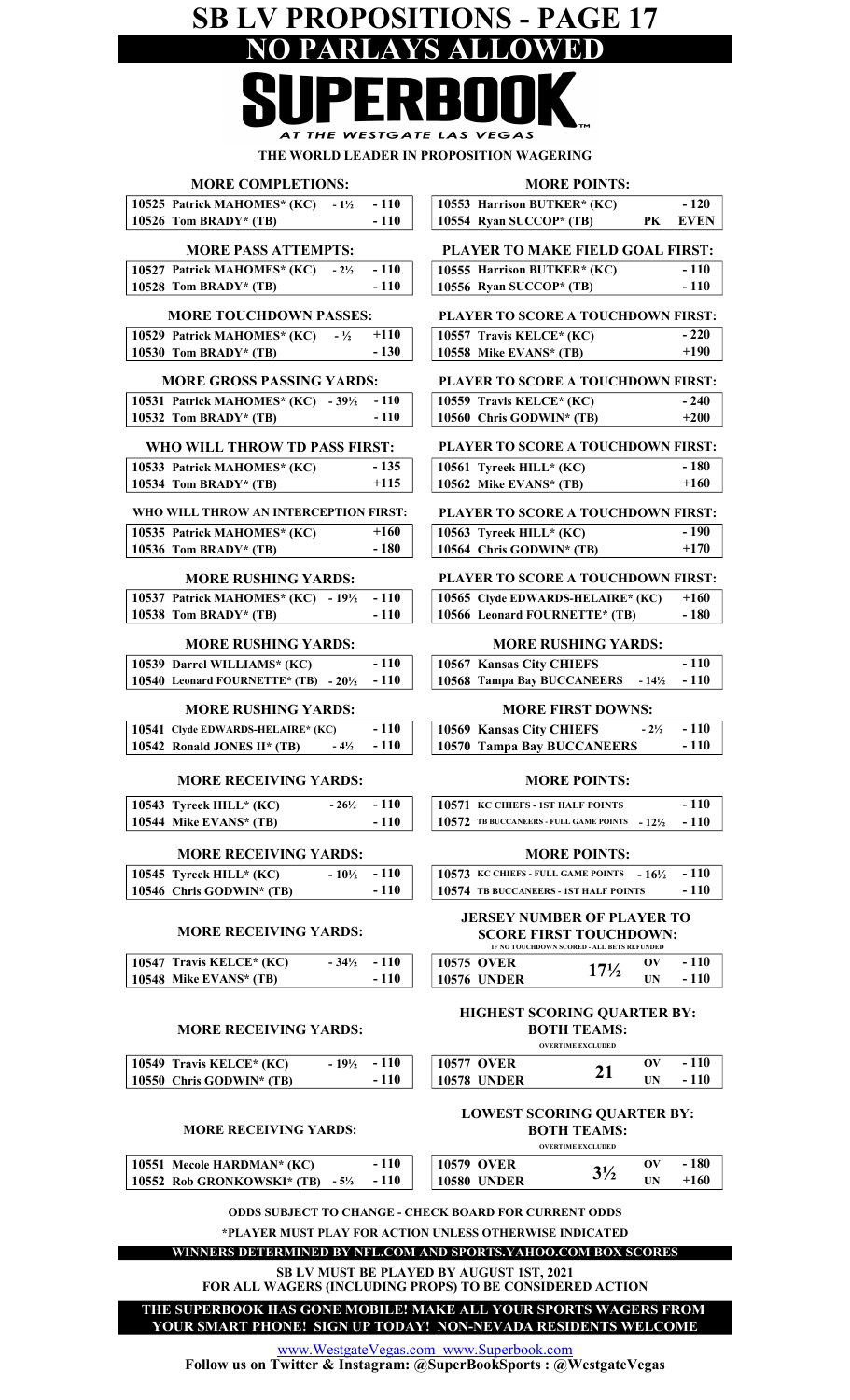## SB LV PROPOSITIONS - PAGE 18 NO PARLAYS ALLOWED AT THE WESTGATE LAS VEGAS

#### THE WORLD LEADER IN PROPOSITION WAGERING

#### WHO WILL HAVE MORE? NUGGETS/KINGS - 2/6/2021 - CLOSES AT 2:10 PM PST ON 2/6/21

NBA GAME MUST BE PLAYED ON 2/6/21 FOR ACTION

| 10581 Jamal MURRAY* (DEN)<br>POINTS + REBOUNDS + ASSISTS | $-110$                |
|----------------------------------------------------------|-----------------------|
| 10582 Tom BRADY* (TB)<br>PASS ATTEMPTS                   | $-8\frac{1}{2}$ - 110 |
|                                                          |                       |

#### WHO WILL HAVE MORE?

|       | NUGGETS/KINGS - 2/6/2021 - CLOSES AT 2:10 PM PST ON 2/6/21 |    | <b>NETS/76ERS - 2/6/2021 - CLOSES.</b> |       |                                               |
|-------|------------------------------------------------------------|----|----------------------------------------|-------|-----------------------------------------------|
|       | NBA GAME MUST BE PLAYED ON 2/6/21 FOR ACTION               |    |                                        |       | <b>NBA GAME MUST BE PLAYED</b>                |
| 10583 |                                                            |    | $+120$                                 | 10597 | <b>James HARDEN* (BRK)</b>                    |
|       | <b>Jamal MURRAY* (DEN)<br/>3PT FIELD GOALS MADE</b>        |    |                                        |       | <b>POINTS</b>                                 |
|       | 10584 Patrick MAHOMES* (KC)<br>TOUCHDOWN PASSES            | PК | $-140$                                 | 10598 |                                               |
|       |                                                            |    |                                        |       | <b>CHIEFS + BUCCANEER<br/>1ST HALF POINTS</b> |

#### WHO WILL HAVE MORE?

NUGGETS/KINGS - 2/6/2021 - CLOSES AT 2:10 PM PST ON 2/6/21 NBA GAME MUST BE PLAYED ON 2/6/21 FOR ACTION IF NO FIELD GOAL IS MADE ALL BETS ARE REFUNDED

| 10585 | (DEN)<br>Nikola JOKIC*<br>$S + REBOUNDS$<br>POINTS          | 110 | 10599<br>$1\frac{1}{2}$<br><b>Joel EMBIID* (PHI) POINTS</b> |
|-------|-------------------------------------------------------------|-----|-------------------------------------------------------------|
| 10586 | <b>DISTANCE OF FIRST MADE</b><br><b>FIELD GOAL IN SB LV</b> | 110 | <b>TAMPA BAY BUCCANEERS</b><br>10600<br><b>POINTS</b>       |

#### WHO WILL HAVE MORE?

NUGGETS/KINGS - 2/6/2021 - CLOSES AT 2:10 PM PST ON 2/6/21 NBA GAME MUST BE PLAYED ON 2/6/21 FOR ACTION

| 10587 Nikola JOKIC* (DEN)<br>FREE THROWS MADE |  | $-110$                 |  |  |
|-----------------------------------------------|--|------------------------|--|--|
|                                               |  |                        |  |  |
| 10588 Patrick MAHOMES* (KC)                   |  | $-1\frac{1}{2}$ $-110$ |  |  |
| FIRST RUSHING ATTEMPT                         |  |                        |  |  |

#### WHO WILL HAVE MORE?

NUGGETS/KINGS - 2/6/2021 - CLOSES AT 2:10 PM PST ON 2/6/21

| NBA GAME MUST BE PLAYED ON 2/6/21 FOR ACTION   |                        |        |  |  |  |  |
|------------------------------------------------|------------------------|--------|--|--|--|--|
| 10589 DENVER NUGGETS                           |                        | $-110$ |  |  |  |  |
| <b>FIRST QUARTER POINTS</b>                    |                        |        |  |  |  |  |
| 10590 Leonard FOURNETTE* (TB)<br>RUSHING YARDS | $-13\frac{1}{2}$ - 110 |        |  |  |  |  |
|                                                |                        |        |  |  |  |  |

WHO WILL HAVE MORE?

NUGGETS/KINGS - 2/6/2021 - CLOSES AT 2:10 PM PST ON 2/6/21 NBA GAME MUST BE PLAYED ON 2/6/21 FOR ACTION

| INDA GAME MUST DE FLATED ON 2/0/21 FOR ACTION |                                            |                   |        |  | <b>NDA GAME MUST BE FLATED ON 2/7/21 FOR</b>                 |
|-----------------------------------------------|--------------------------------------------|-------------------|--------|--|--------------------------------------------------------------|
| 10591                                         | <b>DENVER NUGGETS</b>                      | $-29\%$<br>$-110$ |        |  | 10605 Domantas SABONIS* (IND)<br>POINTS + REBOUNDS + ASSISTS |
|                                               | <b>POINTS</b>                              |                   |        |  |                                                              |
|                                               | 10592 Tyreek HILL* (KC)<br>RECEIVING YARDS |                   | $-110$ |  | 10606 Tom BRADY* (TB)<br>LONGEST COMPLETION                  |
|                                               |                                            |                   |        |  |                                                              |

#### WHO WILL HAVE MORE?

NETS/76ERS - 2/6/2021 - CLOSES AT 4:10 PM PST ON 2/6/21

| <b>NBA GAME MUST BE PLAYED ON 2/6/21 FOR ACTION</b> |                            |                  |        |  |       | <b>NBA GAME MUST BE PLAYED ON 2</b> |
|-----------------------------------------------------|----------------------------|------------------|--------|--|-------|-------------------------------------|
| 10593                                               | <b>NETS + 76ERS</b>        |                  | $-110$ |  | 10607 | Malcolm BROGDON* (IND)              |
|                                                     | <b>POINTS</b>              |                  |        |  |       | <b>POINTS</b>                       |
| 10594                                               | Tom BRADY* (TB)            | $-57\frac{1}{2}$ | $-110$ |  | 10608 | Patrick MAHOMES* (KC)               |
|                                                     | <b>GROSS PASSING YARDS</b> |                  |        |  |       | <b>RUSHING YARDS</b>                |

#### WHO WILL HAVE MORE?

| NETS/76ERS - 2/6/2021 - CLOSES AT 4:10 PM PST ON 2/6/21 |                 |        |
|---------------------------------------------------------|-----------------|--------|
| <b>NBA GAME MUST BE PLAYED ON 2/6/21 FOR ACTION</b>     |                 |        |
| 10595 Kevin DURANT* (BRK)                               | $-6\frac{1}{2}$ | $-110$ |
| <b>POINTS + REBOUNDS</b>                                |                 |        |

| TOIMT9 REDOCHD9<br>$\sim$     10596 Darrel WILLIAMS* (KC)<br>- 110<br>$-110$<br><b>RUSHING YARDS</b> |
|------------------------------------------------------------------------------------------------------|
|------------------------------------------------------------------------------------------------------|

#### WHO WILL HAVE MORE? NETS/76ERS - 2/6/2021 - CLOSES AT 4:10 PM PST ON 2/6/21

| NBA GAME MUST BE PLAYED ON 2/6/21 FOR ACTION |                      |        |
|----------------------------------------------|----------------------|--------|
| 10597 James HARDEN* (BRK)<br>POINTS          |                      | $-110$ |
|                                              |                      |        |
| 10598 CHIEFS + BUCCANEERS<br>1ST HALF POINTS | $ \frac{1}{2}$ - 110 |        |
|                                              |                      |        |

#### WHO WILL HAVE MORE?

NETS/76ERS - 2/6/2021 - CLOSES AT 4:10 PM PST ON 2/6/21

NBA GAME MUST BE PLAYED ON 2/6/21 FOR ACTION

| 10599 Joel EMBIID* (PHI) POINTS             | $-1\frac{1}{2}$ - 110 |
|---------------------------------------------|-----------------------|
| 10600 TAMPA BAY BUCCANEERS<br><b>POINTS</b> | $-110$                |

#### WHO WILL HAVE MORE?

|       |       | <b>JAZZ/PACERS - 2/7/2021 - CLOSES AT 10:10 AM PST ON 2/7/21</b><br><b>NBA GAME MUST BE PLAYED ON 2/7/21 FOR ACTION</b> |                 |        |
|-------|-------|-------------------------------------------------------------------------------------------------------------------------|-----------------|--------|
| - 110 | 10601 | Donovan MITCHELL* (UTAH)<br><b>POINTS</b>                                                                               | $-1\frac{1}{2}$ | $-110$ |
| - 110 | 10602 | <b>Travis KELCE* (KC)<br/>LONGEST RECEPTION</b>                                                                         |                 | $-110$ |

#### WHO WILL HAVE MORE?

JAZZ/PACERS - 2/7/2021 - CLOSES AT 10:10 AM PST ON 2/7/21

| NBA GAME MUST BE PLAYED ON 2/6/21 FOR ACTION |                  |        | <b>NBA GAME MUST BE PLAYED ON 2/7/21 FOR ACTION</b> |                          |                 |        |
|----------------------------------------------|------------------|--------|-----------------------------------------------------|--------------------------|-----------------|--------|
| <b>DENVER NUGGETS</b>                        |                  | $-110$ | 10603                                               | Rudy GOBERT* (UTAH)      |                 | $-110$ |
| FIRST OUARTER POINTS                         |                  |        |                                                     | POINTS + REBOUNDS        |                 |        |
| <b>Leonard FOURNETTE* (TB)</b>               | $-13\frac{1}{2}$ | $-110$ | 10604                                               | <b>Tyreek HILL* (KC)</b> | $-1\frac{1}{2}$ | $-110$ |
| RUSHING YARDS                                |                  |        |                                                     | <b>LONGEST RECEPTION</b> |                 |        |

#### WHO WILL HAVE MORE?

JAZZ/PACERS - 2/7/2021 - CLOSES AT 10:10 AM PST ON 2/7/21 NBA GAME MUST BE PLAYED ON 2/7/21 FOR ACTION

|  | 10605 Domantas SABONIS* (IND)<br>POINTS + REBOUNDS + ASSISTS | $ \frac{1}{2}$ - 110 |        |
|--|--------------------------------------------------------------|----------------------|--------|
|  |                                                              |                      |        |
|  | 10606 Tom BRADY* (TB)<br>LONGEST COMPLETION                  |                      | $-110$ |
|  |                                                              |                      |        |

#### WHO WILL HAVE MORE?

| <b>JAZZ/PACERS - 2/7/2021 - CLOSES AT 10:10 AM PST ON 2/7/21</b> |
|------------------------------------------------------------------|
| <b>NBA GAME MUST BE PLAYED ON 2/7/21 FOR ACTION</b>              |
|                                                                  |

|  | $10607$ Malcolm BROGDON* (IND) | $-3\frac{1}{2}$ - 110 |
|--|--------------------------------|-----------------------|
|  | <b>POINTS</b>                  |                       |
|  | 10608 Patrick MAHOMES* (KC)    | $-110$                |
|  | <b>RUSHING YARDS</b>           |                       |

#### ODDS SUBJECT TO CHANGE - CHECK BOARD FOR CURRENT ODDS

\*PLAYER MUST PLAY FOR ACTION UNLESS OTHERWISE INDICATED

WINNERS DETERMINED BY NFL.COM AND SPORTS.YAHOO.COM BOX SCORES

SB LV MUST BE PLAYED BY AUGUST 1ST, 2021

FOR ALL WAGERS (INCLUDING PROPS) TO BE CONSIDERED ACTION THE SUPERBOOK HAS GONE MOBILE! MAKE ALL YOUR SPORTS WAGERS FROM

YOUR SMART PHONE! SIGN UP TODAY! NON-NEVADA RESIDENTS WELCOME

www.WestgateVegas.com www.Superbook.com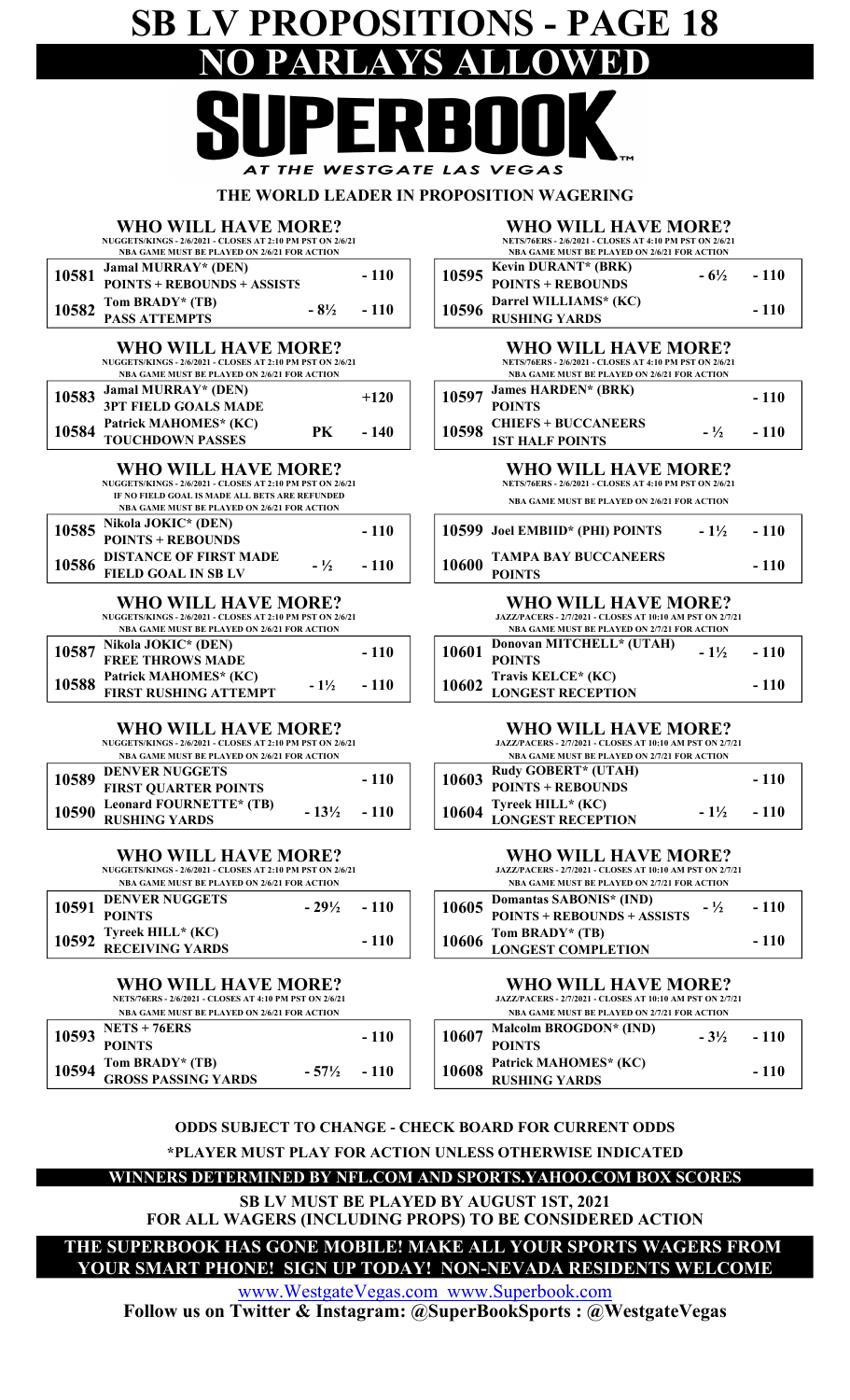## SB LV PROPOSITIONS - PAGE 19 NO PARLAYS ALLOWED  $\overline{\phantom{0}}$

| AT THE WESTGATE LAS VEGAS                                                                                                                                       |                                                                                                                                                  |
|-----------------------------------------------------------------------------------------------------------------------------------------------------------------|--------------------------------------------------------------------------------------------------------------------------------------------------|
| WHO WILL HAVE MORE?                                                                                                                                             | THE WORLD LEADER IN PROPOSITION WAGERING<br><b>WHO WILL HAVE MORE?</b>                                                                           |
| TRAIL BLAZERS/HORNETS - 2/7/2021 - CLOSES AT 10:10 AM PST ON 2/7/21                                                                                             | KINGS/CLIPPERS - 2/7/2021 - CLOSES AT 12:10 PM PST ON 2                                                                                          |
| NBA GAME MUST BE PLAYED ON 2/7/21 FOR ACTION                                                                                                                    | NBA GAME MUST BE PLAYED ON 2/7/21 FOR ACTION                                                                                                     |
| Damian LILLARD* (POR)<br>10609<br>$-2\frac{1}{2}$<br>$-110$                                                                                                     | <b>KINGS vs CLIPPERS</b><br>$-3\frac{1}{2}$<br>10627                                                                                             |
| <b>POINTS</b>                                                                                                                                                   | <b>MARGIN OF VICTORY</b>                                                                                                                         |
| <b>KANSAS CITY CHIEFS</b><br>10610<br>- 110                                                                                                                     | <b>LARGEST LEAD BY:</b><br>10628                                                                                                                 |
| <b>POINTS</b>                                                                                                                                                   | <b>CHIEFS OR BUCCANEERS</b>                                                                                                                      |
| WHO WILL HAVE MORE?<br>TRAIL BLAZERS/HORNETS - 2/7/2021 - CLOSES AT 10:10 AM PST ON 2/7/21<br>NBA GAME MUST BE PLAYED ON 2/7/21 FOR ACTION                      | <b>WHO WILL HAVE MORE?</b><br>KINGS/CLIPPERS - 2/7/2021 - CLOSES AT 12:10 PM PST ON 2<br>NBA GAME MUST BE PLAYED ON 2/7/21 FOR ACTION            |
| LaMelo BALL* (CHA)<br>10611<br>$-1\frac{1}{2}$<br>$-110$<br><b>POINTS</b>                                                                                       | Kawhi LEONARD* (LAC)<br>10629<br><b>POINTS</b>                                                                                                   |
| <b>CHIEFS + BUCCANEERS</b><br>10612<br>- 110<br><b>1ST QUARTER POINTS</b>                                                                                       | <b>KANSAS CITY CHIEFS</b><br>10630<br>$-4\frac{1}{2}$<br><b>POINTS</b>                                                                           |
| WHO WILL HAVE MORE?<br>HEAT/KNICKS - 2/7/2021 - CLOSES AT 10:10 AM PST ON 2/7/21<br>NBA GAME MUST BE PLAYED ON 2/7/21 FOR ACTION                                | <b>WHO WILL HAVE MORE?</b><br>KINGS/CLIPPERS - 2/7/2021 - CLOSES AT 12:10 PM PST ON 2<br>NBA GAME MUST BE PLAYED ON 2/7/21 FOR ACTION            |
| <b>Bam ADEBAYO*</b> (MIA)<br>10613<br>$-110$<br><b>POINTS + REBOUNDS</b>                                                                                        | Paul GEORGE* (LAC)<br>10631<br><b>POINTS</b>                                                                                                     |
| Rob GRONKOWSKI* (TB)<br>10614<br>$-1/2$<br>$-110$<br><b>RECEIVING YARDS</b>                                                                                     | <b>Tampa Bay BUCCANEERS</b><br>10632<br>$-3\frac{1}{2}$<br><b>POINTS</b>                                                                         |
| WHO WILL HAVE MORE?<br>HEAT/KNICKS - 2/7/2021 - CLOSES AT 10:10 AM PST ON 2/7/21<br>NBA GAME MUST BE PLAYED ON 2/7/21 FOR ACTION                                | <b>WHO WILL HAVE MORE?</b><br>ARIZONA/COLORADO - 2/6/2021 - CLOSES AT 5:00 PM PST O!<br>NCAA MEN'S GAME MUST BE PLAYED ON 2/6/21 FOR ACT         |
| Duncan ROBINSON* (MIA)<br>10615<br>$-1\frac{1}{2}$<br>- 110<br><b>POINTS</b>                                                                                    | 10633 COLORADO POINTS                                                                                                                            |
| Patrick MAHOMES* (KC)<br>10616<br>$-110$<br><b>INCOMPLETIONS</b>                                                                                                | Tyreek HILL* (KC)<br>10634<br>$-13\frac{1}{2}$<br><b>RECEIVING YARDS</b>                                                                         |
| WHO WILL HAVE MORE?<br>HEAT/KNICKS - 2/7/2021 - CLOSES AT 10:10 AM PST ON 2/7/21<br>NBA GAME MUST BE PLAYED ON 2/7/21 FOR ACTION                                | <b>WHO WILL HAVE MORE?</b><br>ARIZONA/COLORADO - 2/6/2021 - CLOSES AT 5:00 PM PST O!<br>NCAA MEN'S GAME MUST BE PLAYED ON 2/6/21 FOR ACT         |
| <b>Julius RANDLE*</b> (NYK)<br>10617<br>$-1\frac{1}{2}$<br>$-110$<br><b>FREE THROWS MADE</b>                                                                    | <b>COLORADO</b><br>10635<br>$-8\frac{1}{2}$<br><b>1ST HALF POINTS</b>                                                                            |
| <b>TAMPA BAY BUCCANEERS</b><br>10618<br>$-110$<br><b>1ST QUARTER POINTS</b>                                                                                     | <b>CHIEFS + BUCCANEERS</b><br>10636<br><b>1ST HALF POINTS</b>                                                                                    |
| WHO WILL HAVE MORE?<br>CELTICS/SUNS - 2/7/2021 - CLOSES AT 11:10 AM PST ON 2/7/21<br>2ND HALF INCLUDES OVERTIME<br>NBA GAME MUST BE PLAYED ON 2/7/21 FOR ACTION | <b>WHO WILL HAVE MORE?</b><br>NORTHERN COLORADO/SOUTHERN UTAH - 2/6/2021 - CLOSES AT 11:00 .<br>NCAA MEN'S GAME MUST BE PLAYED ON 2/6/21 FOR ACT |
| <b>Jayson TATUM* (BOS)</b><br>10619<br>$-110$<br><b>POINTS</b>                                                                                                  | NO COLORADO + SO UTAH<br>10637<br>$-54\%$<br><b>POINTS</b>                                                                                       |
| <b>CHIEFS + BUCCANEERS</b><br>10620<br>$-2\frac{1}{2}$<br>- 110<br>2ND HALF POINTS                                                                              | TAMPA BAY BUCCANEERS<br>10638<br><b>RUSHING YARDS</b>                                                                                            |
| WHO WILL HAVE MORE?<br>CELTICS/SUNS - 2/7/2021 - CLOSES AT 11:10 AM PST ON 2/7/21<br>NBA GAME MUST BE PLAYED ON 2/7/21 FOR ACTION                               | <b>WHO WILL HAVE MORE?</b><br>NORTHERN COLORADO/SOUTHERN UTAH - 2/6/2021 - CLOSES AT 11:00 .<br>NCAA MEN'S GAME MUST BE PLAYED ON 2/6/21 FOR ACT |
| Jaylen BROWN* (BOS)<br>10621<br>- 110<br>$- \frac{1}{2}$<br><b>ASSISTS</b>                                                                                      | <b>NORTHERN COLORADO</b><br>10639<br>$-6\frac{1}{2}$<br><b>1ST HALF POINTS</b>                                                                   |
| Tom BRADY* (TB)<br>10622<br>$-110$<br><b>TOUCHDOWN PASSES</b>                                                                                                   | Patrick MAHOMES* (KC)<br>10640<br><b>COMPLETIONS</b>                                                                                             |
| WHO WILL HAVE MORE?<br>CELTICS/SUNS - 2/7/2021 - CLOSES AT 11:10 AM PST ON 2/7/21<br>NBA GAME MUST BE PLAYED ON 2/7/21 FOR ACTION                               | <b>WHO WILL HAVE MORE?</b><br>NORTH DAKOTA/DENVER - 2/6/2021 - CLOSES AT 9:00 AM PST<br>NCAA MEN'S GAME MUST BE PLAYED ON 2/6/21 FOR ACT         |
| Mikal BRIDGES* (PHX)<br>10623<br>$-110$                                                                                                                         | <b>10641 DENVER 1ST HALF POINTS</b><br>$-6\frac{1}{2}$                                                                                           |
| 2DT EIELD COALS MADE                                                                                                                                            |                                                                                                                                                  |

#### 10624 TOUCHDOWN PASSES PK - 110 WHO WILL HAVE MORE? Patrick MAHOMES\* (KC)

3PT FIELD GOALS MADE

CELTICS/SUNS - 2/7/2021 - CLOSES AT 11:10 AM PST ON 2/7/21 NBA GAME MUST BE PLAYED ON 2/7/21 FOR ACTION

| $\begin{array}{ l l }\n\hline\n10625 & \text{Chris PAUL* (PHX)} \\ \hline\n\text{FREE THROWS MADE} & \text{NADE}\n\end{array}$ | $ \frac{1}{2}$ - 110 |
|--------------------------------------------------------------------------------------------------------------------------------|----------------------|
| $\left  \begin{array}{l} 10626 \end{array} \right.$ Tom BRADY* (TB)<br>RUSHING ATTEMPTS                                        | $-110$               |
|                                                                                                                                |                      |

#### WHO WILL HAVE MORE?

AS VEGAS

| KINGS/CLIPPERS - 2/7/2021 - CLOSES AT 12:10 PM PST ON 2/7/21<br>NBA GAME MUST BE PLAYED ON 2/7/21 FOR ACTION |                                                       |  |                       |
|--------------------------------------------------------------------------------------------------------------|-------------------------------------------------------|--|-----------------------|
|                                                                                                              | <b>10627 KINGS vs CLIPPERS<br/>MARGIN OF VICTORY</b>  |  | $-3\frac{1}{2}$ - 110 |
|                                                                                                              | <b>10628 LARGEST LEAD BY:</b><br>CHIEFS OR BUCCANEERS |  | $-110$                |
|                                                                                                              |                                                       |  |                       |

| WHO WILL HAVE MORE?<br>KINGS/CLIPPERS - 2/7/2021 - CLOSES AT 12:10 PM PST ON 2/7/21<br>NBA GAME MUST BE PLAYED ON 2/7/21 FOR ACTION |                                            |                        |        |
|-------------------------------------------------------------------------------------------------------------------------------------|--------------------------------------------|------------------------|--------|
| 10629                                                                                                                               | Kawhi LEONARD* (LAC)<br><b>POINTS</b>      |                        | $-110$ |
| 10630                                                                                                                               | <b>KANSAS CITY CHIEFS</b><br><b>POINTS</b> | $-4\frac{1}{2}$ $-110$ |        |
|                                                                                                                                     |                                            |                        |        |

|       | WHO WILL HAVE MORE?                                                                                          |        |
|-------|--------------------------------------------------------------------------------------------------------------|--------|
|       | KINGS/CLIPPERS - 2/7/2021 - CLOSES AT 12:10 PM PST ON 2/7/21<br>NBA GAME MUST BE PLAYED ON 2/7/21 FOR ACTION |        |
| - 110 | Paul GEORGE* (LAC)<br>10631<br><b>POINTS</b>                                                                 | $-110$ |
| - 110 | <b>Tampa Bay BUCCANEERS</b><br>10632<br>$-3\frac{1}{2}$ - 110                                                |        |

### WHO WILL HAVE MORE?<br>ARIZONA/COLORADO - 2/6/2021 - CLOSES AT 5:00 PM PST ON 2/6/21

ARIZONA/COLORADO - 2/6/2021 - CLOSES AT 5:00 PM PST ON 2/6/21<br>NCAA MEN'S GAME MUST BE PLAYED ON 2/6/21 FOR ACTION

| 10633 COLORADO POINTS                      |                         | $-110$ |
|--------------------------------------------|-------------------------|--------|
| 10634 Tyreek HILL* (KC)<br>RECEIVING YARDS | $-13\frac{1}{2}$ $-110$ |        |

#### WHO WILL HAVE MORE?

ARIZONA/COLORADO - 2/6/2021 - CLOSES AT 5:00 PM PST ON 2/6/21 NCAA MEN'S GAME MUST BE PLAYED ON 2/6/21 FOR ACTION

| 10635 COLORADO<br>1ST HALF POINTS            | $-8\frac{1}{2}$ - 110 |
|----------------------------------------------|-----------------------|
| 10636 CHIEFS + BUCCANEERS<br>187 HALF POINTS | $-110$                |

#### WHO WILL HAVE MORE?

THERN COLORADO/SOUTHERN UTAH - 2/6/2021 - CLOSES AT 11:00 AM PST ON 2/6/21 NCAA MEN'S GAME MUST BE PLAYED ON 2/6/21 FOR ACTION

| 10637 NO COLORADO + SO UTAH                        | $-54\% - 110$ |        |
|----------------------------------------------------|---------------|--------|
| 10638 TAMPA BAY BUCCANEERS<br><b>RUSHING YARDS</b> |               | $-110$ |

### WHO WILL HAVE MORE?<br>lorado/southern utah - 2/6/2021 - closes at 11:00 am pst on 2/6/21

NORTHERN COLORADO/SOUTHERN UTAH - 2/6/2021 - CLOSES AT 11:00 AM PST ON 2/6/21 NCAA MEN'S GAME MUST BE PLAYED ON 2/6/21 FOR ACTION

|  | 10639 NORTHERN COLORADO                    | $-6\% - 110$ |        |
|--|--------------------------------------------|--------------|--------|
|  | <b>1ST HALF POINTS</b>                     |              |        |
|  | 10640 Patrick MAHOMES* (KC)<br>COMPLETIONS |              | $-110$ |
|  |                                            |              |        |

#### WHO WILL HAVE MORE?

NORTH DAKOTA/DENVER - 2/6/2021 - CLOSES AT 9:00 AM PST ON 2/6/21 NCAA MEN'S GAME MUST BE PLAYED ON 2/6/21 FOR ACTION

| <b>10641 DENVER 1ST HALF POINTS</b>  | $-6\% - 110$ |
|--------------------------------------|--------------|
| 10642 Tom BRADY* (TB)<br>COMPLETIONS | $-110$       |

| WHO WILL HAVE MORE?                                         |
|-------------------------------------------------------------|
| AIR FORCE/UNLV - 2/6/2021 - CLOSES AT 1:00 PM PST ON 2/6/21 |
| NCAA MEN'S GAME MUST BE PLAYED ON 2/6/21 FOR ACTION         |

| Chris PAUL* (PHX)<br>FREE THROWS MADE | $- \frac{1}{2}$ | - 110 | 10643 AIR FORCE 1ST HALF POINTS $-7\frac{1}{2}$     | - 110 |
|---------------------------------------|-----------------|-------|-----------------------------------------------------|-------|
| Tom BRADY* (TB)<br>RUSHING ATTEMPTS   |                 | - 110 | 10644 KANSAS CITY CHIEFS<br><b>RUSHING ATTEMPTS</b> | - 110 |

\*PLAYER MUST PLAY FOR ACTION UNLESS OTHERWISE INDICATED ODDS SUBJECT TO CHANGE - CHECK BOARD FOR CURRENT ODDS

#### WINNERS DETERMINED BY NFL.COM AND SPORTS.YAHOO.COM BOX SCORES

SB LV MUST BE PLAYED BY AUGUST 1ST, 2021

FOR ALL WAGERS (INCLUDING PROPS) TO BE CONSIDERED ACTION

THE SUPERBOOK HAS GONE MOBILE! MAKE ALL YOUR SPORTS WAGERS FROM YOUR SMART PHONE! SIGN UP TODAY! NON-NEVADA RESIDENTS WELCOME

www.WestgateVegas.com www.Superbook.com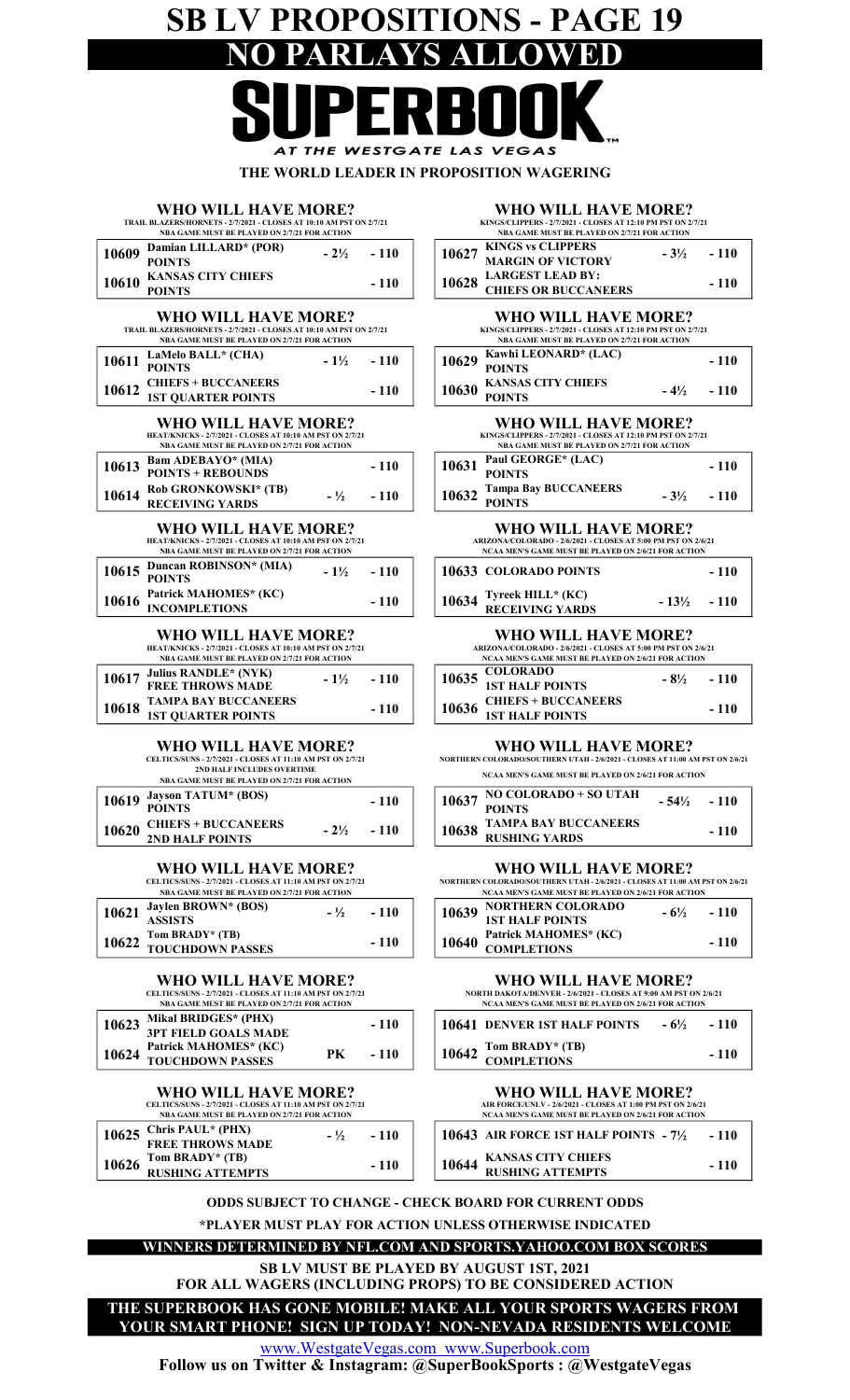### SB LV PROPOSITIONS - PAGE 20 PARLAYS A

AT THE WESTGATE LAS VEGAS THE WORLD LEADER IN PROPOSITION WAGERING

#### WHO WILL HAVE MORE?

AIR FORCE/UNLV - 2/6/2021 - CLOSES AT 1:00 PM PST ON 2/6/21 NCAA MEN'S GAME MUST BE PLAYED ON 2/6/21 FOR ACTION

| $\pm 10645$ UNLV POINTS                   |                 | $-110$ |
|-------------------------------------------|-----------------|--------|
| 10646 KANSAS CITY CHIEFS<br>RUSHING YARDS | $-6\frac{1}{2}$ | $-110$ |

#### WHO WILL HAVE MORE?

AIR FORCE/UNLV - 2/6/2021 - CLOSES AT 1:00 PM PST ON 2/6/21

NCAA MEN'S GAME MUST BE PLAYED ON 2/6/21 FOR ACTION

| 10647 | <b>AIR FORCE vs UNLV<br/>MARGIN OF VICTORY</b>          | $-7\frac{1}{2}$ | $-110$ |
|-------|---------------------------------------------------------|-----------------|--------|
|       |                                                         |                 |        |
|       | <b>10648 CHIEFS + BUCCANEERS<br/>1ST QUARTER POINTS</b> |                 | $-110$ |

#### WHO WILL HAVE MORE?

COLORADO ST/WYOMING - 2/6/2021 - CLOSES AT 9:00 AM PST ON 2/6/21 NCAA MEN'S GAME MUST BE PLAYED ON 2/6/21 FOR ACTION

|       | <b>10649 COLORADO ST POINTS</b>              |                         | $-110$ |
|-------|----------------------------------------------|-------------------------|--------|
| 10650 | Travis KELCE* (KC)<br><b>RECEIVING YARDS</b> | $-17\frac{1}{2}$ $-110$ |        |

#### WHO WILL HAVE MORE?

COLORADO ST/WYOMING - 2/6/2021 - CLOSES AT 9:00 AM PST ON 2/6/21 NCAA MEN'S GAME MUST BE PLAYED ON 2/6/21 FOR ACTION IF NO FIELD GOAL IS MADE ALL BETS ARE REFUNDED

| 10651 | <b>COLORADO ST</b><br><b>1ST HALF POINTS</b>               | $-1\frac{1}{2}$ | - 110  | 10667 | <b>Tony FINAU</b><br><b>4TH ROUND B</b> |
|-------|------------------------------------------------------------|-----------------|--------|-------|-----------------------------------------|
|       | 10652 DISTANCE OF FIRST MADE<br><b>FIELD GOAL OF SB LV</b> |                 | $-110$ |       | $10668$ Rob GRONK<br><b>RECEPTION</b>   |

#### WHO WILL HAVE MORE?

IOWA/INDIANA - 2/7/2021 - CLOSES AT 9:00 AM PST ON 2/7/21

| NCAA MEN'S GAME MUST BE PLAYED ON 2/7/21 FOR ACTION |                                           |               |        |  |  |
|-----------------------------------------------------|-------------------------------------------|---------------|--------|--|--|
|                                                     | 10653 IOWA POINTS                         | $-15\% - 110$ |        |  |  |
|                                                     | 10654 Mike EVANS* (TB)<br>RECEIVING YARDS |               | $-110$ |  |  |

#### WHO WILL HAVE MORE?

NCAA MEN'S GAME MUST BE PLAYED ON 2/7/21 FOR ACTION IOWA/INDIANA - 2/7/2021 - CLOSES AT 9:00 AM PST ON 2/7/21

|       | INCLUDES ALL RETURNS - IF NO TD IS SCORED ALL BETS ARE REFUNDED |                  |        |       | <b>CLOSES AT</b>                       |
|-------|-----------------------------------------------------------------|------------------|--------|-------|----------------------------------------|
|       | $10655$ $10WA + INDIANA$<br><b>1ST HALF POINTS</b>              |                  | $-110$ | 10671 | <b>Brooks KOEPKA<br/>4TH ROUND FAI</b> |
| 10656 | <b>YARDAGE OF ALL SB LV<br/>TOUCHDOWNS BY: KC &amp; TB</b>      | $-24\frac{1}{2}$ | $-110$ | 10672 | <b>CHIEFS + BUCC<br/>1ST QUARTER I</b> |

#### WHO WILL HAVE MORE?

XAVIERS/VILLANOVA - 2/7/2021 - CLOSES AT 11:30 AM PST ON 2/7/21 NCAA MEN'S GAME MUST BE PLAYED ON 2/7/21 FOR ACTION

| 10657 | <b>VILLANOVA</b><br><b>1ST HALF POINTS</b>            | $-5\%$ | $-110$ | $10673$ Jon RAHM<br><b>4TH ROUN</b>     |
|-------|-------------------------------------------------------|--------|--------|-----------------------------------------|
|       | $10658$ Patrick MAHOMES* (KC)<br><b>PASS ATTEMPTS</b> |        | $-110$ | <b>Leonard FC<br/>RECEPTIC</b><br>10674 |

#### WHO WILL HAVE MORE?

XAVIERS/VILLANOVA - 2/7/2021 - CLOSES AT 11:30 AM PST ON 2/7/21

| NCAA MEN'S GAME MUST BE PLAYED ON 2/7/21 FOR ACTION             |                 |        |  |  |  |
|-----------------------------------------------------------------|-----------------|--------|--|--|--|
| 10659 VILLANOVA POINTS                                          |                 | $-110$ |  |  |  |
| <b>PASS ATTEMPTS BY:</b><br>10660<br><b>CHIEFS + BUCCANEERS</b> | $-5\frac{1}{2}$ | $-110$ |  |  |  |

| $10661$ Dustin JOHNSON                                                       |  |
|------------------------------------------------------------------------------|--|
| <b>CLOSES AT 4:00 PM PST ON 2/6/2021</b>                                     |  |
| 4TH ROUND MUST BE COMPLETED BY 2/8/2021 FOR ACTION                           |  |
| <b>EXCLUDES POSSIBLE PLAYOFF HOLES</b>                                       |  |
| AND COMPLETE 18 HOLES.                                                       |  |
| DUSTIN JOHNSON MUST TEE OFF IN THR 4TH ROUND OF THE 2021 SAUDI INTERNATIONAL |  |

WHO WILL HAVE MORE?

| $10661$ $\frac{\mu_{\text{BMI}}}{\mu_{\text{TH}}}\text{DOLM}$<br><b>4TH ROUND BIRDIES</b> |        | $+130$ |
|-------------------------------------------------------------------------------------------|--------|--------|
| 10662 Chris GODWIN* (TB)<br>RECEPTIONS                                                    | $-1/2$ | - 150  |
|                                                                                           |        |        |

#### BRYSON DeCHAMBEAU MUST TEE OFF IN THR 4TH ROUND OF THE 2021 SAUDI INTERNATIONAL WHO WILL HAVE MORE?

AND COMPLETE 18 HOLES.

EXCLUDES POSSIBLE PLAYOFF HOLES

4TH ROUND MUST BE COMPLETED BY 2/8/2021 FOR ACTION

| <b>CLOSES AT 4:00 PM PST ON 2/6/2021</b> |                                                                                           |                         |        |  |  |
|------------------------------------------|-------------------------------------------------------------------------------------------|-------------------------|--------|--|--|
|                                          | 10663 Bryson DeCHAMBEAU                                                                   |                         | $-110$ |  |  |
|                                          | $\left  \begin{array}{c} 10664 \end{array} \right.$ Travis KELCE* (KC)<br>RECEIVING YARDS | $-28\frac{1}{2}$ $-110$ |        |  |  |

#### WHO WILL HAVE MORE?

PATRICK REED MUST TEE OFF IN THR 4TH ROUND OF THE 2021 SAUDI INTERNATIONAL AND COMPLETE 18 HOLES.

EXCLUDES POSSIBLE PLAYOFF HOLES

4TH ROUND MUST BE COMPLETED BY 2/8/2021 FOR ACTION

| <b>CLOSES AT 4:00 PM PST ON 2/6/2021</b> |                                            |                         |        |  |
|------------------------------------------|--------------------------------------------|-------------------------|--------|--|
|                                          | 10665 Patrick REED<br>4TH ROUND SCORE      |                         | $-110$ |  |
|                                          | 10666 Tyreek HILL* (KC)<br>RECEIVING YARDS | $-19\frac{1}{2}$ $-110$ |        |  |

#### WHO WILL HAVE MORE?

TONY FINAU MUST TEE OFF IN THR 4TH ROUND OF THE 2021 SAUDI INTERNATIONAL AND COMPLETE 18 HOLES.

EXCLUDES POSSIBLE PLAYOFF HOLES

4TH ROUND MUST BE COMPLETED BY 2/8/2021 FOR ACTION CLOSES AT 4:00 PM PST ON 2/6/2021

| $10667$ Tony FINAU<br><b>4TH ROUND BOGEYS OR WORSE</b> |        | EVEN  |
|--------------------------------------------------------|--------|-------|
| 10668 Rob GRONKOWSKI* (TB)<br><b>RECEPTIONS</b>        | $-1/2$ | - 120 |

#### WHO WILL HAVE MORE?

2021 WASTE MANAGEMENT PHOENIX OPEN MUST GO AT LEAST 72 HOLES<br>EXCLUDES POSSIBLE PLAYOFF HOLES

TOURNAMENT MUST BE COMPLETED BY 2/8/2021 FOR ACTION

|       | <b>CLOSES AT 6:00 PM PST ON 2/4/2021</b>            |                        |        |
|-------|-----------------------------------------------------|------------------------|--------|
| 10669 | WM PHOENIX OPEN<br><b>WINNING SCORE</b>             |                        | $-110$ |
| 10670 | Patrick MAHOMES* (KC)<br><b>GROSS PASSING YARDS</b> | $-57\frac{1}{2}$ - 110 |        |

#### WHO WILL HAVE MORE?

EXCLUDES PAR 3'S - EXCLUDES POSSIBLE PLAYOFF HOLES PHOENIX OPEN AND COMPLETE 18 HOLES. BROOKS KOEPKA MUST TEE OFF IN 4TH ROUND OF THE 2021 WASTE MANAGEMENT

4TH ROUND MUST BE COMPLETED BY 2/8/2021 FOR ACTION CLOSES AT 8:00 AM PST ON 2/7/2021

| CLOSES AT 0.00 A.M.I.S. OR 4/14941                                  |                        |        |
|---------------------------------------------------------------------|------------------------|--------|
| 10671 Brooks KOEPKA<br>4TH ROUND FAIRWAYS HIT                       |                        | $-110$ |
| <b>10672 CHIEFS + BUCCANEERS</b><br><b>10672 1ST QUARTER POINTS</b> | $-1\frac{1}{2}$ $-110$ |        |

#### WHO WILL HAVE MORE?

PHOENIX OPEN AND COMPLETE 18 HOLES. JON RAHM MUST TEE OFF IN 4TH ROUND OF THE 2021 WASTE MANAGEMENT

EXCLUDES POSSIBLE PLAYOFF HOLES

4TH ROUND MUST BE COMPLETED BY 2/8/2021 FOR ACTION

| <b>CLOSES AT 8:00 AM PST ON 2/7/2021</b> |                                             |  |              |  |  |
|------------------------------------------|---------------------------------------------|--|--------------|--|--|
|                                          | 10673 Jon RAHM<br>4TH ROUND BIRDIES         |  | $-1/2$ - 120 |  |  |
|                                          | 10674 Leonard FOURNETTE* (TB)<br>RECEPTIONS |  | <b>EVEN</b>  |  |  |

WHO WILL HAVE MORE?

XANDER SCHAUFFELE MUST TEE OFF IN 4TH ROUND OF THE 2021 WASTE MANAGEMENT PHOENIX OPEN AND COMPLETE 18 HOLES.

CLOSES AT 8:00 AM PST ON 2/7/2021 EXCLUDES POSSIBLE PLAYOFF HOLES 4TH ROUND MUST BE COMPLETED BY 2/8/2021 FOR ACTION

| 10675 Xander SCHAUFFELE<br>4TH ROUND SCORE       |             | - 110 |
|--------------------------------------------------|-------------|-------|
| 10676 KANSAS CITY CHIEFS<br><b>RUSHING YARDS</b> | $-9\% -110$ |       |

ODDS SUBJECT TO CHANGE - CHECK BOARD FOR CURRENT ODDS \*PLAYER MUST PLAY FOR ACTION UNLESS OTHERWISE INDICATED

WINNERS DETERMINED BY NFL.COM AND SPORTS.YAHOO.COM BOX SCORES

SB LV MUST BE PLAYED BY AUGUST 1ST, 2021

FOR ALL WAGERS (INCLUDING PROPS) TO BE CONSIDERED ACTION

THE SUPERBOOK HAS GONE MOBILE! MAKE ALL YOUR SPORTS WAGERS FROM YOUR SMART PHONE! SIGN UP TODAY! NON-NEVADA RESIDENTS WELCOME

www.WestgateVegas.com www.Superbook.com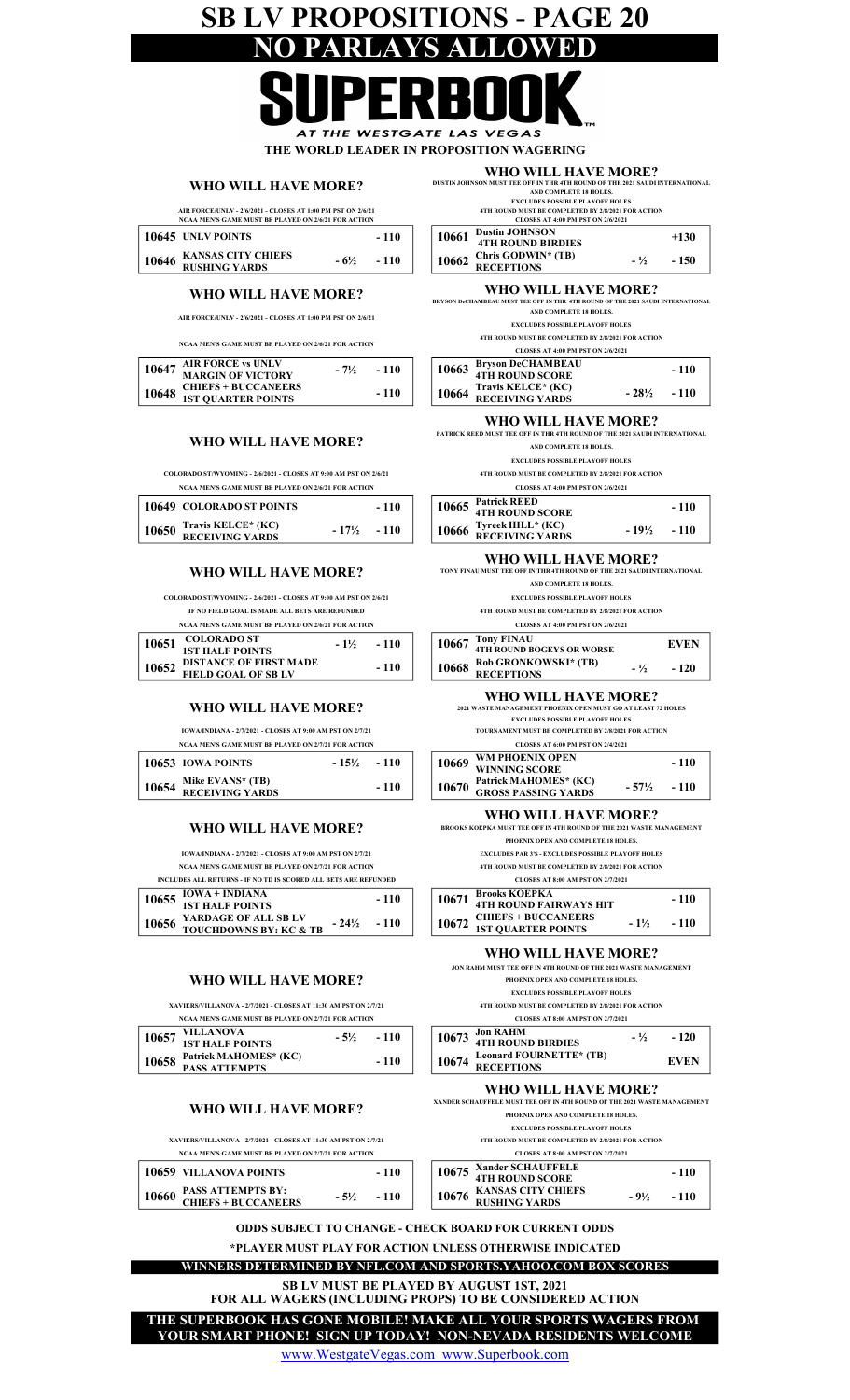## SB LV PROPOSITIONS - PAGE 21 PARLA

AT THE WESTGATE LAS VEGAS THE WORLD LEADER IN PROPOSITION WAGERING

|       | WHO WILL HAVE MORE?                                                           |              |       |  |
|-------|-------------------------------------------------------------------------------|--------------|-------|--|
|       | RICKIE FOWLER MUST TEE OFF IN 4TH ROUND OF THE 2021 WASTE MANAGEMENT          |              |       |  |
|       | PHOENIX OPEN AND COMPLETE 18 HOLES.<br><b>EXCLUDES POSSIBLE PLAYOFF HOLES</b> |              |       |  |
|       | 4TH ROUND MUST BE COMPLETED BY 2/8/2021 FOR ACTION                            |              |       |  |
|       | <b>CLOSES AT 8:00 AM PST ON 2/7/2021</b>                                      |              |       |  |
| 10677 | <b>Rickie FOWLER</b>                                                          |              | - 110 |  |
|       | <b>4TH ROUND SCORE</b>                                                        |              |       |  |
| 10678 | Chris GODWIN* (TB)                                                            | $-7\% - 110$ |       |  |
|       | <b>RECEIVING YARDS</b>                                                        |              |       |  |

#### WHO WILL HAVE MORE?

ENGLISH PREMIER LEAGUE SOCCER MATCH - MANCHESTER CITY vs LIVERPOOL ON 2/7/2021

| PROP CLOSES AT 8:30 AM PST ON 2/7/21<br><b>MATCH MUST BE COMPLETED BY 2/8/21 FOR ACTION</b> |                                                            |        |        |  |       |
|---------------------------------------------------------------------------------------------|------------------------------------------------------------|--------|--------|--|-------|
|                                                                                             | <b>10679 MANCHESTER CITY GOALS</b>                         | $-1/2$ | - 150  |  | 10695 |
| 10680                                                                                       | <b>CHIEFS + BUCCANEERS</b><br><b>1ST QUARTER FG'S MADE</b> |        | $+130$ |  | 10696 |

#### WHO WILL HAVE MORE? WHO WILL HAVE MORE?

ENGLISH PREMIER LEAGUE SOCCER MATCH - MANCHESTER CITY vs LIVERPOOL ON 2/7/2021

PROP CLOSES AT 8:30 AM PST ON 2/7/21

|  |  | MATCH MUST BE COMPLETED BY 2/8/21 FOR ACTION |  |
|--|--|----------------------------------------------|--|
|  |  |                                              |  |

| 10681 | <b>MAN CITY + LIVERPOOL</b> |    | <b>EVEN</b> |       | $\overline{a}$     10697 NUMBER OF COMPLETED SETS | $-110$ |
|-------|-----------------------------|----|-------------|-------|---------------------------------------------------|--------|
|       | <b>GOALS</b>                |    |             |       | IN THE AUS OPEN MEN'S FINAL                       |        |
|       | <b>TAMPA BAY BUCCANEERS</b> |    |             |       | Patrick MAHOMES* (KC)                             |        |
| 10682 | <b>TOUCHDOWNS</b>           | PК | $-120$      | 10698 | <b>RUSHING ATTEMPTS</b>                           | - 110  |

#### WHO WILL HAVE MORE?

ENGLISH PREMIER LEAGUE SOCCER MATCH - MANCHESTER CITY vs LIVERPOOL ON 2/7/2021

|       | MOHAMED SALAH MUST START MATCH FOR ACTION                                   |    |             |
|-------|-----------------------------------------------------------------------------|----|-------------|
|       | <b>PROP CLOSES AT 8:30 AM PST ON 2/7/21</b>                                 |    |             |
|       | <b>MATCH MUST BE COMPLETED BY 2/8/21 FOR ACTION</b>                         |    |             |
|       | Mohamed SALAH* (LIVERPOOL)<br>$10683$ $\frac{1000 \text{ m}}{\text{GOALS}}$ |    | <b>EVEN</b> |
| 10684 | Patrick MAHOMES* (KC)<br><b>1ST QUARTER TD PASSES</b>                       | PK | $-120$      |

#### WHO WILL HAVE MORE?

SPANISH LA LIGA SOCCER MATCH - BARCELONA vs REAL BETIS ON 2/7/2021<br>PROP CLOSES AT 12:00 PM PST ON 2/7/21

|                                                 | <b>MATCH MUST BE COMPLETED BY 2/8/21 FOR ACTION</b> |  |                      |
|-------------------------------------------------|-----------------------------------------------------|--|----------------------|
| $10685\begin{array}{l}\text{Branom}\end{array}$ | <b>BARCELONA + REAL BETIS</b>                       |  | $ \frac{1}{2}$ - 110 |
|                                                 |                                                     |  |                      |
| 10686                                           | Tom BRADY* (TB)                                     |  | $-110$               |
|                                                 | <b>RUSHING ATTEMPTS</b>                             |  |                      |

#### WHO WILL HAVE MORE?

SPANISH LA LIGA SOCCER MATCH - BARCELONA vs REAL BETIS ON 2/7/2021

LIONEL MESSI MUST START MATCH PROP CLOSES AT 12:00 PM PST ON 2/7/21

| <b>MATCH MUST BE COMPLETED BY 2/8/21 FOR ACTION</b> |
|-----------------------------------------------------|

| 10687 Lionel MESSI* (BARCELONA)<br>GOALS      |     | $+120$ |
|-----------------------------------------------|-----|--------|
| <b>10688 Travis KELCE* (KC)</b><br>TOUCHDOWNS | PK. | - 140  |
|                                               |     |        |

#### WHO WILL HAVE MORE?

ITALIAN SERIE A SOCCER MATCH - BOLOGNA vs PARMA ON 2/7/2021

PROP CLOSES AT 9:00 AM PST ON 2/7/21

| MATCH MUST BE COMPLETED BY 2/8/21 FOR ACTION |                   |                             |    |        | <b>NHL GAME MUST BE PLAYED ON 2/7/21 FOR</b> |                                  |                            |
|----------------------------------------------|-------------------|-----------------------------|----|--------|----------------------------------------------|----------------------------------|----------------------------|
|                                              | 10689             | <b>BOLOGNA + PARMA</b>      |    | $+130$ |                                              | 10705                            | <b>FLYERS vs CAPITALS</b>  |
|                                              | GOAL S            |                             |    |        | <b>MARGIN OF VICTORY</b>                     |                                  |                            |
|                                              | 10690             | <b>TAMPA BAY BUCCANEERS</b> | РK | - 150  |                                              | 10706                            | <b>CHIEFS + BUCCANEERS</b> |
|                                              | <b>TOUCHDOWNS</b> |                             |    |        |                                              | <b>1ST HALF FIELD GOALS MADE</b> |                            |

#### WHO WILL HAVE MORE?

| <b>ITALIAN SERIE A SOCCER MATCH - BOLOGNA vs PARMA ON 2/7/2021</b>                          |               |
|---------------------------------------------------------------------------------------------|---------------|
| PROP CLOSES AT 9:00 AM PST ON 2/7/21<br><b>MATCH MUST BE COMPLETED BY 2/8/21 FOR ACTION</b> |               |
| 10691 PARMA GOALS                                                                           | $-1/2$ $-140$ |
| 10692 Tyreek HILL* (KC)<br>TOUCHDOWNS                                                       | $+120$        |

#### WHO WILL HAVE MORE?

CAGLIARI + LAZIO GOALS 10694 KANSAS CITY CHIEFS TOUCHDOWNS 10693 ITALIAN SERIE A SOCCER MATCH - CAGLIARI vs LAZIO ON 2/7/2021 PK - 125 PROP CLOSES AT 11:45 AM PST ON 2/7/21<br>MATCH MUST BE COMPLETED BY 2/8/21 FOR ACTION +105

#### WHO WILL HAVE MORE?

|       | <b>ITALIAN SERIE A SOCCER MATCH - CAGLIARI vs LAZIO ON 2/7/2021</b> |     |        |
|-------|---------------------------------------------------------------------|-----|--------|
|       | <b>PROP CLOSES AT 11:45 AM PST ON 2/7/21</b>                        |     |        |
|       | <b>CIRO IMMOBILE MUST START MATCH</b>                               |     |        |
|       | <b>MATCH MUST BE COMPLETED BY 2/8/21 FOR ACTION</b>                 |     |        |
| 10695 | Ciro IMMOBILE* (LAZIO)                                              |     | $+160$ |
|       | <b>GOALS</b>                                                        |     |        |
| 10696 | <b>KANSAS CITY CHIEFS</b>                                           | PK. | - 180  |
|       | <b>1ST QUARTER TOUCHDOWNS</b>                                       |     |        |

2021 AUSTRALIAN OPEN MEN'S TENNIS SINGLES FINAL ON 2/21/2021

PROP CLOSES AT 3:30 PM PST ON 2/7/21

|       | <b>MATCH MUST BE COMPLETED BY 2/22/21 FOR ACTION</b> |  |                      |
|-------|------------------------------------------------------|--|----------------------|
| 10697 | <b>NUMBER OF COMPLETED SETS</b>                      |  | $-110$               |
|       | IN THE AUS OPEN MEN'S FINAL                          |  |                      |
| 10698 | Patrick MAHOMES* (KC)                                |  | $ \frac{1}{2}$ - 110 |
|       | <b>RUSHING ATTEMPTS</b>                              |  |                      |

#### WHO WILL HAVE MORE?

MATCH MUST BE COMPLETED BY 2/8/21 FOR ACTION GUINNESS 6 NATIONS RUGBY UNION MATCH - IRELAND vs WALES ON 2/7/2021 PROP CLOSES AT 7:00 AM PST ON 2/7/21

| <b>10699 IRELAND + WALES POINTS</b>                    | - 8½ | $-110$ |
|--------------------------------------------------------|------|--------|
| $10700$ Rob GRONKOWSKI* (TB)<br><b>RECEIVING YARDS</b> |      | $-110$ |
|                                                        |      |        |

#### WHAT WILL BE GREATER?

UFC 258 KAMARU USMAN vs GILBERT BURNS

AT LAS VEGAS, NEVADA ON 2/13/2021 BOTH FIGHTERS MUST START FIGHT - PROP CLOSES AT 3:30 PM PST ON 2/7/21 FIGHT MUST BE COMPLETED BY 2/14/21

| 10701 | NUMBER OF COMPLETED FULL RDS<br>$-1\%$          |  | $-120$      |
|-------|-------------------------------------------------|--|-------------|
|       | OF K USMAN vs G BURNS FIGHT                     |  |             |
|       | 10702 Patrick MAHOMES* (KC)<br>TOUCHDOWN PASSES |  | <b>EVEN</b> |
|       |                                                 |  |             |

#### WHO WILL HAVE MORE?

FLYERS/CAPITALS ON 2/7/2021

PROP CLOSES AT 9:08 AM PST ON 2/7/21

IN CASE OF SHOOTOUT, ONLY 1 GOAL ADDED TO THE WINNERS SCORE NHL GAME MUST BE PLAYED ON 2/7/21 FOR ACTION

| 10703 FLYERS GOALS                        | $-\frac{1}{2}$ - 110 |
|-------------------------------------------|----------------------|
| 10704 Tom BRADY* (TB)<br>TOUCHDOWN PASSES | $-110$               |

#### WHO WILL HAVE MORE?

FLYERS/CAPITALS ON 2/7/2021

IN CASE OF SHOOTOUT, ONLY 1 GOAL ADDED TO THE WINNERS SCORE NHL GAME MUST BE PLAYED ON 2/7/21 FOR PROP CLOSES AT 9:08 AM PST ON 2/7/21

| NHL GAME MUST BE PLAYED ON 2/7/21 FOR ACTION           |                |        |
|--------------------------------------------------------|----------------|--------|
| 10705 FLYERS vs CAPITALS<br>MARGIN OF VICTORY          | $-\frac{1}{2}$ | $+130$ |
|                                                        |                |        |
| 10706 CHIEFS + BUCCANEERS<br>18T HALF FIELD GOALS MADE |                | $-150$ |
|                                                        |                |        |

#### WHO WILL HAVE MORE?

 $10707 \frac{\text{Natalation}}{\text{POLNTS}}$  - 110 Tyreek HILL\* (KC) Harrison BUTKER\* (KC) 10708 - 110 FIELD GOALS MADE POINTS = GOALS + ASSISTS - SHOOTOUT GOALS EXCLUDED Nathan McKINNON\* (COL)  $- \frac{1}{2}$ NHL GAME MUST BE PLAYED ON 2/7/21 FOR ACTION AVALANCHE/BLUES ON 2/7/2021 PROP CLOESES AT 12:08 PM PST ON 2/7/21

ODDS SUBJECT TO CHANGE - CHECK BOARD FOR CURRENT ODDS

#### \*PLAYER MUST PLAY FOR ACTION UNLESS OTHERWISE INDICATED

#### WINNERS DETERMINED BY NFL.COM AND SPORTS.YAHOO.COM BOX SCORES

SB LV MUST BE PLAYED BY AUGUST 1ST, 2021 FOR ALL WAGERS (INCLUDING PROPS) TO BE CONSIDERED ACTION

#### THE SUPERBOOK HAS GONE MOBILE! MAKE ALL YOUR SPORTS WAGERS FROM YOUR SMART PHONE! SIGN UP TODAY! NON-NEVADA RESIDENTS WELCOME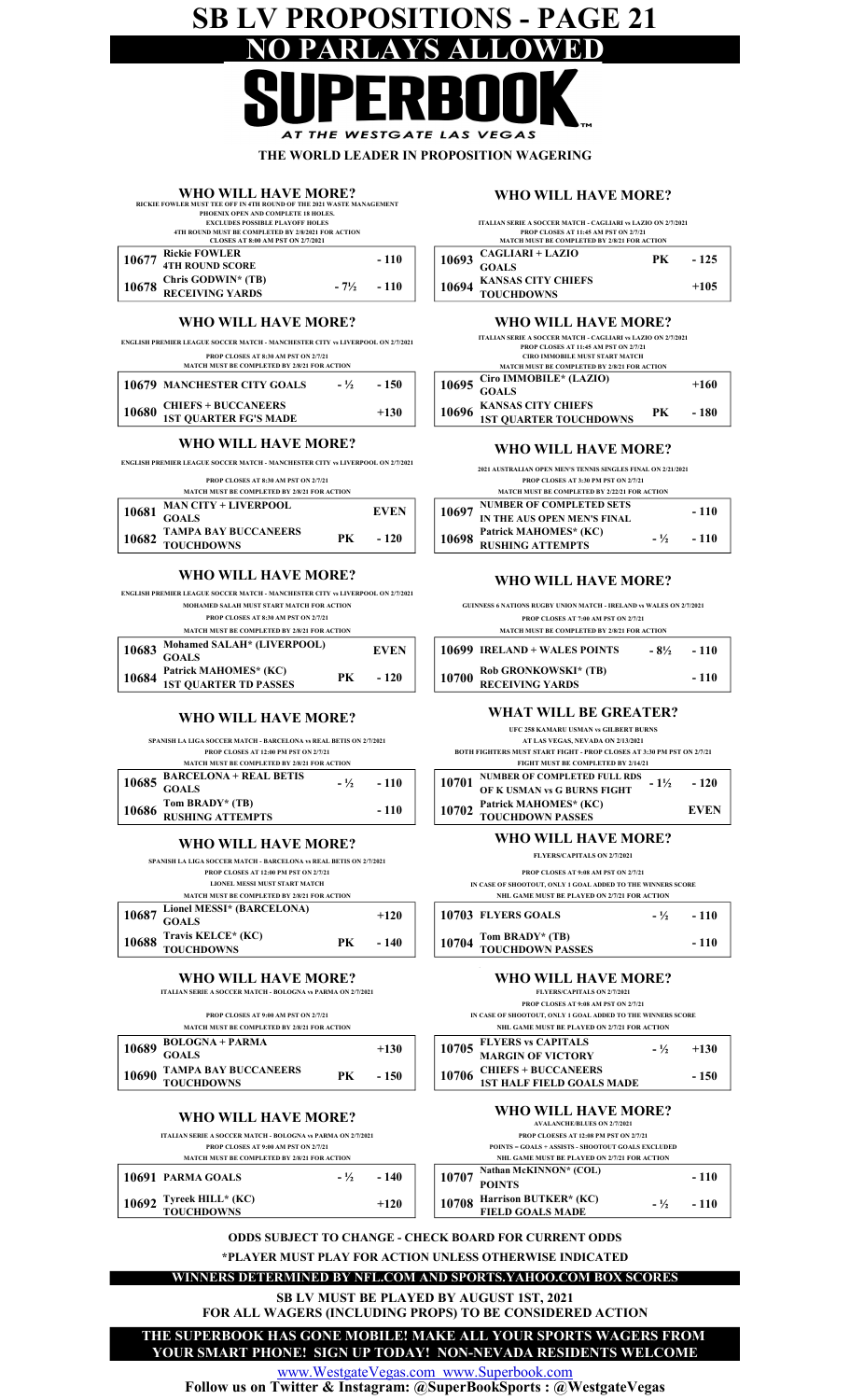## SB LV PROPOSITIONS - PAGE 22 NO PARLAYS ALLOWED

THE WESTGATE LAS VEGAS THE WORLD LEADER IN PROPOSITION WAGERING

| Z LEADER IN FROI OSHTIVN WANERING |  |  |
|-----------------------------------|--|--|
|                                   |  |  |
|                                   |  |  |

| WHO WILL HAVE MORE?                           |
|-----------------------------------------------|
| <b>AVALANCHE/BLIJES ON 2/7/2021</b>           |
| <b>PROP CLOESES AT 12:08 PM PST ON 2/7/21</b> |

#### PROP CLOESES AT 12:08 PM PST ON 2/7/21<br>NHL GAME MUST BE PLAYED ON 2/7/21 FOR ACTION

|       |                                                                                                                                                                                                                  |        | NHL GAME MUST BE PLAYED ON 2/7/21 FOR ACTION                                                                                                                                                                   |
|-------|------------------------------------------------------------------------------------------------------------------------------------------------------------------------------------------------------------------|--------|----------------------------------------------------------------------------------------------------------------------------------------------------------------------------------------------------------------|
| 10709 | Nathan McKINNON* (COL)<br>$-1/2$<br><b>SHOTS ON GOAL</b>                                                                                                                                                         | $-110$ | <b>VEGAS GOLDEN KNIGHTS</b><br>10729<br><b>GOALS</b>                                                                                                                                                           |
| 10710 | <b>TAMPA BAY BUCCNAEERS</b><br><b>1ST OUARTER POINTS</b>                                                                                                                                                         | $-110$ | Mike EVANS* (TB)<br>10730<br>$-1/2$<br><b>RECEPTIONS</b>                                                                                                                                                       |
|       | WHO WILL HAVE MORE?<br><b>AVALANCHE/BLUES ON 2/7/2021</b><br>PROP CLOESES AT 12:08 PM PST ON 2/7/21<br><b>POINTS = GOALS + ASSISTS - SHOOTOUT GOALS EXCLUDED</b><br>NHL GAME MUST BE PLAYED ON 2/7/21 FOR ACTION |        | WHO WILL HAVE MORE?<br><b>GOLDEN KNIGHTS/KINGS ON 2/7/21</b><br>PROP CLOSES AT 12:08 PM PST ON 2/7/21<br>IN CASE OF SHOOTOUT, ONLY 1 GOAL ADDED TO THE WINNERS<br>NHL GAME MUST BE PLAYED ON 2/7/21 FOR ACTION |
| 10711 | Cale MAKAR <sup>*</sup> (COL)<br>PК<br><b>POINTS</b>                                                                                                                                                             | - 160  | <b>LOS ANGELES KINGS</b><br>10731<br><b>GOALS</b>                                                                                                                                                              |
| 10712 | Leonard FOURNETTE* (TB)<br><b>TOUCHDOWNS</b>                                                                                                                                                                     | $+140$ | Patrick MAHOMES* (KC)<br>10732<br>$-1/2$<br><b>TD PASSES + INTERCEPTIONS</b>                                                                                                                                   |
|       | WHO WILL HAVE MORE?<br><b>AVALANCHE/BLUES ON 2/7/2021</b><br>PROP CLOESES AT 12:08 PM PST ON 2/7/21<br><b>POINTS = GOALS + ASSISTS - SHOOTOUT GOALS EXCLUDED</b><br>NHL GAME MUST BE PLAYED ON 2/7/21 FOR ACTION |        | WHO WILL HAVE MORE?<br><b>GOLDEN KNIGHTS/KINGS ON 2/7/21</b><br>PROP CLOSES AT 12:08 PM PST ON 2/7/21<br>NHL GAME MUST BE PLAYED ON 2/7/21 FOR ACTION                                                          |
| 10713 | Mikko RANTANEN* (COL)<br><b>POINTS</b>                                                                                                                                                                           | $-110$ | <b>GOLDEN KNIGHTS + KINGS</b><br>10733<br>$-1/2$<br><b>1ST PERIOD GOALS</b>                                                                                                                                    |
| 10714 | <b>CHIEFS + BUCCANEERS</b><br>PК<br><b>FUMBLES LOST</b>                                                                                                                                                          | - 110  | Scotty MILLER* (TB)<br>10734<br><b>RECEPTIONS</b>                                                                                                                                                              |

|       | WHO WILL HAVE MORE?                                         |               |
|-------|-------------------------------------------------------------|---------------|
|       | <b>GOLDEN KNIGHTS/KINGS ON 2/7/21</b>                       |               |
|       | <b>PROP CLOSES AT 12:08 PM PST ON 2/7/21</b>                |               |
|       | IN CASE OF SHOOTOUT, ONLY 1 GOAL ADDED TO THE WINNERS SCORE |               |
|       | NHL GAME MUST BE PLAYED ON 2/7/21 FOR ACTION                |               |
| 10729 | <b>VEGAS GOLDEN KNIGHTS</b>                                 | $+120$        |
|       | <b>GOALS</b>                                                |               |
| 10730 | Mike EVANS* (TB)                                            | $-1/2$ $-140$ |
|       | <b>RECEPTIONS</b>                                           |               |

#### WHO WILL HAVE MORE?

#### GOLDEN KNIGHTS/KINGS ON 2/7/21 PROP CLOSES AT 12:08 PM PST ON 2/7/21

|       | IN CASE OF SHOOTOUT, ONLY 1 GOAL ADDED TO THE WINNERS SCORE<br>NHL GAME MUST BE PLAYED ON 2/7/21 FOR ACTION |                      |
|-------|-------------------------------------------------------------------------------------------------------------|----------------------|
|       | <b>LOS ANGELES KINGS</b><br>$10731\begin{array}{l}\text{LOS AN} \\ \text{GOALS}\end{array}$                 | $+170$               |
| 10732 | Patrick MAHOMES* (KC)<br>TD PASSES + INTERCEPTIONS                                                          | $ \frac{1}{2}$ - 190 |

#### WHO WILL HAVE MORE?

#### PROP CLOSES AT 12:08 PM PST ON 2/7/21 GOLDEN KNIGHTS/KINGS ON 2/7/21

|       | <b>PRUP CLOSES AT LEDS PNLPST ON 20021</b><br>NHL GAME MUST BE PLAYED ON 2/7/21 FOR ACTION |  |                     |  |  |
|-------|--------------------------------------------------------------------------------------------|--|---------------------|--|--|
| 10733 | <b>GOLDEN KNIGHTS + KINGS</b>                                                              |  | $ \frac{1}{2}$ EVEN |  |  |
|       | <b>1ST PERIOD GOALS</b>                                                                    |  |                     |  |  |
| 10734 | Scotty MILLER* (TB)                                                                        |  | $-120$              |  |  |
|       | <b>RECEPTIONS</b>                                                                          |  |                     |  |  |

#### WHO WILL HAVE MORE?

IF GOLDEN KNIGHTS DON'T QUALIFY FOR THE PLAYOFFS ALL BETS REFUNDED

| $10715$ AVALANCHE + BLUES<br><b>GOALS</b>       | $-110$ | 10735 GOLDEN KNIGHTS 2020-21<br>STANLEY CUP PLAYOFF WINS | $-110$ |
|-------------------------------------------------|--------|----------------------------------------------------------|--------|
| 10716 Tyreek HILL* (KC) RECEPTIONS $-1/2 - 110$ |        | CHIEFS + BUCCANEERS<br>10736<br><b>TOUCHDOWNS</b>        | - 110  |

#### WHO WILL HAVE MORE?

IF GOLDEN KNIGHTS DON'T QUALIFY FOR THE PLAYOFFS ALL BETS REFUNDED

| <b>Gabriel LANDESKOG* (COL)</b> |        | <b>EVEN</b> |  | $\overline{z}$ =     10737 GOLDEN KNIGHTS 2020-21 |    | - 110 |
|---------------------------------|--------|-------------|--|---------------------------------------------------|----|-------|
| GOALS                           |        |             |  | <b>STANLEY CUP SERIES WINS</b>                    |    |       |
| Tom BRADY* (TB)                 | $-1/2$ | $-120$      |  |                                                   | PК | - 110 |
| <b>INTERCEPTIONS</b>            |        |             |  | <b>1ST HALF TOUCHDOWNS</b>                        |    |       |

#### WHO WILL HAVE MORE?

| VALANCHE DON'T OUALIFY FOR THE PLAYOFFS ALL BETS REFUNDED– |        |        |       | 2021 LAS VEGAS RAIDERS POINTS IN FIRST REGULAR SEASON GAME |                 |        |
|------------------------------------------------------------|--------|--------|-------|------------------------------------------------------------|-----------------|--------|
| AVALANCHE 2020-21 STANLEY                                  |        | $-110$ | 10739 | LAS VEGAS RAIDERS POINTS                                   |                 | $-110$ |
| CUP PLAYOFF WINS                                           |        |        |       | 1ST REG SEASON GAME OF 2021                                |                 |        |
| <b>Harrison BUTKER* (KC)</b>                               | $-1\%$ | $-110$ | 10740 | Patrick MAHOMES* (KC)                                      | $-3\frac{1}{2}$ | $-110$ |
| POINTS                                                     |        |        |       | <b>COMPLETIONS</b>                                         |                 |        |

#### WHO WILL HAVE MORE?

|       | IF AVALANCHE DON'T OUALIFY FOR THE PLAYOFFS ALL BETS REFUNDED |    |        |                                       | 2021 LAS VEGAS RAIDERS POINTS IN HOME GAME AGAINST KANSAS CITY CHIEFS |        |
|-------|---------------------------------------------------------------|----|--------|---------------------------------------|-----------------------------------------------------------------------|--------|
| 10721 | <b>AVALANCHE 2020-21 STANLEY</b>                              |    | $-110$ | <b>LAS VEGAS RAIDERS POINTS</b>       | - 110                                                                 |        |
|       | <b>CUP PLAYOFF SERIES WINS</b>                                |    |        | <b>1ST REG SEASON HOME GAME VS KC</b> |                                                                       |        |
|       | $10722$ Ryan SUCCOP* (TB)                                     | PК | $-110$ |                                       | <b>10742 KANSAS CITY CHIEFS POINTS</b><br>$-5\%$                      | $-110$ |
|       | <b>FIELD GOALS MADE</b>                                       |    |        |                                       |                                                                       |        |

#### WHO WILL HAVE MORE?

|                                                                                                                         | <b>PRUP CLUSES AT LETA PM PST UN 2002</b> |  |        |       |                                                         |      |        |
|-------------------------------------------------------------------------------------------------------------------------|-------------------------------------------|--|--------|-------|---------------------------------------------------------|------|--------|
| NHL GAME MUST BE PLAYED ON 2/7/21 FOR ACTION<br><b>Max PACIORETTY* (VGK)</b><br>10723<br>$-150$<br><b>SHOTS ON GOAL</b> |                                           |  |        |       | 2021 DENVER BRONCOS POINTS IN FIRST REGULAR SEASON GAME |      |        |
|                                                                                                                         |                                           |  |        | 10743 | <b>DENVER BRONCOS POINTS</b>                            |      | - 110  |
|                                                                                                                         |                                           |  |        |       | 1ST REG SEASON GAME OF 2021                             |      |        |
| 10724                                                                                                                   | Sammy WATKINS* (KC)                       |  | $+130$ |       | Tom BRADY* (TB)                                         | - 5½ | $-110$ |
|                                                                                                                         | <b>RECEPTIONS</b>                         |  |        |       | COMPLETIONS                                             |      |        |

#### WHO WILL HAVE MORE?

| 2021 DENVER BRONCOS POINTS IN HOME GAME AGAINST KANSAS CITY CHIEFS |                                        |      |        |  |  |  |  |
|--------------------------------------------------------------------|----------------------------------------|------|--------|--|--|--|--|
| 10745                                                              | <b>DENVER BRONCOS POINTS</b>           |      | $-110$ |  |  |  |  |
|                                                                    | <b>1ST REG SEASON HOME GAME VS KC</b>  |      |        |  |  |  |  |
|                                                                    | <b>10746 KANSAS CITY CHIEFS POINTS</b> | - 8½ | - 110  |  |  |  |  |

#### WHO WILL HAVE MORE?

2021 DENVER BRONCOS POINTS IN HOME GAME AGAINST AFC WEST OPPONENTS

|                                                              | мн чало мол не натин чли диа гокаснов    |    |        |  |       |                                                                |      |        |
|--------------------------------------------------------------|------------------------------------------|----|--------|--|-------|----------------------------------------------------------------|------|--------|
|                                                              | 10727 Mark STONE* (VGK) POINTS           | PK | $-130$ |  | 10747 | <b>DENVER BRONCOS POINTS</b><br>IN HOME GAMES AGAINST AFC WEST |      | $-110$ |
| 10728                                                        | <b>Travis KELCE* (KC)<br/>TOUCHDOWNS</b> |    | $+110$ |  |       | <b>Chris GODWIN* (TB)</b><br>RECEIVING YARDS                   | - 7½ | $-110$ |
| <b>ODDS SUBJECT TO CHANGE - CHECK BOARD FOR CURRENT ODDS</b> |                                          |    |        |  |       |                                                                |      |        |

\*PLAYER MUST PLAY FOR ACTION UNLESS OTHERWISE INDICATED

WINNERS DETERMINED BY NFL.COM AND SPORTS.YAHOO.COM BOX SCORES

FOR ALL WAGERS (INCLUDING PROPS) TO BE CONSIDERED ACTION SB LV MUST BE PLAYED BY AUGUST 1ST, 2021

THE SUPERBOOK HAS GONE MOBILE! MAKE ALL YOUR SPORTS WAGERS FROM

YOUR SMART PHONE! SIGN UP TODAY! NON-NEVADA RESIDENTS WELCOME

www.WestgateVegas.com www.Superbook.com

Follow us on Twitter & Instagram: @SuperBookSports : @WestgateVegas

#### WHO WILL HAVE MORE? GOLDEN KNIGHTS/KINGS ON 2/7/21 PROP CLOSES AT 12:08 PM PST ON 2/7/21

|       | NHL GAME MUST BE PLAYED ON 2/7/21 FOR ACTION           |        |       |  |       | <b>2021 DENVER BRONCOS POINTS IN HOME GAME AGAINST I</b> |
|-------|--------------------------------------------------------|--------|-------|--|-------|----------------------------------------------------------|
| 10725 | Shea THEODORE* (VGK)                                   | $+110$ |       |  | 10745 | <b>DENVER BRONCOS POINTS</b>                             |
|       | <b>SHOTS ON GOAL</b>                                   |        |       |  |       | <b>1ST REG SEASON HOME GAME VS KC</b>                    |
| 10726 | <b>KANSAS CITY CHIEFS</b><br><b>1ST OUARTER POINTS</b> | $-1/2$ | - 130 |  |       | 10746 KANSAS CITY CHIEFS POINTS                          |
|       |                                                        |        |       |  |       |                                                          |

10720 Harrison BUTKER\* (KC)  $-1\frac{1}{2}$ 

10719 AVALANCHE 2020-21 STANLEY

10717

 $10718$  Tom BRADY\* (TB)  $-$  <sup>1</sup>/<sub>2</sub>

WHO WILL HAVE MORE?

NHL GAME MUST BE PLAYED ON 2/7/21 FOR ACTION<br>Gabriel LANDESKOG\* (COL)

AVALANCHE/BLUES ON 2/7/2021 SHOOTOUT GOALS EXCLUDED PROP CLOESES AT 12:08 PM PST ON 2/7/21

WHO WILL HAVE MORE?

AVALANCHE/BLUES ON 2/7/2021<br>PROP CLOESES AT 12:08 PM PST ON 2/7/21

IN CASE OF SHOOTOUT, ONLY 1 GOAL ADDED TO THE WINNERS SCORE<br>NHL GAME MUST BE PLAYED ON 2/7/21 FOR ACTION

WHO WILL HAVE MORE?

WHO WILL HAVE MORE?

IF AVALANCHE DON'T QUALIFY FOR THE PLAYOFFS ALL BETS REFUNDED

WHO WILL HAVE MORE?

GOLDEN KNIGHTS/KINGS ON 2/7/21 PROP CLOSES AT 12:08 PM PST ON 2/7/21 NHL GAME MUST BE PLAYED ON 2/7/21 FOR ACTION

#### WHO WILL HAVE MORE?

PROP CLOSES AT 12:08 PM PST ON 2/7/21 GOLDEN KNIGHTS/KINGS ON 2/7/21 POINTS = GOALS + ASSISTS - SHOOTOUT GOALS EXCLUDED .<br>Inte must be blayed on 2/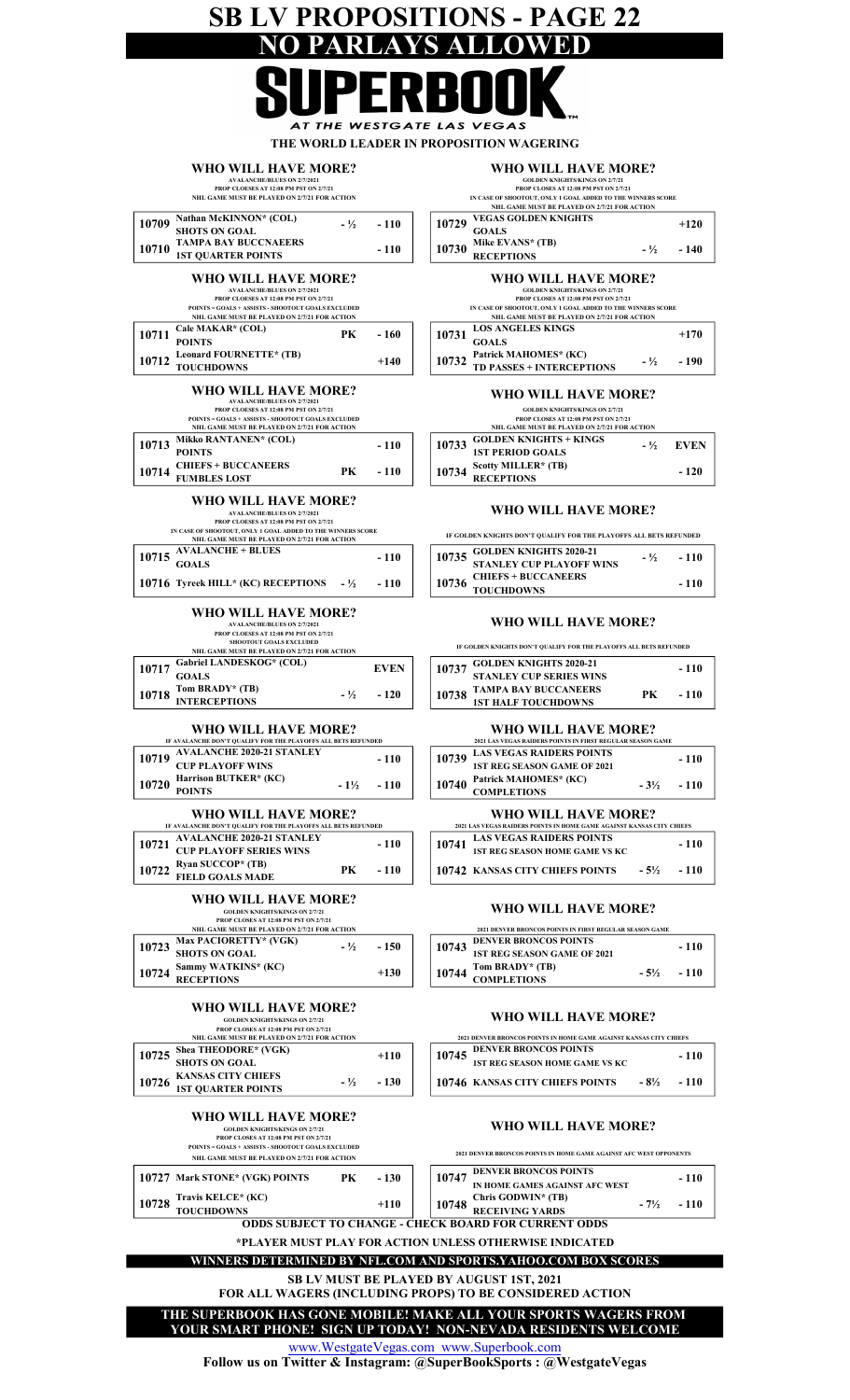## SB LV PROPOSITIONS - PAGE 23

## NO PARLAYS ALLOWED



#### THE WORLD LEADER IN PROPOSITION WAGERING

| <b>PLAYER TO BE NAMED</b> |                                   |       |  |  |  |
|---------------------------|-----------------------------------|-------|--|--|--|
|                           | <b>MVP SB LV</b>                  |       |  |  |  |
|                           | 12001 Patrick MAHOMES* (KC)       | 11/10 |  |  |  |
|                           | 12002 Tyreek HILL* (KC)           | 16/1  |  |  |  |
|                           | 12003 Travis KELCE* (KC)          | 12/1  |  |  |  |
|                           | 12004 Clyde EDWARDS-HELAIRE* (KC) | 50/1  |  |  |  |
|                           | 12005 Sammy WATKINS* (KC)         | 60/1  |  |  |  |
|                           | 12006 Darrel WILLIAMS* (KC)       | 60/1  |  |  |  |
|                           | 12007 Mecole HARDMAN* (KC)        | 80/1  |  |  |  |
|                           | 12008 DeMarcus ROBINSON* (KC)     | 200/1 |  |  |  |
|                           | 12009 Byron PRINGLE* (KC)         | 200/1 |  |  |  |
|                           | 12010 Harrison BUTKER* (KC)       | 100/1 |  |  |  |
|                           | 12011 Tyrann MATHIEU* (KC)        | 50/1  |  |  |  |
|                           | 12012 Chris JONES* (KC)           | 80/1  |  |  |  |
|                           | 12013 Anthony HITCHENS* (KC)      | 80/1  |  |  |  |
|                           | 12014 Frank CLARK* (KC)           | 80/1  |  |  |  |
|                           | 12015 Tom BRADY* (TB)             | 5/2   |  |  |  |
|                           | 12016 Mike EVANS* (TB)            | 25/1  |  |  |  |
|                           | 12017 Chris GODWIN* (TB)          | 25/1  |  |  |  |
|                           | 12018 Leonard FOURNETTE* (TB)     | 30/1  |  |  |  |
|                           | 12019 Rob GRONKOWSKI* (TB)        | 50/1  |  |  |  |
|                           | 12020 Antonio BROWN* (TB)         | 40/1  |  |  |  |
|                           | 12021 Ronald JONES II* (TB)       | 100/1 |  |  |  |
|                           | 12022 Scotty MILLER* (TB)         | 100/1 |  |  |  |
| 12023                     | <b>Cameron BRATE* (TB)</b>        | 100/1 |  |  |  |
| 12024                     | Ryan SUCCOP* (TB)                 | 100/1 |  |  |  |
|                           | 12025 Devin WHITE* (TB)           | 40/1  |  |  |  |
|                           | 12026 Shaquil BARRETT* (TB)       | 40/1  |  |  |  |
|                           | 12027 Jason PIERRE-PAUL* (TB)     | 60/1  |  |  |  |
|                           | 12028 Antonio WINFIELD JR* (TB)   | 100/1 |  |  |  |
|                           | 12029 FIELD - ALL OTHERS          | 25/1  |  |  |  |

PLAYER MUST PLAY FOR ACTION

#### IN CASE OF A TIE, WINNERS WILL BE DIVIDED BY NUMBER OF WINNERS

ODDS SUBJECT TO CHANGE - CHECK BOARD FOR CURRENT ODDS

WINNERS DETERMINED BY NFL.COM AND SPORTS.YAHOO.COM BOX SCORES

SB LV MUST BE PLAYED BY AUGUST 1ST, 2021 FOR ALL WAGERS (INCLUDING PROPS) TO BE CONSIDERED ACTION

YOUR SMART PHONE! SIGN UP TODAY! NON-NEVADA RESIDENTS WELCOME THE SUPERBOOK HAS GONE MOBILE! MAKE ALL YOUR SPORTS WAGERS FROM

www.WestgateVegas.com www.Superbook.com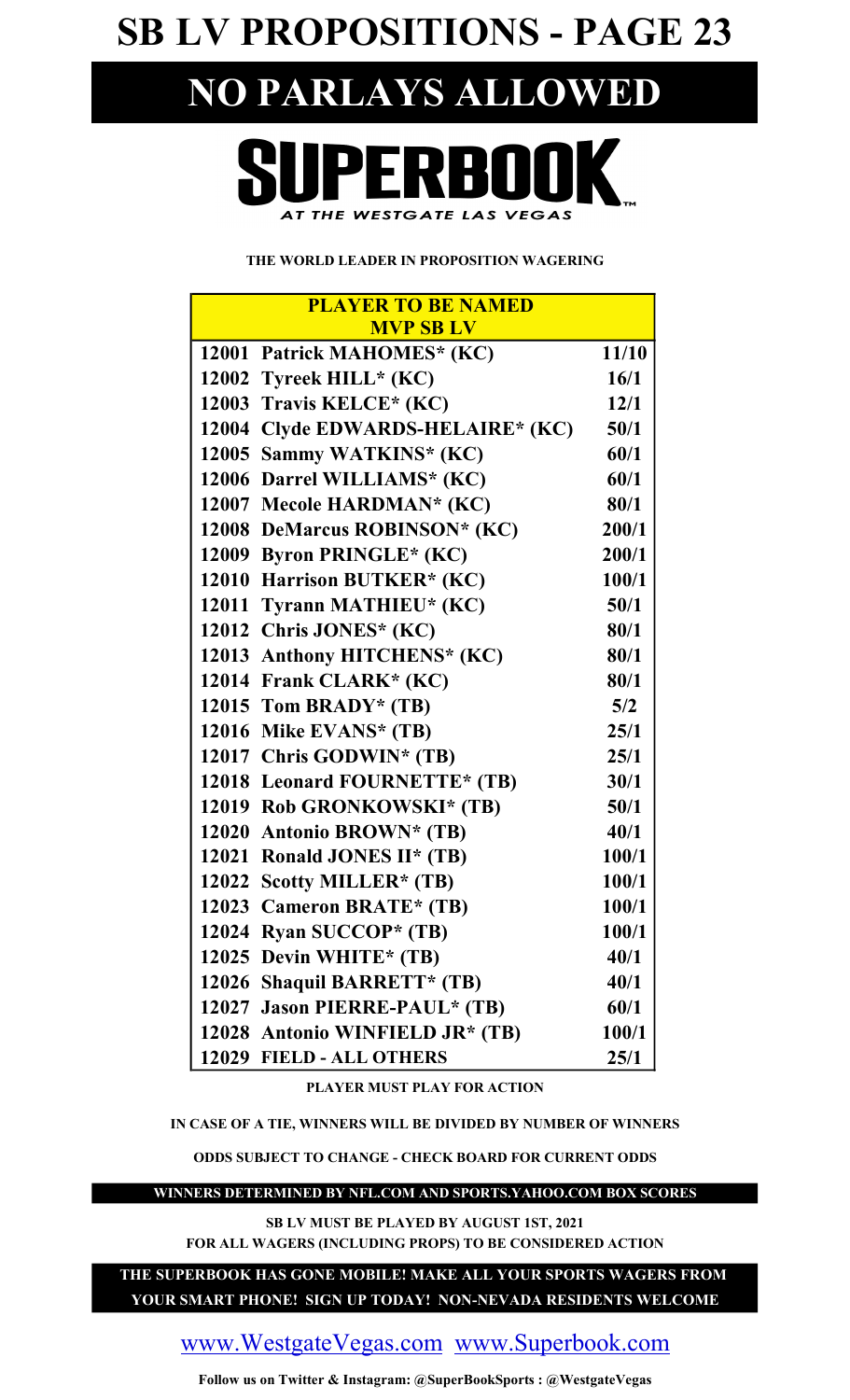SB LV PROPOSITIONS - PAGE 24

## NO PARLAYS ALLOWED

## REI AT THE WESTGATE LAS VEGAS

THE WORLD LEADER IN PROPOSITION WAGERING

| <b>PLAYER TO SCORE FIRST</b>              |       |  |  |  |  |  |
|-------------------------------------------|-------|--|--|--|--|--|
| <b>TOUCHDOWN OF SB LV</b>                 |       |  |  |  |  |  |
| 12081<br>Travis KELCE* (KC)               | 7/1   |  |  |  |  |  |
| Tyreek HILL* (KC)<br>12082                | 7/1   |  |  |  |  |  |
| Clyde EDWARDS-HELAIRE* (KC)<br>12083      | 12/1  |  |  |  |  |  |
| 12084<br>Sammy WATKINS* (KC)              | 16/1  |  |  |  |  |  |
| Darrel WILLIAMS* (KC)<br>12085            | 16/1  |  |  |  |  |  |
| Patrick MAHOMES* (KC)<br>12086            | 16/1  |  |  |  |  |  |
| 12087<br>Mecole HARDMAN* (KC)             | 18/1  |  |  |  |  |  |
| DeMarcus ROBINSON* (KC)<br>12088          | 25/1  |  |  |  |  |  |
| 12089<br><b>Byron PRINGLE* (KC)</b>       | 25/1  |  |  |  |  |  |
| 12090<br>Mike EVANS* (TB)                 | 10/1  |  |  |  |  |  |
| 12091<br>Chris GODWIN* (TB)               | 12/1  |  |  |  |  |  |
| 12092<br>Leonard FOURNETTE* (TB)          | 12/1  |  |  |  |  |  |
| 12093<br>Rob GRONKOWSKI* (TB)             | 16/1  |  |  |  |  |  |
| 12094<br><b>Antonio BROWN* (TB)</b>       | 14/1  |  |  |  |  |  |
| 12095<br>Ronald JONES II* (TB)            | 18/1  |  |  |  |  |  |
| 12096<br>Scotty MILLER* (TB)              | 25/1  |  |  |  |  |  |
| Tom BRADY* (TB)<br>12097                  | 30/1  |  |  |  |  |  |
| <b>Cameron BRATE* (TB)</b><br>12098       | 20/1  |  |  |  |  |  |
| <b>FIELD (ALL OTHER PLAYERS)</b><br>12099 | 10/1  |  |  |  |  |  |
| <b>NO TOUCHDOWN SCORED</b><br>12100       | 500/1 |  |  |  |  |  |
| $\star$ MIKT DI AV EAD ACTIANS            |       |  |  |  |  |  |

#### \*MUST PLAY FOR ACTION\*

| <b>PLAYER TO SCORE LAST</b>               |      |  |  |  |  |
|-------------------------------------------|------|--|--|--|--|
| <b>TOUCHDOWN OF THE 1ST HALF IN SB LV</b> |      |  |  |  |  |
| 12101 Travis KELCE* (KC)                  | 7/1  |  |  |  |  |
| 12102 Tyreek HILL* (KC)                   | 7/1  |  |  |  |  |
| 12103 Clyde EDWARDS-HELAIRE* (KC)         | 14/1 |  |  |  |  |
| 12104 Sammy WATKINS* (KC)                 | 16/1 |  |  |  |  |
| 12105 Darrel WILLIAMS* (KC)               | 16/1 |  |  |  |  |
| 12106 Patrick MAHOMES* (KC)               | 16/1 |  |  |  |  |
| 12107 Mecole HARDMAN* (KC)                | 18/1 |  |  |  |  |
| 12108 DeMarcus ROBINSON* (KC)             | 25/1 |  |  |  |  |
| 12109 Byron PRINGLE* (KC)                 | 25/1 |  |  |  |  |
| 12110 Mike EVANS* (TB)                    | 12/1 |  |  |  |  |
| 12111 Chris GODWIN* (TB)                  | 12/1 |  |  |  |  |
| 12112 Leonard FOURNETTE* (TB)             | 12/1 |  |  |  |  |
| 12113 Rob GRONKOWSKI* (TB)                | 16/1 |  |  |  |  |
| 12114 Antonio BROWN* (TB)                 | 14/1 |  |  |  |  |
| 12115 Ronald JONES II* (TB)               | 18/1 |  |  |  |  |
| 12116 Scotty MILLER* (TB)                 | 25/1 |  |  |  |  |
| 12117 Tom BRADY* (TB)                     | 30/1 |  |  |  |  |
| 12118 Cameron BRATE* (TB)                 | 25/1 |  |  |  |  |
| 12119 FIELD (ALL OTHER PLAYERS)           | 10/1 |  |  |  |  |
| <b>12120 NO TOUCHDOWN SCORED</b>          | 30/1 |  |  |  |  |

#### \*MUST PLAY FOR ACTION\*

ODDS SUBJECT TO CHANGE - CHECK BOARD FOR CURRENT ODDS

WINNERS DETERMINED BY NFL.COM AND SPORTS.YAHOO.COM BOX SCORES

FOR ALL WAGERS (INCLUDING PROPS) TO BE CONSIDERED ACTION SB LV MUST BE PLAYED BY AUGUST 1ST, 2021

YOUR SMART PHONE! SIGN UP TODAY! NON-NEVADA RESIDENTS WELCOME THE SUPERBOOK HAS GONE MOBILE! MAKE ALL YOUR SPORTS WAGERS FROM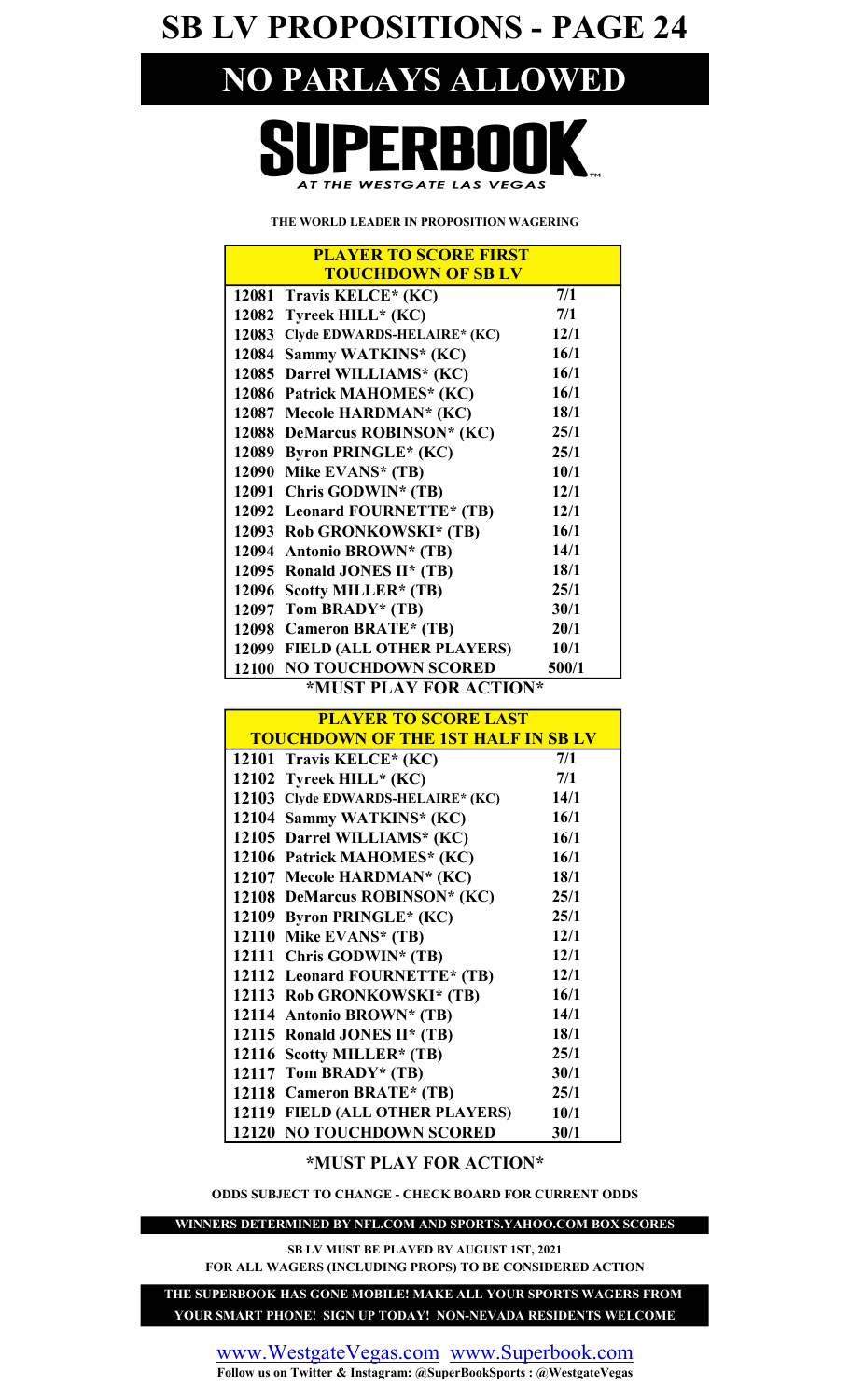SB LV PROPOSITIONS - PAGE 25

## NO PARLAYS ALLOWED

## PERBOI AT THE WESTGATE LAS VEGAS

#### THE WORLD LEADER IN PROPOSITION WAGERING

| <b>PLAYER TO SCORE FIRST</b>              |      |  |  |  |  |  |
|-------------------------------------------|------|--|--|--|--|--|
| <b>TOUCHDOWN OF THE 2ND HALF IN SB LV</b> |      |  |  |  |  |  |
| 12121 Travis KELCE* (KC)                  | 7/1  |  |  |  |  |  |
| Tyreek HILL* (KC)<br>12122                | 7/1  |  |  |  |  |  |
| Clyde EDWARDS-HELAIRE* (KC)<br>12123      | 14/1 |  |  |  |  |  |
| Sammy WATKINS* (KC)<br>12124              | 16/1 |  |  |  |  |  |
| 12125 Darrel WILLIAMS* (KC)               | 14/1 |  |  |  |  |  |
| 12126 Patrick MAHOMES* (KC)               | 16/1 |  |  |  |  |  |
| 12127 Mecole HARDMAN* (KC)                | 16/1 |  |  |  |  |  |
| 12128 DeMarcus ROBINSON* (KC)             | 25/1 |  |  |  |  |  |
| 12129<br><b>Byron PRINGLE*</b> (KC)       | 25/1 |  |  |  |  |  |
| Mike EVANS* (TB)<br>12130                 | 12/1 |  |  |  |  |  |
| Chris GODWIN* (TB)<br>12131               | 12/1 |  |  |  |  |  |
| 12132 Leonard FOURNETTE* (TB)             | 12/1 |  |  |  |  |  |
| 12133 Rob GRONKOWSKI* (TB)                | 16/1 |  |  |  |  |  |
| 12134<br><b>Antonio BROWN* (TB)</b>       | 14/1 |  |  |  |  |  |
| 12135<br>Ronald JONES II* (TB)            | 18/1 |  |  |  |  |  |
| 12136<br><b>Scotty MILLER* (TB)</b>       | 25/1 |  |  |  |  |  |
| Tom BRADY* (TB)<br>12137                  | 30/1 |  |  |  |  |  |
| 12138 Cameron BRATE* (TB)                 | 25/1 |  |  |  |  |  |
| <b>FIELD (ALL OTHER PLAYERS)</b><br>12139 | 10/1 |  |  |  |  |  |
| <b>NO TOUCHDOWN SCORED</b><br>12140       | 50/1 |  |  |  |  |  |
| $*$ Mitet di av ead a $C$ tion $*$        |      |  |  |  |  |  |

#### \*MUST PLAY FOR ACTION\*

| <b>PLAYER TO SCORE LAST</b>                 |       |  |  |  |  |  |
|---------------------------------------------|-------|--|--|--|--|--|
| <b>TOUCHDOWN OF SB LV</b>                   |       |  |  |  |  |  |
| 12141 Travis KELCE* (KC)                    | 7/1   |  |  |  |  |  |
| 12142 Tyreek HILL* $(KC)$                   | 7/1   |  |  |  |  |  |
| 12143<br><b>Clyde EDWARDS-HELAIRE* (KC)</b> | 14/1  |  |  |  |  |  |
| 12144<br>Sammy WATKINS* (KC)                | 16/1  |  |  |  |  |  |
| 12145 Darrel WILLIAMS* (KC)                 | 16/1  |  |  |  |  |  |
| 12146 Patrick MAHOMES* (KC)                 | 16/1  |  |  |  |  |  |
| 12147 Mecole HARDMAN* (KC)                  | 18/1  |  |  |  |  |  |
| 12148 DeMarcus ROBINSON* (KC)               | 20/1  |  |  |  |  |  |
| 12149 Byron PRINGLE* (KC)                   | 25/1  |  |  |  |  |  |
| 12150 Mike EVANS* (TB)                      | 12/1  |  |  |  |  |  |
| 12151 Chris GODWIN* (TB)                    | 12/1  |  |  |  |  |  |
| 12152 Leonard FOURNETTE* (TB)               | 12/1  |  |  |  |  |  |
| 12153 Rob GRONKOWSKI* (TB)                  | 16/1  |  |  |  |  |  |
| 12154 Antonio BROWN* (TB)                   | 14/1  |  |  |  |  |  |
| 12155 Ronald JONES II* (TB)                 | 18/1  |  |  |  |  |  |
| 12156 Scotty MILLER* (TB)                   | 20/1  |  |  |  |  |  |
| 12157 Tom BRADY* $(TB)$                     | 30/1  |  |  |  |  |  |
| 12158 Cameron BRATE* (TB)                   | 20/1  |  |  |  |  |  |
| 12159 FIELD (ALL OTHER PLAYERS)             | 10/1  |  |  |  |  |  |
| <b>12160 NO TOUCHDOWN SCORED</b>            | 500/1 |  |  |  |  |  |

#### \*MUST PLAY FOR ACTION\*

ODDS SUBJECT TO CHANGE - CHECK BOARD FOR CURRENT ODDS

WINNERS DETERMINED BY NFL.COM AND SPORTS.YAHOO.COM BOX SCORES

SB LV MUST BE PLAYED BY AUGUST 1ST, 2021 FOR ALL WAGERS (INCLUDING PROPS) TO BE CONSIDERED ACTION

THE SUPERBOOK HAS GONE MOBILE! MAKE ALL YOUR SPORTS WAGERS FROM YOUR SMART PHONE! SIGN UP TODAY! NON-NEVADA RESIDENTS WELCOME

www.WestgateVegas.com www.Superbook.com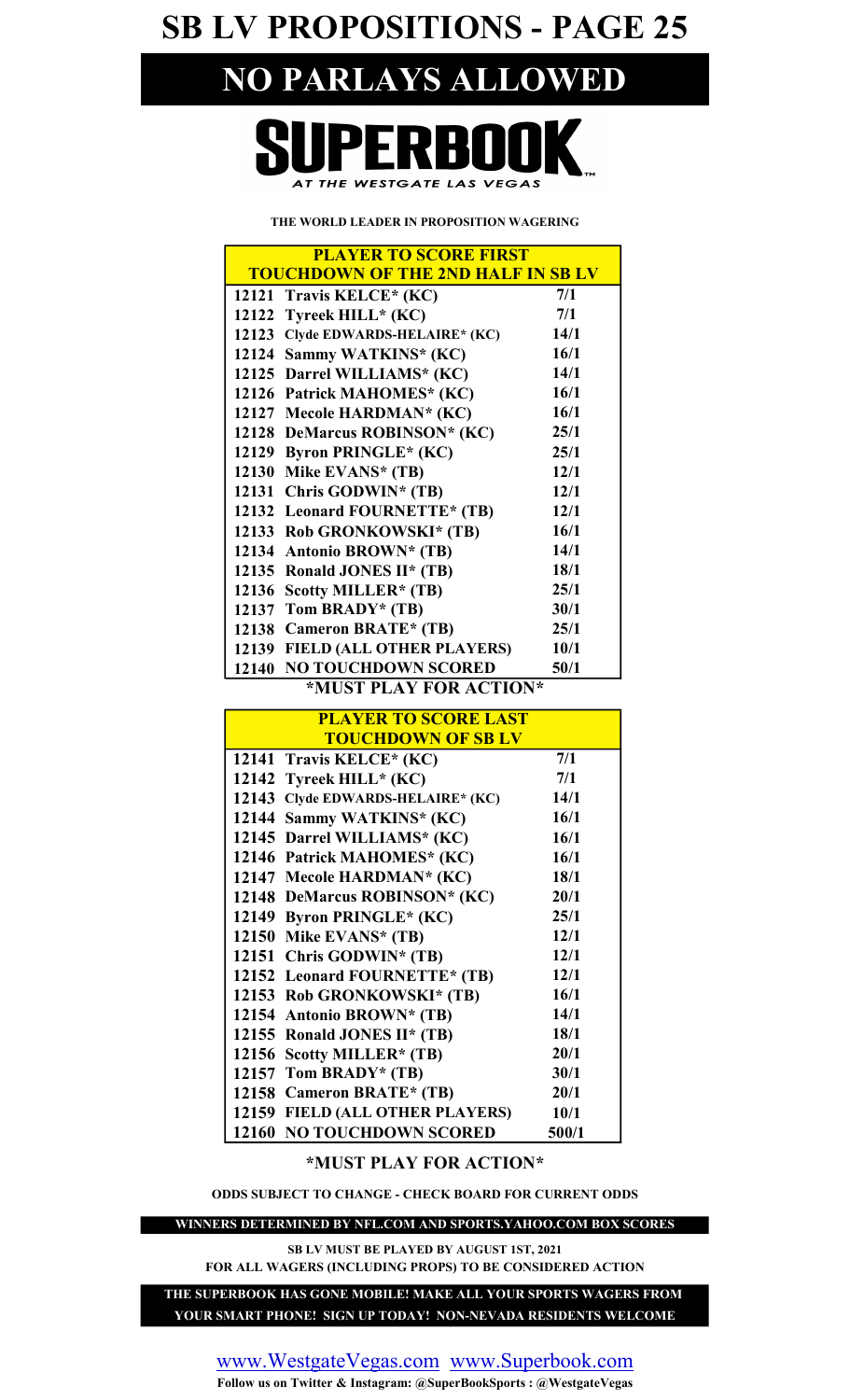## SB LV PROPOSITIONS - PAGE 26 NO PARLAYS ALLOWED

AT THE WESTGATE LAS VEGAS THE WORLD LEADER IN PROPOSITION WAGERING

 PLAYER TO SCORE THE FIRST \*MUST PLAY FOR ACTION\* TOUCHDOWN FOR CHIEFS

| <b>PLAYER TO SCORE THE FIRST</b> |
|----------------------------------|
| <b>TOUCHDOWN FOR BUCCANEERS</b>  |
| *MUST PLAY FOR ACTION*           |
|                                  |

| *MUST PLAY FOR ACTION*            |      | *MUST PLAY FOR ACTI              |
|-----------------------------------|------|----------------------------------|
| 12201 Travis KELCE* (KC)          | 3/1  | 12221 Mike EVANS* (TB)           |
| 12202 Tyreek HILL* $(KC)$         | 3/1  | 12222 Chris GODWIN* $(TB)$       |
| 12203 Clyde EDWARDS-HELAIRE* (KC) | 8/1  | 12223 Leonard FOURNETTE* (TB)    |
| 12204 Sammy WATKINS* (KC)         | 8/1  | 12224 Rob GRONKOWSKI* (TB)       |
| 12205 Darrel WILLIAMS* (KC)       | 12/1 | 12225 Antonio BROWN* (TB)        |
| 12206 Patrick MAHOMES* (KC)       | 8/1  | 12226 Ronald JONES II* (TB)      |
| 12207 Mecole HARDMAN* (KC)        | 10/1 | 12227 Scotty MILLER* (TB)        |
| 12208 DeMarcus ROBINSON* (KC)     | 12/1 | 12228 Tom BRADY* $(TB)$          |
| 12209 Byron PRINGLE* (KC)         | 14/1 | 12229 Cameron BRATE* (TB)        |
| 12210 FIELD - ALL OTHERS          | 10/1 | 12230 FIELD - ALL OTHERS         |
| 12211 NO TOUCHDOWN SCORED         | 50/1 | <b>12231 NO TOUCHDOWN SCORED</b> |

|      | $\mathbf{v}$ , $\mathbf{u}$ , $\mathbf{v}$ , $\mathbf{v}$ , $\mathbf{v}$ , $\mathbf{v}$ , $\mathbf{v}$ , $\mathbf{v}$ , $\mathbf{v}$ |             |
|------|--------------------------------------------------------------------------------------------------------------------------------------|-------------|
|      | *MUST PLAY FOR ACTION*                                                                                                               |             |
| 3/1  | 12221 Mike EVANS* (TB)                                                                                                               | 9/2         |
| 3/1  | 12222 Chris GODWIN* (TB)                                                                                                             | 9/2         |
| 8/1  | 12223 Leonard FOURNETTE* (TB)                                                                                                        | 9/2         |
| 8/1  | 12224 Rob GRONKOWSKI* (TB)                                                                                                           | 8/1         |
| 12/1 | 12225 Antonio BROWN* (TB)                                                                                                            | 7/1         |
| 8/1  | 12226 Ronald JONES II* (TB)                                                                                                          | <b>10/1</b> |
| 10/1 | 12227 Scotty MILLER* (TB)                                                                                                            | <b>10/1</b> |
| 12/1 | 12228 Tom BRADY* (TB)                                                                                                                | <b>15/1</b> |
| 14/1 | 12229 Cameron BRATE* (TB)                                                                                                            | 10/1        |
| 10/1 | 12230 FIELD - ALL OTHERS                                                                                                             | 8/1         |
| 50/1 | 12231 NO TOUCHDOWN SCORED                                                                                                            | 30/1        |

|             |                  |             | <b>PICK THE FINAL SCORE</b><br><b>FOR THE CHIEFS IN SB LV</b> |               |             |       |               |             | <b>PICK THE FINAL SCORE</b><br><b>FOR THE BUCCANEERS IN SB LV</b> |               |             |
|-------------|------------------|-------------|---------------------------------------------------------------|---------------|-------------|-------|---------------|-------------|-------------------------------------------------------------------|---------------|-------------|
| <b>BET#</b> | <b>POINTS</b>    | <b>ODDS</b> | BET#                                                          | <b>POINTS</b> | <b>ODDS</b> | BET#  | <b>POINTS</b> | <b>ODDS</b> | BET#                                                              | <b>POINTS</b> | <b>ODDS</b> |
| 12301       | $\boldsymbol{0}$ | 300/1       | 12326                                                         | 26            | 30/1        | 12401 | $\bf{0}$      | 100/1       | 12426                                                             | 26            | 25/1        |
| 12302       | $\mathbf{2}$     | 2000/1      | 12327                                                         | 27            | 12/1        | 12402 | 2             | 2000/1      | 12427                                                             | 27            | 12/1        |
| 12303       | 3                | 100/1       | 12328                                                         | 28            | 12/1        | 12403 | 3             | 60/1        | 12428                                                             | 28            | 12/1        |
| 12304       | 4                | 10000/1     | 12329                                                         | 29            | 40/1        | 12404 | 4             | 10000/1     | 12429                                                             | 29            | 35/1        |
| 12305       | 5                | 2000/1      | 12330                                                         | 30            | 20/1        | 12405 | 5             | 2000/1      | 12430                                                             | 30            | 30/1        |
| 12306       | 6                | 100/1       | 12331                                                         | 31            | 12/1        | 12406 | 6             | 60/1        | 12431                                                             | 31            | 12/1        |
| 12307       | $\overline{7}$   | 80/1        | 12332                                                         | 32            | 30/1        | 12407 | 7             | 60/1        | 12432                                                             | 32            | 35/1        |
| 12308       | 8                | 300/1       | 12333                                                         | 33            | 16/1        | 12408 | 8             | 100/1       | 12433                                                             | 33            | 20/1        |
| 12309       | 9                | 100/1       | 12334                                                         | 34            | 12/1        | 12409 | 9             | 100/1       | 12434                                                             | 34            | 18/1        |
| 12310       | 10               | 30/1        | 12335                                                         | 35            | 12/1        | 12410 | 10            | 25/1        | 12435                                                             | 35            | 18/1        |
| 12311       | 11               | 300/1       | 12336                                                         | 36            | 40/1        | 12411 | 11            | 300/1       | 12436                                                             | 36            | 50/1        |
| 12312       | 12               | 300/1       | 12337                                                         | 37            | 25/1        | 12412 | 12            | 200/1       | 12437                                                             | 37            | 30/1        |
| 12313       | 13               | 25/1        | 12338                                                         | 38            | 25/1        | 12413 | 13            | 20/1        | 12438                                                             | 38            | 30/1        |
| 12314       | 14               | 25/1        | 12339                                                         | 39            | 80/1        | 12414 | 14            | 20/1        | 12439                                                             | 39            | 100/1       |
| 12315       | 15               | 100/1       | 12340                                                         | 40            | 60/1        | 12415 | 15            | 80/1        | 12440                                                             | 40            | 100/1       |
| 12316       | 16               | 40/1        | 12341                                                         | 41            | 25/1        | 12416 | 16            | 25/1        | 12441                                                             | 41            | 30/1        |
| 12317       | 17               | 20/1        | 12342                                                         | 42            | 25/1        | 12417 | 17            | 16/1        | 12442                                                             | 42            | 30/1        |
| 12318       | 18               | 60/1        | 12343                                                         | 43            | 80/1        | 12418 | 18            | 35/1        | 12443                                                             | 43            | 100/1       |
| 12319       | 19               | 60/1        | 12344                                                         | 44            | 30/1        | 12419 | 19            | 35/1        | 12444                                                             | 44            | 40/1        |
| 12320       | 20               | 14/1        | 12345                                                         | 45            | 30/1        | 12420 | 20            | 12/1        | 12445                                                             | 45            | 40/1        |
| 12321       | 21               | 14/1        | 12346                                                         | 46            | 100/1       | 12421 | 21            | 12/1        | 12446                                                             | 46            | 100/1       |
| 12322       | 22               | 60/1        | 12347                                                         | 47            | 40/1        | 12422 | 22            | 35/1        | 12447                                                             | 47            | 50/1        |
| 12323       | 23               | 25/1        | 12348                                                         | 48            | 40/1        | 12423 | 23            | 20/1        | 12448                                                             | 48            | 50/1        |
| 12324       | 24               | 14/1        | 12349                                                         | 49            | 40/1        | 12424 | 24            | 12/1        | 12449                                                             | 49            | 50/1        |
| 12325       | 25               | 401         | 12350                                                         | $50 +$        | 20/1        | 12425 | 25            | 35/1        | 12450                                                             | $50 +$        | 30/1        |

\*PLAYER MUST PLAY FOR ACTION UNLESS OTHERWISE INDICATED ODDS SUBJECT TO CHANGE - CHECK BOARD FOR CURRENT ODDS

WINNERS DETERMINED BY NFL.COM AND SPORTS.YAHOO.COM BOX SCORES

YOUR SMART PHONE! SIGN UP TODAY! NON-NEVADA RESIDENTS WELCOME THE SUPERBOOK HAS GONE MOBILE! MAKE ALL YOUR SPORTS WAGERS FROM FOR ALL WAGERS (INCLUDING PROPS) TO BE CONSIDERED ACTION SB LV MUST BE PLAYED BY AUGUST 1ST, 2021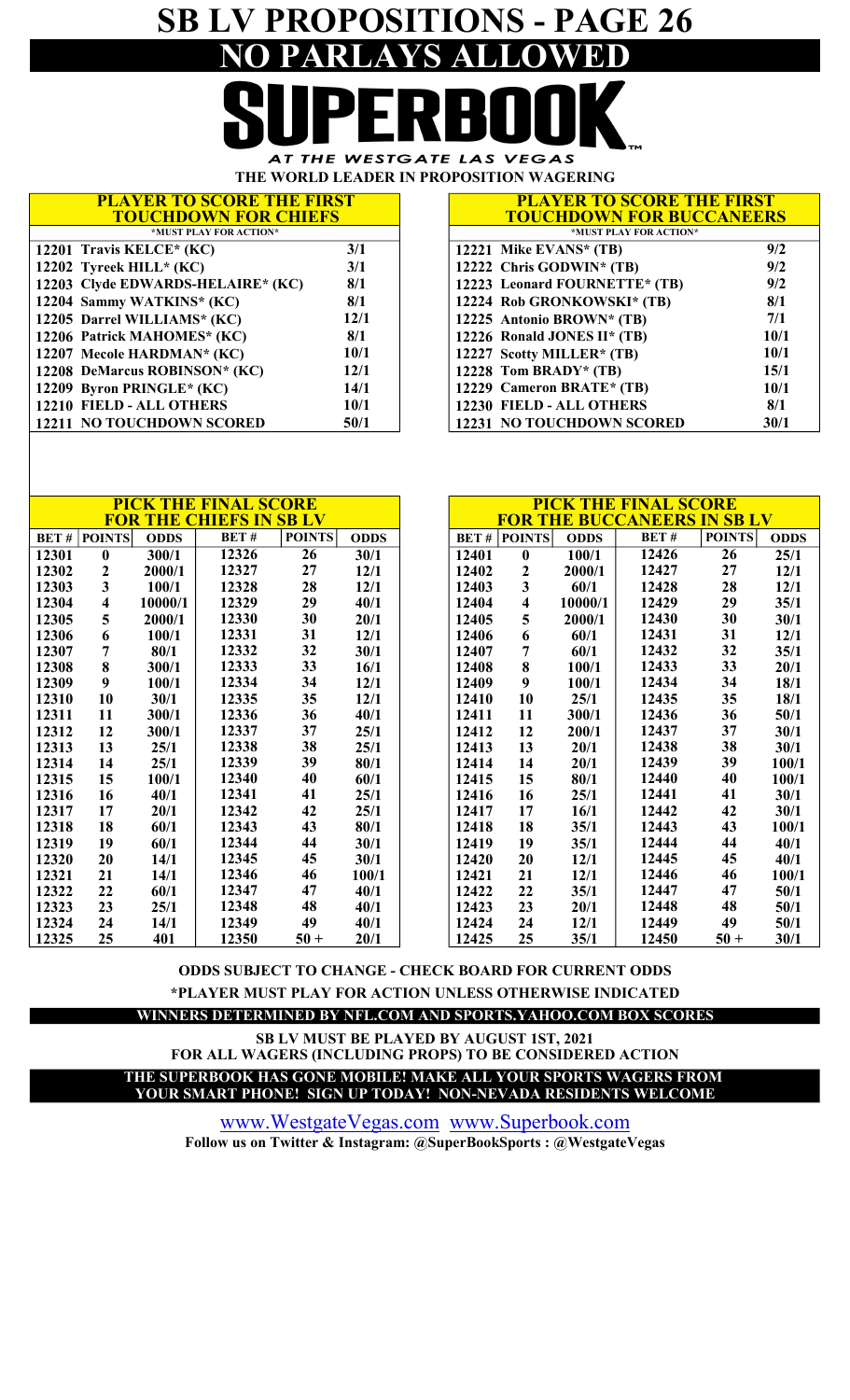## SB LV PROPOSITIONS - PAGE 27 NO PARLAYS A AT THE WESTGATE LAS VEGAS

THE WORLD LEADER IN PROPOSITION WAGERING

| <b>TOTAL POINTS SCORED IN SB LV</b> |                     |             |  |            |                     |             |  |  |
|-------------------------------------|---------------------|-------------|--|------------|---------------------|-------------|--|--|
| BET#                                | <b>TOTAL POINTS</b> | <b>ODDS</b> |  | <b>BET</b> | <b>TOTAL POINTS</b> | <b>ODDS</b> |  |  |
| 12501                               | $2 - 7$             | 500/1       |  | 12510      | $51 - 55$           | 6/1         |  |  |
| 12502                               | $8 - 14$            | 125/1       |  | 12511      | $56 - 60$           | 6/1         |  |  |
| 12503                               | $15 - 20$           | 80/1        |  | 12512      | $61 - 65$           | 7/1         |  |  |
| 12504                               | $21 - 25$           | 50/1        |  | 12513      | $66 - 70$           | 8/1         |  |  |
| 12505                               | $26 - 30$           | 30/1        |  | 12514      | $71 - 75$           | 12/1        |  |  |
| 12506                               | $31 - 35$           | 14/1        |  | 12515      | $76 - 80$           | 14/1        |  |  |
| 12507                               | $36 - 40$           | 10/1        |  | 12516      | $81 - 85$           | 20/1        |  |  |
| 12508                               | $41 - 45$           | 8/1         |  | 12517      | $86 - 90$           | 25/1        |  |  |
| 12509                               | $46 - 50$           | 7/1         |  | 12518      | 91 OR MORE          | 25/1        |  |  |

| <b>MARGIN OF VICTORY IN SB LV</b> |                   |                        |       |                       |  |  |  |  |
|-----------------------------------|-------------------|------------------------|-------|-----------------------|--|--|--|--|
| BET#                              | <b>CHIEFS WIN</b> | <b>MARGIN (POINTS)</b> | BET#  | <b>BUCCANEERS WIN</b> |  |  |  |  |
| 12601                             | 9/2               | $1 - 4$                | 12611 | 6/1                   |  |  |  |  |
| 12602                             | 5/1               | $5 - 8$                | 12612 | 8/1                   |  |  |  |  |
| 12603                             | 8/1               | $9 - 12$               | 12613 | 12/1                  |  |  |  |  |
| 12604                             | <b>10/1</b>       | $13 - 16$              | 12614 | 14/1                  |  |  |  |  |
| 12605                             | 14/1              | $17 - 20$              | 12615 | 20/1                  |  |  |  |  |
| 12606                             | 25/1              | $21 - 24$              | 12616 | 30/1                  |  |  |  |  |
| 12607                             | 35/1              | $25 - 28$              | 12617 | 50/1                  |  |  |  |  |
| 12608                             | 50/1              | $29 - 33$              | 12618 | 80/1                  |  |  |  |  |
| 12609                             | 60/1              | $34 - 38$              | 12619 | 100/1                 |  |  |  |  |
| 12610                             | 60/1              | <b>39 OR MORE</b>      | 12620 | 100/1                 |  |  |  |  |

| <b>TOTAL FIELD GOALS MADE IN SB L'</b> |  |             |  |             |                  |             |  |  |  |  |
|----------------------------------------|--|-------------|--|-------------|------------------|-------------|--|--|--|--|
| BET#                                   |  | <b>ODDS</b> |  | <b>BET#</b> |                  | <b>ODDS</b> |  |  |  |  |
| 12701                                  |  | 25/1        |  | 12706       |                  | 8/1         |  |  |  |  |
| 12702                                  |  | 7/1         |  | 12707       |                  | 14/1        |  |  |  |  |
| 12703                                  |  | 3/1         |  | 12708       |                  | 20/1        |  |  |  |  |
| 12704                                  |  | 14/5        |  | 12709       | <b>8 OR MORE</b> | 50/1        |  |  |  |  |
| 12705                                  |  | 4/1         |  |             |                  |             |  |  |  |  |

ODDS SUBJECT TO CHANGE - CHECK BOARD FOR CURRENT ODDS

\*PLAYER MUST PLAY FOR ACTION UNLESS OTHERWISE INDICATED

#### WINNERS DETERMINED BY NFL.COM AND SPORTS.YAHOO.COM BOX SCORES

SB LIV MUST BE PLAYED BY AUGUST 1ST, 2021 FOR ALL WAGERS (INCLUDING PROPS) TO BE CONSIDERED ACTION

#### YOUR SMART PHONE! SIGN UP TODAY! NON-NEVADA RESIDENTS WELCOME THE SUPERBOOK HAS GONE MOBILE! MAKE ALL YOUR SPORTS WAGERS FROM

www.WestgateVegas.com www.Superbook.com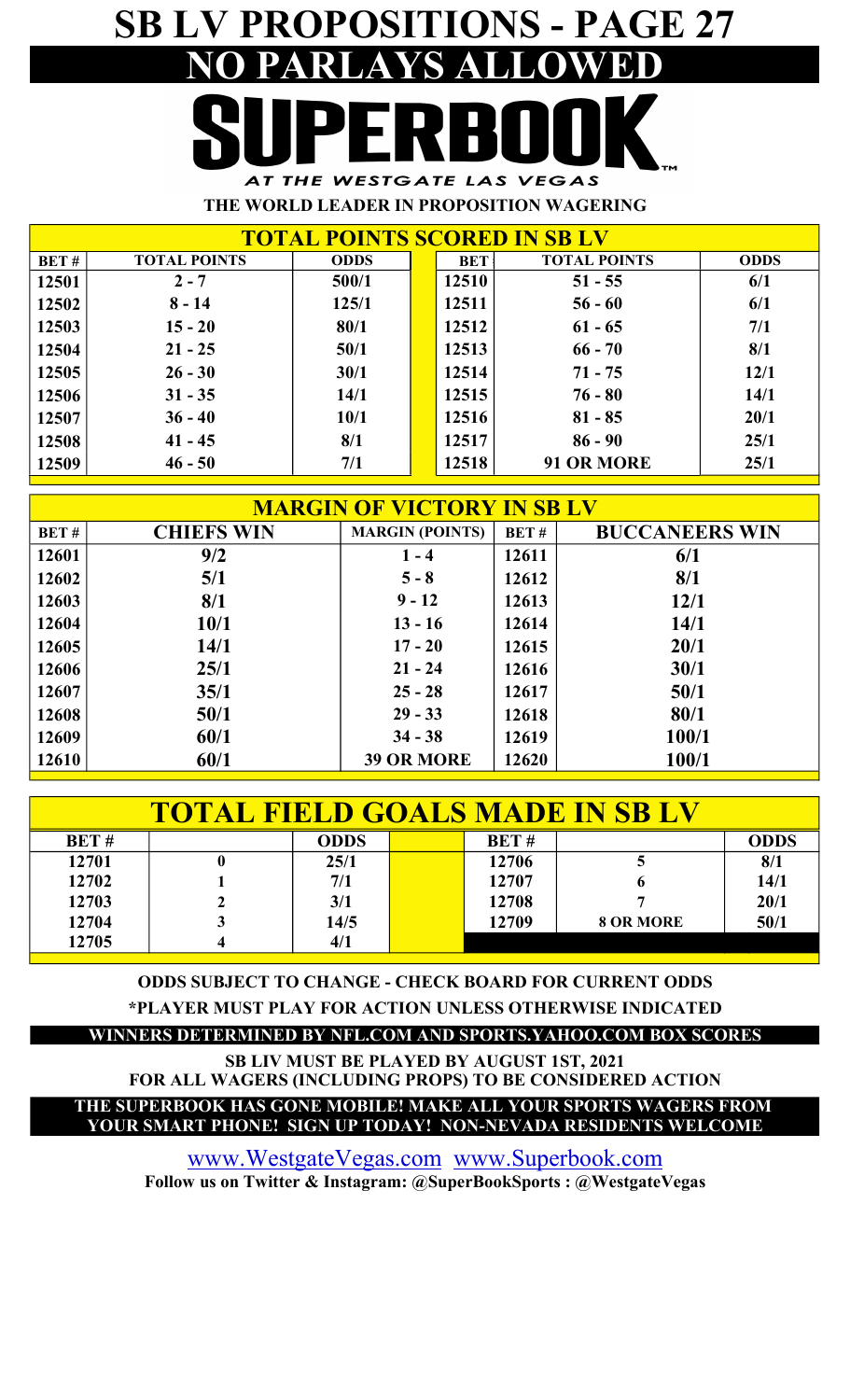## SB LIV PROPOSITIONS - PAGE 28 PARLAYS ALLOWED AT THE WESTGATE LAS VEGAS

THE WORLD LEADER IN PROPOSITION WAGERING

| <b>CHIEFS</b> |                                                                             | <b>FIRST SCORING PLAY</b> | <b>BUCCANEERS</b> |             |  |  |  |  |  |
|---------------|-----------------------------------------------------------------------------|---------------------------|-------------------|-------------|--|--|--|--|--|
|               | <b>BET# ODDS</b>                                                            | OF SB LV                  | BET#              | <b>ODDS</b> |  |  |  |  |  |
| 12801         | 5/1                                                                         | <b>FIELD GOAL</b>         | 12806             | 9/2         |  |  |  |  |  |
| 12802         | 3/1                                                                         | <b>TOUCHDOWN PASS</b>     | 12807             | 7/2         |  |  |  |  |  |
| 12803         | 6/1                                                                         | <b>TOUCHDOWN RUN</b>      | 12808             | 5/1         |  |  |  |  |  |
| 12804         | 50/1                                                                        | <b>OTHER TOUCHDOWN**</b>  | 12809             | 50/1        |  |  |  |  |  |
| 12805         | 100/1                                                                       | <b>SAFETY</b>             | 12810             | 100/1       |  |  |  |  |  |
|               | ** ALL TOUCHDOWNS NOT INCLUDING RUSHING & PASSING TOUCHDOWNS FROM SCRIMMAGE |                           |                   |             |  |  |  |  |  |

| <b>CHIEFS</b> |                                                                             | <b>LAST SCORING PLAY</b> | <b>BUCCANEERS</b> |             |  |  |  |  |  |
|---------------|-----------------------------------------------------------------------------|--------------------------|-------------------|-------------|--|--|--|--|--|
|               | BET #   ODDS                                                                | <b>OF SB LV</b>          | <b>BET#</b>       | <b>ODDS</b> |  |  |  |  |  |
| 12901         | 19/4                                                                        | <b>FIELD GOAL</b>        | 12906             | 5/1         |  |  |  |  |  |
| 12902         | 3/1                                                                         | <b>TOUCHDOWN PASS</b>    | 12907             | 7/2         |  |  |  |  |  |
| 12903         | 7/1                                                                         | <b>TOUCHDOWN RUN</b>     | 12908             | 6/1         |  |  |  |  |  |
| 12904         | 30/1                                                                        | <b>OTHER TOUCHDOWN**</b> | 12909             | 30/1        |  |  |  |  |  |
| 12905         | 50/1                                                                        | <b>SAFETY</b>            | 12910             | 50/1        |  |  |  |  |  |
|               | ** ALL TOUCHDOWNS NOT INCLUDING RUSHING & PASSING TOUCHDOWNS FROM SCRIMMAGE |                          |                   |             |  |  |  |  |  |

| <b>DOUBLE RESULT OF SB LV</b> |                             |                   |                             |             |  |  |  |
|-------------------------------|-----------------------------|-------------------|-----------------------------|-------------|--|--|--|
| BET#                          | <b>FIRST HALF WINNER</b>    |                   | <b>FULL GAME WINNER</b>     | <b>ODDS</b> |  |  |  |
| 13001                         | <b>Kansas City CHIEFS</b>   | $\boldsymbol{\&}$ | <b>Kansas City CHIEFS</b>   | 9/5         |  |  |  |
| 13002                         | <b>Kansas City CHIEFS</b>   | &                 | <b>Tampa Bay BUCCANEERS</b> | 6/1         |  |  |  |
| 13003                         | <b>Tampa Bay BUCCANEERS</b> | $\boldsymbol{\&}$ | <b>Kansas City CHIEFS</b>   | 4/1         |  |  |  |
| 13004                         | <b>Tampa Bay BUCCANEERS</b> | &                 | <b>Tampa Bay BUCCANEERS</b> | 5/2         |  |  |  |
| 13005                         | TIE                         | $\boldsymbol{\&}$ | <b>Kansas City CHIEFS</b>   | 12/1        |  |  |  |
| 13006                         | TIE                         | &                 | <b>Tampa Bay BUCCANEERS</b> | 16/1        |  |  |  |

| <b>SCORE FIRST &amp; FINAL RESULT OF SB LV</b> |                               |   |                             |             |  |  |  |
|------------------------------------------------|-------------------------------|---|-----------------------------|-------------|--|--|--|
| BET#                                           | <b>TEAM TO SCORE FIRST</b>    |   | <b>FINAL RESULT OF GAME</b> | <b>ODDS</b> |  |  |  |
| 13101                                          | <b>CHIEFS SCORE FIRST</b>     |   | <b>CHIEFS WIN GAME</b>      | 19/10       |  |  |  |
| 13102                                          | <b>CHIEFS SCORE FIRST</b>     |   | <b>CHIEFS LOSE GAME</b>     | 17/4        |  |  |  |
| 13103                                          | <b>BUCCANEERS SCORE FIRST</b> |   | <b>BUCCANEERS WIN GAME</b>  | 23/10       |  |  |  |
| 13104                                          | <b>BUCCANEERS SCORE FIRST</b> | & | <b>BUCCANEERS LOSE GAME</b> | 7/2         |  |  |  |

| <b>HIGHEST SCORING QUARTER IN SB LV</b> |                                        |             |  |  |  |  |  |  |
|-----------------------------------------|----------------------------------------|-------------|--|--|--|--|--|--|
| BET#                                    |                                        | <b>ODDS</b> |  |  |  |  |  |  |
| 13201                                   | <b>1ST QUARTER</b>                     | 17/4        |  |  |  |  |  |  |
| 13202                                   | 2ND QUARTER                            | $+165$      |  |  |  |  |  |  |
| 13203                                   | <b>3RD QUARTER</b>                     | 4/1         |  |  |  |  |  |  |
| 13204                                   | <b>4TH QUARTER (EXCLUDES OVERTIME)</b> | 23/10       |  |  |  |  |  |  |

ODDS SUBJECT TO CHANGE - CHECK BOARD FOR CURRENT ODDS

\*PLAYER MUST PLAY FOR ACTION UNLESS OTHERWISE INDICATED

WINNERS DETERMINED BY NFL.COM AND SPORTS.YAHOO.COM BOX SCORES

FOR ALL WAGERS (INCLUDING PROPS) TO BE CONSIDERED ACTION SB LIV MUST BE PLAYED BY AUGUST 1ST, 2021

YOUR SMART PHONE! SIGN UP TODAY! NON-NEVADA RESIDENTS WELCOME THE SUPERBOOK HAS GONE MOBILE! MAKE ALL YOUR SPORTS WAGERS FROM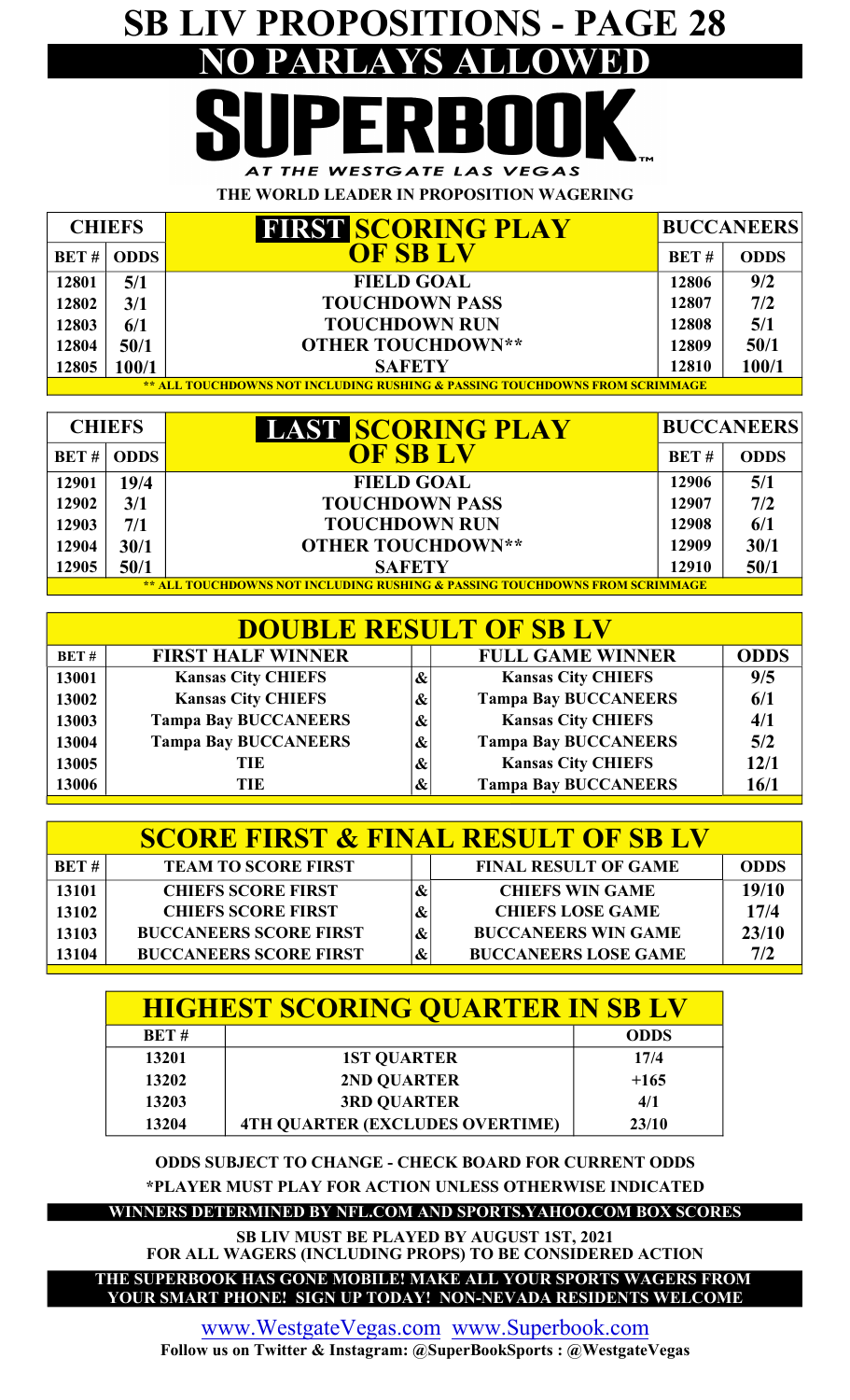## SB LIV PROPOSITIONS - PAGE 29 NO PARLAYS ALLOWED

AT THE WESTGATE LAS VEGAS THE WORLD LEADER IN PROPOSITION WAGERING

| <b>TOTAL TOUCHDOWN PASSES BY:</b><br><b>Patrick MAHOMES* (KC) IN SB LV</b> |                         |             |  |       |                         |             |  |  |
|----------------------------------------------------------------------------|-------------------------|-------------|--|-------|-------------------------|-------------|--|--|
| BET#                                                                       | <b>TOUCHDOWN PASSES</b> | <b>ODDS</b> |  | BET#  | <b>TOUCHDOWN PASSES</b> | <b>ODDS</b> |  |  |
| 13301                                                                      |                         | 8/1         |  | 13305 |                         | 4/1         |  |  |
| 13302                                                                      |                         | 9/2         |  | 13306 |                         | 10/1        |  |  |
| 13303                                                                      |                         | 5/2         |  | 13307 | <b>6 OR MORE</b>        | 14/1        |  |  |
| 13304                                                                      |                         | 3/1         |  |       |                         |             |  |  |

#### BET # | GROSS PASSING YARDS | ODDS | BET #  $13401$  0 -100 80/1 13411 13402 101 - 140 50/1 13412 13403 141 - 180 40/1 13413 13404 181 - 200 25/1 13414 381 - 400 13405 201 - 220 25/1 3415 **Patrick MAHOMES\* (KC) IN SB LV**<br>PASSING YARDS | ODDS | BET# | GROSS PASSING Y TOTAL GROSS PASSING YARDS BY: GROSS PASSING YARDS 401 - 420 7/1 12/1 8/1 ODDS 221 - 240  $0 -100$  80/1 25/1 8/1 7/1 321 - 340 50/1 20/1 341 - 360 421 - 440  $40/1$  13413 361 - 380 25/1

| 13410   | $301 - 320$ | 8/1  | 13420    | <b>501 OR MORE</b> | 14/1        |
|---------|-------------|------|----------|--------------------|-------------|
| 13409   | $281 - 300$ | 8/1  | 13419    | $481 - 500$        | 25/1        |
| 13408   | $261 - 280$ | 12/1 | 13418    | $461 - 480$        | 20/1        |
| 13407   | $241 - 260$ | 16/1 | 13417    | 441 - 460          | 20/1        |
| 13406   | $221 - 240$ | 20/1 | 13416    | $421 - 440$        | <b>16/1</b> |
| 10 TV J | - - - - - - | ---  | 10 T L V |                    | ---         |

| <b>TOTAL COMPLETIONS BY:</b>          |                          |             |  |       |                          |             |  |  |  |
|---------------------------------------|--------------------------|-------------|--|-------|--------------------------|-------------|--|--|--|
| <b>Patrick MAHOMES* (KC) IN SB LV</b> |                          |             |  |       |                          |             |  |  |  |
| <b>BET#</b>                           | <b>TOTAL COMPLETIONS</b> | <b>ODDS</b> |  | BET#  | <b>TOTAL COMPLETIONS</b> | <b>ODDS</b> |  |  |  |
| 13501                                 | $\bf{0}$                 | 1000/1      |  | 13522 | 21                       | 20/1        |  |  |  |
| 13502                                 | 1                        | 1000/1      |  | 13523 | 22                       | 18/1        |  |  |  |
| 13503                                 | 2                        | 1000/1      |  | 13524 | 23                       | 16/1        |  |  |  |
| 13504                                 | 3                        | 1000/1      |  | 13525 | 24                       | 14/1        |  |  |  |
| 13505                                 | 4                        | 1000/1      |  | 13526 | 25                       | 12/1        |  |  |  |
| 13506                                 | 5                        | 500/1       |  | 13527 | 26                       | 12/1        |  |  |  |
| 13507                                 | 6                        | 500/1       |  | 13528 | 27                       | 10/1        |  |  |  |
| 13508                                 | 7                        | 500/1       |  | 13529 | 28                       | 10/1        |  |  |  |
| 13509                                 | 8                        | 500/1       |  | 13530 | 29                       | 10/1        |  |  |  |
| 13510                                 | 9                        | 300/1       |  | 13531 | 30                       | 10/1        |  |  |  |
| 13511                                 | 10                       | 300/1       |  | 13532 | 31                       | 12/1        |  |  |  |
| 13512                                 | 11                       | 300/1       |  | 13533 | 32                       | 12/1        |  |  |  |
| 13513                                 | 12                       | 200/1       |  | 13534 | 33                       | 14/1        |  |  |  |
| 13514                                 | 13                       | 100/1       |  | 13535 | 34                       | 14/1        |  |  |  |
| 13515                                 | 14                       | 100/1       |  | 13536 | 35                       | 16/1        |  |  |  |
| 13516                                 | 15                       | 80/1        |  | 13537 | 36                       | 18/1        |  |  |  |
| 13517                                 | 16                       | 60/1        |  | 13538 | 37                       | 20/1        |  |  |  |
| 13518                                 | 17                       | 50/1        |  | 13539 | 38                       | 20/1        |  |  |  |
| 13519                                 | 18                       | 50/1        |  | 13540 | 39                       | 25/1        |  |  |  |
| 13520                                 | 19                       | 40/1        |  | 13541 | 40                       | 25/1        |  |  |  |
| 13521                                 | 20                       | 30/1        |  | 13542 | <b>41 OR MORE</b>        | 14/1        |  |  |  |

\*PLAYER MUST PLAY FOR ACTION UNLESS OTHERWISE INDICATED ODDS SUBJECT TO CHANGE - CHECK BOARD FOR CURRENT ODDS

WINNERS DETERMINED BY NFL.COM AND SPORTS.YAHOO.COM BOX SCORES

FOR ALL WAGERS (INCLUDING PROPS) TO BE CONSIDERED ACTION SB LIV MUST BE PLAYED BY AUGUST 1ST, 2021

YOUR SMART PHONE! SIGN UP TODAY! NON-NEVADA RESIDENTS WELCOME THE SUPERBOOK HAS GONE MOBILE! MAKE ALL YOUR SPORTS WAGERS FROM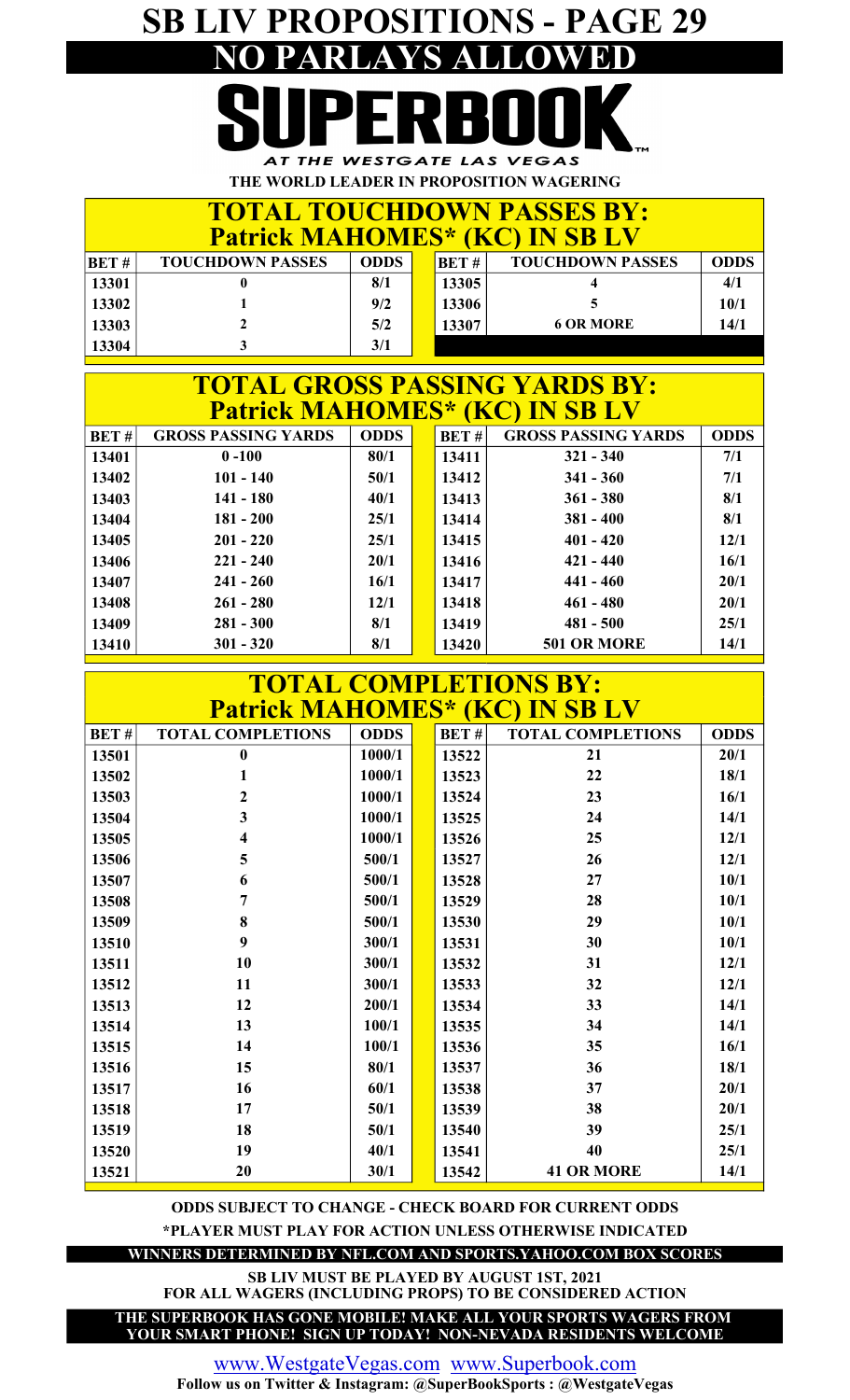## SB LV PROPOSITIONS - PAGE 30 PARLAYS AT THE WESTGATE LAS VEGAS

THE WORLD LEADER IN PROPOSITION WAGERING

|                                   | <b>TOTAL RECEIVING YARDS BY:</b> |
|-----------------------------------|----------------------------------|
| <b>Tyreek HILL* (KC) IN SB LV</b> |                                  |
|                                   |                                  |

| BET#  |            | <b>ODDS</b> | <b>BET#</b> |                    | <b>ODDS</b> |
|-------|------------|-------------|-------------|--------------------|-------------|
| 13601 | $0 - 10$   | 50/1        | 13611       | $101 - 110$        | 8/1         |
| 13602 | $11 - 20$  | 40/1        | 13612       | $111 - 120$        | 8/1         |
| 13603 | $21 - 30$  | 30/1        | 13613       | $121 - 130$        | 10/1        |
| 13604 | $31 - 40$  | 25/1        | 13614       | $131 - 140$        | 14/1        |
| 13605 | $41 - 50$  | 18/1        | 13615       | $141 - 150$        | 16/1        |
| 13606 | $51 - 60$  | 14/1        | 13616       | $151 - 160$        | 18/1        |
| 13607 | $61 - 70$  | 12/1        | 13617       | $161 - 170$        | 18/1        |
| 13608 | $71 - 80$  | 8/1         | 13618       | $171 - 185$        | 18/1        |
| 13609 | $81 - 90$  | 8/1         | 13619       | $186 - 200$        | 18/1        |
| 13610 | $91 - 100$ | 8/1         | 13620       | <b>201 OR MORE</b> | 18/1        |

### Travis KELCE\* (KC) IN SB LV TOTAL RECEIVING YARDS BY:

| BET#  |            | <b>ODDS</b> | <b>BET#</b> | ,                  | <b>ODDS</b> |
|-------|------------|-------------|-------------|--------------------|-------------|
| 13701 | $0 - 10$   | 60/1        | 13711       | $101 - 110$        | 8/1         |
| 13702 | $11 - 20$  | 50/1        | 13712       | $111 - 120$        | 8/1         |
| 13703 | $21 - 30$  | 40/1        | 13713       | $121 - 130$        | 8/1         |
| 13704 | $31 - 40$  | 30/1        | 13714       | $131 - 140$        | 10/1        |
| 13705 | $41 - 50$  | 25/1        | 13715       | $141 - 150$        | 14/1        |
| 13706 | $51 - 60$  | 18/1        | 13716       | $151 - 160$        | 16/1        |
| 13707 | $61 - 70$  | 12/1        | 13717       | $161 - 170$        | 16/1        |
| 13708 | $71 - 80$  | 8/1         | 13718       | $171 - 185$        | 20/1        |
| 13709 | $81 - 90$  | 8/1         | 13719       | $186 - 200$        | 20/1        |
| 13710 | $91 - 100$ | 8/1         | 13720       | <b>201 OR MORE</b> | 18/1        |

|             |             |             |       | <b>TOTAL RUSHING YARDS BY:</b><br><b>KANSAS CITY CHIEFS IN SB LV</b> |             |
|-------------|-------------|-------------|-------|----------------------------------------------------------------------|-------------|
| <b>BET#</b> |             | <b>ODDS</b> | BET#  |                                                                      | <b>ODDS</b> |
| 13801       | $0 - 20$    | 14/1        | 13811 | $141 - 150$                                                          | 30/1        |
| 13802       | $21 - 40$   | 5/1         | 13812 | $151 - 160$                                                          | 30/1        |
| 13803       | $41 - 60$   | 9/2         | 13813 | $161 - 170$                                                          | 50/1        |
| 13804       | $61 - 80$   | 9/2         | 13814 | $171 - 190$                                                          | 40/1        |
| 13805       | $81 - 90$   | 6/1         | 13815 | $191 - 210$                                                          | 50/1        |
| 13806       | $91 - 100$  | 7/1         | 13816 | $211 - 230$                                                          | 50/1        |
| 13807       | $101 - 110$ | 8/1         | 13817 | $231 - 250$                                                          | 60/1        |
| 13808       | $111 - 120$ | 14/1        | 13818 | $251 - 270$                                                          | 60/1        |
| 13809       | $121 - 130$ | 18/1        | 13819 | $271 - 300$                                                          | 60/1        |
| 13810       | $131 - 140$ | 25/1        | 13820 | 301 OR MORE                                                          | 60/1        |

ODDS SUBJECT TO CHANGE - CHECK BOARD FOR CURRENT ODDS \*PLAYER MUST PLAY FOR ACTION UNLESS OTHERWISE INDICATED

WINNERS DETERMINED BY NFL.COM AND SPORTS.YAHOO.COM BOX SCORES

SB LIV MUST BE PLAYED BY AUGUST 1STH, 2021 FOR ALL WAGERS (INCLUDING PROPS) TO BE CONSIDERED ACTION

THE SUPERBOOK HAS GONE MOBILE! MAKE ALL YOUR SPORTS WAGERS FROM YOUR SMART PHONE! SIGN UP TODAY! NON-NEVADA RESIDENTS WELCOME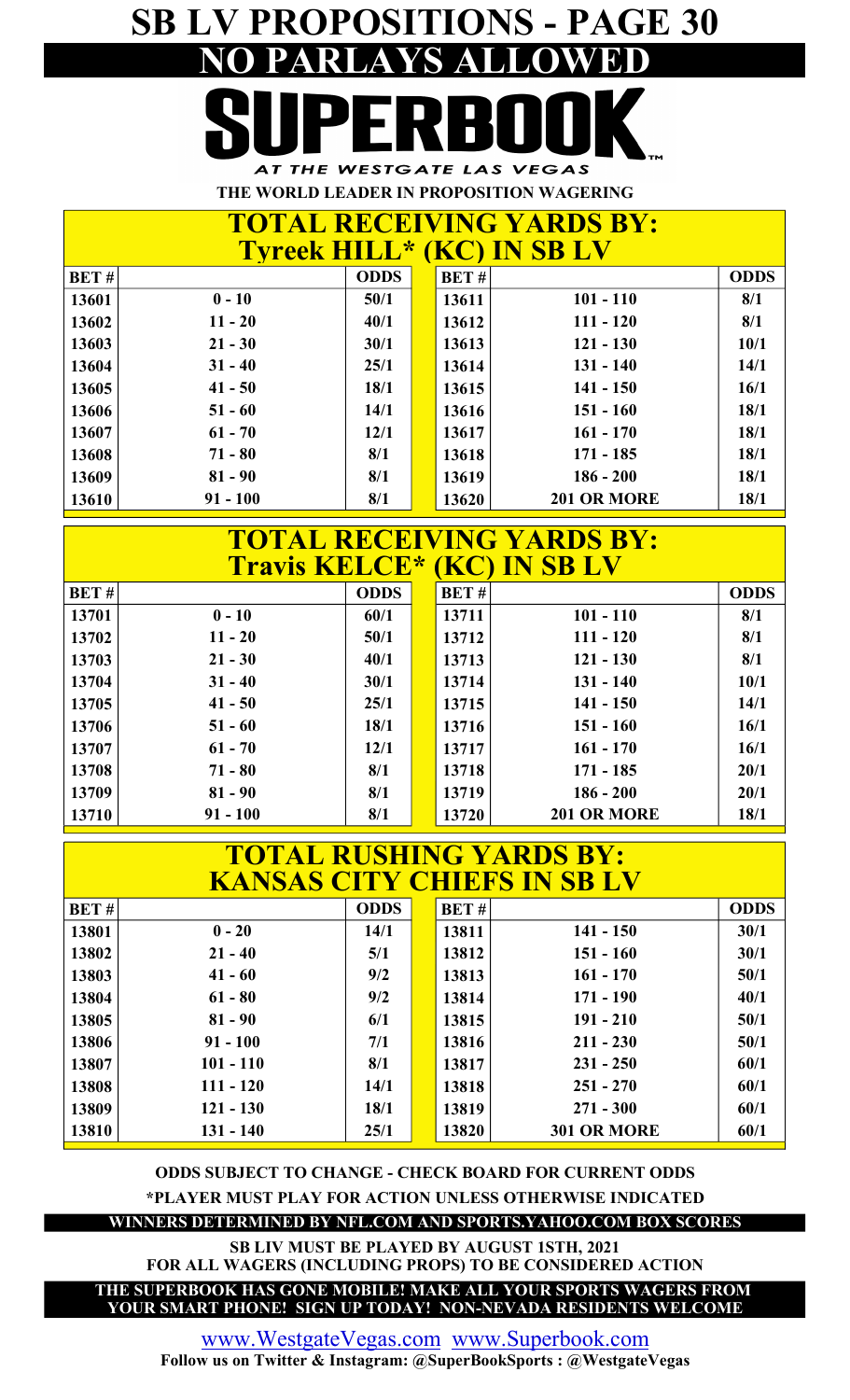## SB LV PROPOSITIONS - PAGE 31 PARLAY

AT THE WESTGATE LAS VEGAS THE WORLD LEADER IN PROPOSITION WAGERING

|                                 |                         |             |  |       | <b>TOTAL TOUCHDOWN PASSES BY:</b> |             |
|---------------------------------|-------------------------|-------------|--|-------|-----------------------------------|-------------|
| <b>Tom BRADY* (TB) IN SB LV</b> |                         |             |  |       |                                   |             |
| BET#                            | <b>TOUCHDOWN PASSES</b> | <b>ODDS</b> |  | BET#  | <b>TOUCHDOWN PASSES</b>           | <b>ODDS</b> |
| 13901                           |                         | 6/1         |  | 13905 |                                   | 7/1         |
| 13902                           |                         | 13/4        |  | 13906 |                                   | 14/1        |
| 13903                           |                         | 9/4         |  | 13907 | <b>6 OR MORE</b>                  | 22/1        |
| 13904                           |                         | <b>11/4</b> |  |       |                                   |             |

| <b>TOTAL GROSS PASSING YARDS BY:</b>      |             |  |       |                            |             |  |  |  |  |  |  |  |
|-------------------------------------------|-------------|--|-------|----------------------------|-------------|--|--|--|--|--|--|--|
| Tom BRADY* (TB) IN SB LV                  |             |  |       |                            |             |  |  |  |  |  |  |  |
| <b>GROSS PASSING YARDS</b><br><b>BET#</b> | <b>ODDS</b> |  | BET#  | <b>GROSS PASSING YARDS</b> | <b>ODDS</b> |  |  |  |  |  |  |  |
| $0 - 100$<br>14001                        | 40/1        |  | 14011 | $321 - 340$                | 10/1        |  |  |  |  |  |  |  |
| $101 - 140$<br>14002                      | 30/1        |  | 14012 | $341 - 360$                | 12/1        |  |  |  |  |  |  |  |
| $141 - 180$<br>14003                      | 20/1        |  | 14013 | $361 - 380$                | 12/1        |  |  |  |  |  |  |  |
| $181 - 200$<br>14004                      | 16/1        |  | 14014 | $381 - 400$                | 14/1        |  |  |  |  |  |  |  |
| 14005<br>$201 - 220$                      | 12/1        |  | 14015 | $401 - 420$                | 20/1        |  |  |  |  |  |  |  |
| $221 - 240$<br>14006                      | 10/1        |  | 14016 | $421 - 440$                | 25/1        |  |  |  |  |  |  |  |
| 14007<br>$241 - 260$                      | 10/1        |  | 14017 | $441 - 460$                | 25/1        |  |  |  |  |  |  |  |
| 14008<br>$261 - 280$                      | 7/1         |  | 14018 | $461 - 480$                | 30/1        |  |  |  |  |  |  |  |
| $281 - 300$<br>14009                      | 7/1         |  | 14019 | $481 - 500$                | 30/1        |  |  |  |  |  |  |  |
| $301 - 320$<br>14010                      | 7/1         |  | 14020 | <b>501 OR MORE</b>         | 18/1        |  |  |  |  |  |  |  |

|             | <b>TOTAL COMPLETIONS BY:</b><br>Tom BRADY* (TB) IN SB LV<br><b>ODDS</b><br><b>TOTAL COMPLETIONS</b><br>BET#<br><b>TOTAL COMPLETIONS</b><br><b>ODDS</b><br>1000/1<br>$\bf{0}$<br>14122<br>20/1<br>21<br>1000/1<br>22<br>18/1<br>14123<br>1<br>$\overline{2}$<br>1000/1<br>14124<br>23<br>16/1<br>3<br>1000/1<br>24<br>12/1<br>14125<br>25<br>500/1<br>14126<br>12/1<br>4<br>26<br>10/1<br>5<br>500/1<br>14127<br>6<br>27<br>10/1<br>500/1<br>14128<br>500/1<br>28<br>10/1<br>7<br>14129<br>8<br>29<br>300/1<br>10/1<br>14130<br>9<br>30<br>200/1<br>12/1<br>14131<br>10<br>200/1<br>31<br>14/1<br>14132<br>11<br>200/1<br>32<br>16/1<br>14133<br>12<br>33<br>100/1<br>16/1<br>14134<br>13<br>100/1<br>34<br>18/1<br>14135<br>14<br>35<br>80/1<br>18/1<br>14136<br>15<br>18/1<br>60/1<br>36<br>14137<br>16<br>37<br>20/1<br>50/1<br>14138<br>17<br>38<br>20/1<br>40/1<br>14139 |      |  |       |                   |      |  |  |  |  |
|-------------|------------------------------------------------------------------------------------------------------------------------------------------------------------------------------------------------------------------------------------------------------------------------------------------------------------------------------------------------------------------------------------------------------------------------------------------------------------------------------------------------------------------------------------------------------------------------------------------------------------------------------------------------------------------------------------------------------------------------------------------------------------------------------------------------------------------------------------------------------------------------------|------|--|-------|-------------------|------|--|--|--|--|
| <b>BET#</b> |                                                                                                                                                                                                                                                                                                                                                                                                                                                                                                                                                                                                                                                                                                                                                                                                                                                                              |      |  |       |                   |      |  |  |  |  |
| 14101       |                                                                                                                                                                                                                                                                                                                                                                                                                                                                                                                                                                                                                                                                                                                                                                                                                                                                              |      |  |       |                   |      |  |  |  |  |
| 14102       |                                                                                                                                                                                                                                                                                                                                                                                                                                                                                                                                                                                                                                                                                                                                                                                                                                                                              |      |  |       |                   |      |  |  |  |  |
| 14103       |                                                                                                                                                                                                                                                                                                                                                                                                                                                                                                                                                                                                                                                                                                                                                                                                                                                                              |      |  |       |                   |      |  |  |  |  |
| 14104       |                                                                                                                                                                                                                                                                                                                                                                                                                                                                                                                                                                                                                                                                                                                                                                                                                                                                              |      |  |       |                   |      |  |  |  |  |
| 14105       |                                                                                                                                                                                                                                                                                                                                                                                                                                                                                                                                                                                                                                                                                                                                                                                                                                                                              |      |  |       |                   |      |  |  |  |  |
| 14106       |                                                                                                                                                                                                                                                                                                                                                                                                                                                                                                                                                                                                                                                                                                                                                                                                                                                                              |      |  |       |                   |      |  |  |  |  |
| 14107       |                                                                                                                                                                                                                                                                                                                                                                                                                                                                                                                                                                                                                                                                                                                                                                                                                                                                              |      |  |       |                   |      |  |  |  |  |
| 14108       |                                                                                                                                                                                                                                                                                                                                                                                                                                                                                                                                                                                                                                                                                                                                                                                                                                                                              |      |  |       |                   |      |  |  |  |  |
| 14109       |                                                                                                                                                                                                                                                                                                                                                                                                                                                                                                                                                                                                                                                                                                                                                                                                                                                                              |      |  |       |                   |      |  |  |  |  |
| 14110       |                                                                                                                                                                                                                                                                                                                                                                                                                                                                                                                                                                                                                                                                                                                                                                                                                                                                              |      |  |       |                   |      |  |  |  |  |
| 14111       |                                                                                                                                                                                                                                                                                                                                                                                                                                                                                                                                                                                                                                                                                                                                                                                                                                                                              |      |  |       |                   |      |  |  |  |  |
| 14112       |                                                                                                                                                                                                                                                                                                                                                                                                                                                                                                                                                                                                                                                                                                                                                                                                                                                                              |      |  |       |                   |      |  |  |  |  |
| 14113       |                                                                                                                                                                                                                                                                                                                                                                                                                                                                                                                                                                                                                                                                                                                                                                                                                                                                              |      |  |       |                   |      |  |  |  |  |
| 14114       |                                                                                                                                                                                                                                                                                                                                                                                                                                                                                                                                                                                                                                                                                                                                                                                                                                                                              |      |  |       |                   |      |  |  |  |  |
| 14115       |                                                                                                                                                                                                                                                                                                                                                                                                                                                                                                                                                                                                                                                                                                                                                                                                                                                                              |      |  |       |                   |      |  |  |  |  |
| 14116       |                                                                                                                                                                                                                                                                                                                                                                                                                                                                                                                                                                                                                                                                                                                                                                                                                                                                              |      |  |       |                   |      |  |  |  |  |
| 14117       |                                                                                                                                                                                                                                                                                                                                                                                                                                                                                                                                                                                                                                                                                                                                                                                                                                                                              |      |  |       |                   |      |  |  |  |  |
| 14118       |                                                                                                                                                                                                                                                                                                                                                                                                                                                                                                                                                                                                                                                                                                                                                                                                                                                                              |      |  |       |                   |      |  |  |  |  |
| 14119       | 18                                                                                                                                                                                                                                                                                                                                                                                                                                                                                                                                                                                                                                                                                                                                                                                                                                                                           | 30/1 |  | 14140 | 39                | 25/1 |  |  |  |  |
| 14120       | 19                                                                                                                                                                                                                                                                                                                                                                                                                                                                                                                                                                                                                                                                                                                                                                                                                                                                           | 25/1 |  | 14141 | 40                | 25/1 |  |  |  |  |
| 14121       | 20                                                                                                                                                                                                                                                                                                                                                                                                                                                                                                                                                                                                                                                                                                                                                                                                                                                                           | 22/1 |  | 14142 | <b>41 OR MORE</b> | 16/1 |  |  |  |  |

\*PLAYER MUST PLAY FOR ACTION UNLESS OTHERWISE INDICATED ODDS SUBJECT TO CHANGE - CHECK BOARD FOR CURRENT ODDS

WINNERS DETERMINED BY NFL.COM AND SPORTS.YAHOO.COM BOX SCORES

SB LIV MUST BE PLAYED BY AUGUST 1ST, 2021 FOR ALL WAGERS (INCLUDING PROPS) TO BE CONSIDERED ACTION

THE SUPERBOOK HAS GONE MOBILE! MAKE ALL YOUR SPORTS WAGERS FROM YOUR SMART PHONE! SIGN UP TODAY! NON-NEVADA RESIDENTS WELCOME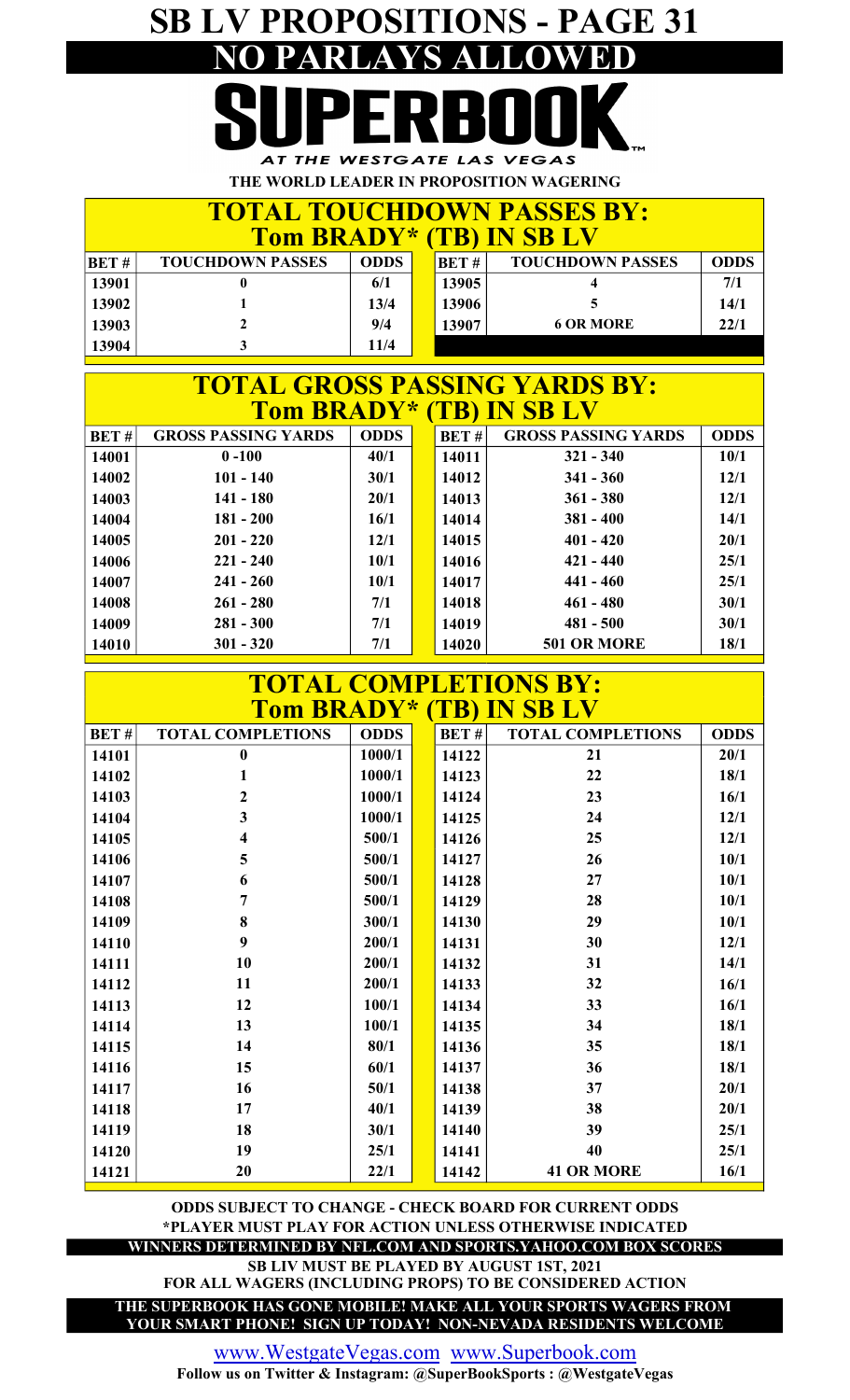## SB LV PROPOSITIONS - PAGE 32 NO PARLAYS ALLOWED AT THE WESTGATE LAS VEGAS

THE WORLD LEADER IN PROPOSITION WAGERING

| <b>TOTAL RECEIVING YARDS BY:</b><br><b>Mike EVANS* (TB) IN SB LV</b><br><b>ODDS</b><br>BET#<br>BET#<br>$0 - 10$<br>$101 - 110$<br>14/1<br>25/1<br>14201<br>14211<br>$11 - 20$<br>16/1<br>14202<br>14/1<br>$111 - 120$<br>14212<br>25/1<br>$21 - 30$<br>$121 - 130$<br>12/1<br>14203<br>14213<br>$31 - 40$<br>$131 - 140$<br>30/1<br>14204<br>10/1<br>14214<br>40/1<br>14205<br>$41 - 50$<br>7/1<br>$141 - 150$<br>14215<br>50/1<br>14206<br>6/1<br>$151 - 160$<br>$51 - 60$<br>14216<br>60/1<br>$161 - 170$<br>14207<br>$61 - 70$<br>6/1<br>14217<br>$71 - 80$<br>$171 - 185$<br>6/1<br>50/1<br>14208<br>14218 |            |      |  |       |                    |             |  |  |
|----------------------------------------------------------------------------------------------------------------------------------------------------------------------------------------------------------------------------------------------------------------------------------------------------------------------------------------------------------------------------------------------------------------------------------------------------------------------------------------------------------------------------------------------------------------------------------------------------------------|------------|------|--|-------|--------------------|-------------|--|--|
|                                                                                                                                                                                                                                                                                                                                                                                                                                                                                                                                                                                                                |            |      |  |       |                    | <b>ODDS</b> |  |  |
|                                                                                                                                                                                                                                                                                                                                                                                                                                                                                                                                                                                                                |            |      |  |       |                    |             |  |  |
|                                                                                                                                                                                                                                                                                                                                                                                                                                                                                                                                                                                                                |            |      |  |       |                    |             |  |  |
|                                                                                                                                                                                                                                                                                                                                                                                                                                                                                                                                                                                                                |            |      |  |       |                    |             |  |  |
|                                                                                                                                                                                                                                                                                                                                                                                                                                                                                                                                                                                                                |            |      |  |       |                    |             |  |  |
|                                                                                                                                                                                                                                                                                                                                                                                                                                                                                                                                                                                                                |            |      |  |       |                    |             |  |  |
|                                                                                                                                                                                                                                                                                                                                                                                                                                                                                                                                                                                                                |            |      |  |       |                    |             |  |  |
|                                                                                                                                                                                                                                                                                                                                                                                                                                                                                                                                                                                                                |            |      |  |       |                    |             |  |  |
|                                                                                                                                                                                                                                                                                                                                                                                                                                                                                                                                                                                                                |            |      |  |       |                    |             |  |  |
| 14209                                                                                                                                                                                                                                                                                                                                                                                                                                                                                                                                                                                                          | $81 - 90$  | 8/1  |  | 14219 | $186 - 200$        | 50/1        |  |  |
| 14210                                                                                                                                                                                                                                                                                                                                                                                                                                                                                                                                                                                                          | $91 - 100$ | 10/1 |  | 14220 | <b>201 OR MORE</b> | 50/1        |  |  |

| <b>TOTAL RECEIVING YARDS BY:</b><br><b>Chris GODWIN* (TB) IN SB LV</b> |            |             |  |             |                    |             |  |  |  |
|------------------------------------------------------------------------|------------|-------------|--|-------------|--------------------|-------------|--|--|--|
| BET#                                                                   |            | <b>ODDS</b> |  | <b>BET#</b> |                    | <b>ODDS</b> |  |  |  |
| 14301                                                                  | $0 - 10$   | 40/1        |  | 14311       | $101 - 110$        | 10/1        |  |  |  |
| 14302                                                                  | $11 - 20$  | 30/1        |  | 14312       | $111 - 120$        | 12/1        |  |  |  |
| 14303                                                                  | $21 - 30$  | 16/1        |  | 14313       | $121 - 130$        | 16/1        |  |  |  |
| 14304                                                                  | $31 - 40$  | 10/1        |  | 14314       | $131 - 140$        | 20/1        |  |  |  |
| 14305                                                                  | $41 - 50$  | 8/1         |  | 14315       | $141 - 150$        | 30/1        |  |  |  |
| 14306                                                                  | $51 - 60$  | 8/1         |  | 14316       | $151 - 160$        | 40/1        |  |  |  |
| 14307                                                                  | $61 - 70$  | 7/1         |  | 14317       | $161 - 170$        | 40/1        |  |  |  |
| 14308                                                                  | $71 - 80$  | 7/1         |  | 14318       | $171 - 185$        | 40/1        |  |  |  |
| 14309                                                                  | $81 - 90$  | 7/1         |  | 14319       | $186 - 200$        | 40/1        |  |  |  |
| 14310                                                                  | $91 - 100$ | 8/1         |  | 14320       | <b>201 OR MORE</b> | 30/1        |  |  |  |

|       |             |             |       | <b>TOTAL RUSHING YARDS BY:</b><br><b>TAMPA BAY BUCCANEERS IN SB LV</b> |             |
|-------|-------------|-------------|-------|------------------------------------------------------------------------|-------------|
| BET#  |             | <b>ODDS</b> | BET#  |                                                                        | <b>ODDS</b> |
| 14401 | $0 - 20$    | 20/1        | 14411 | $141 - 150$                                                            | 16/1        |
| 14402 | $21 - 40$   | 8/1         | 14412 | $151 - 160$                                                            | 20/1        |
| 14403 | $41 - 60$   | 8/1         | 14413 | $161 - 170$                                                            | 20/1        |
| 14404 | $61 - 80$   | 7/1         | 14414 | $171 - 190$                                                            | 25/1        |
| 14405 | $81 - 90$   | 7/1         | 14415 | $191 - 210$                                                            | 25/1        |
| 14406 | $91 - 100$  | 8/1         | 14416 | $211 - 230$                                                            | 25/1        |
| 14407 | $101 - 110$ | 8/1         | 14417 | $231 - 250$                                                            | 30/1        |
| 14408 | $111 - 120$ | 10/1        | 14418 | $251 - 270$                                                            | 40/1        |
| 14409 | $121 - 130$ | 12/1        | 14419 | $271 - 300$                                                            | 50/1        |
| 14410 | $131 - 140$ | 14/1        | 14420 | 301 OR MORE                                                            | 40/1        |

ODDS SUBJECT TO CHANGE - CHECK BOARD FOR CURRENT ODDS

\*PLAYER MUST PLAY FOR ACTION UNLESS OTHERWISE INDICATED

WINNERS DETERMINED BY NFL.COM AND SPORTS.YAHOO.COM BOX SCORES

SB LV MUST BE PLAYED BY AUGUST 1ST, 2021

FOR ALL WAGERS (INCLUDING PROPS) TO BE CONSIDERED ACTION

THE SUPERBOOK HAS GONE MOBILE! MAKE ALL YOUR SPORTS WAGERS FROM YOUR SMART PHONE! SIGN UP TODAY! NON-NEVADA RESIDENTS WELCOME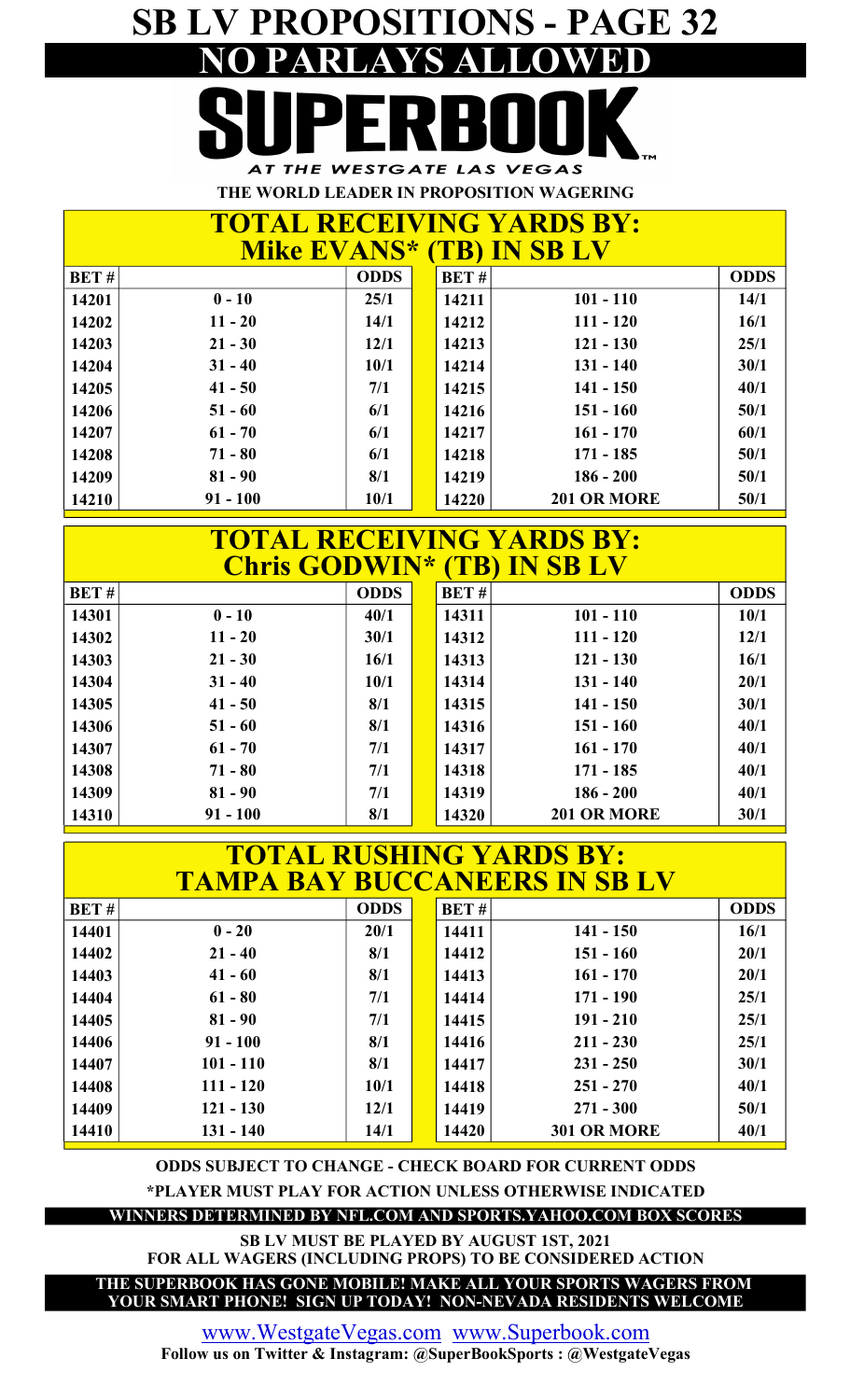

THE WORLD LEADER IN PROPOSITION WAGERING

## UPCOMING WESTGATE SUPERBOOK EVENTS

## HOOPS AND BASEBALL CONTESTS!

COMING IN MARCH, ENTER OUR HOOPS CENTRAL SHOWDOWN AND/OR OUR BASEBALL SEASON WINS CHALLENGE! THE SUPERBOOK COVERS IT ALL!

## MARCH 19TH - 22ND: "HOOPS CENTRAL"

RESERVED SEATING AVAILABLE STARTING AT \$50 \*COME SEE ALL THE MADNESS IN THE WESTGATE INTERNATIONAL THEATER\* \*5 GIANT HD SCREENS, LIMITED SEATING, SMOKE FREE\*

## MAY 1ST: KENTUCKY DERBY

WATCH THE MOST EXCITING TWO MINUTES IN SPORTS IN THE WORLDS LARGEST RACE + SPORTS BOOK, THE SUPERBOOK

## SUPERCONTEST

THE WORLD'S MOST PRESTIGIOUS FOOTBALL HANDICAPPING CONTESTS WILL AGAIN RETURN TO THE WESTGATE LAS VEGAS SUPERBOOK.

## ENTER OUR "BIG GAME" PROP CONTEST TODAY!

SEE A SPORTS SUPERVISOR OR VISIT WESTGATELASVEGAS.COM FOR ALL THE DETAILS THE SUPERBOOK IS OFFERING A BIG GAME PROP CONTEST. ENTRY FEE BE LISTED FOR THE CONTEST AND THE CONTESTANT WITH THE MOST CORRECT WINNERS WILL TAKE THE TOP PRIZE. IS \$100 AND CONTESTANTS CAN ENTER UP TO 3 TIMES. 30 PROPS WILL

### DEADLINE TO GET PICKS IN IS 2PM ON SUNDAY, FEBRUARY 7TH

Follow us on Twitter & Instagram: @SuperBookSports : @SuperBookNV : @SuperBookCO : @WestgateVegas

### Find us at the Apple Store - search for SuperBook Sports

www.WestgateVegas.com www.Superbook.com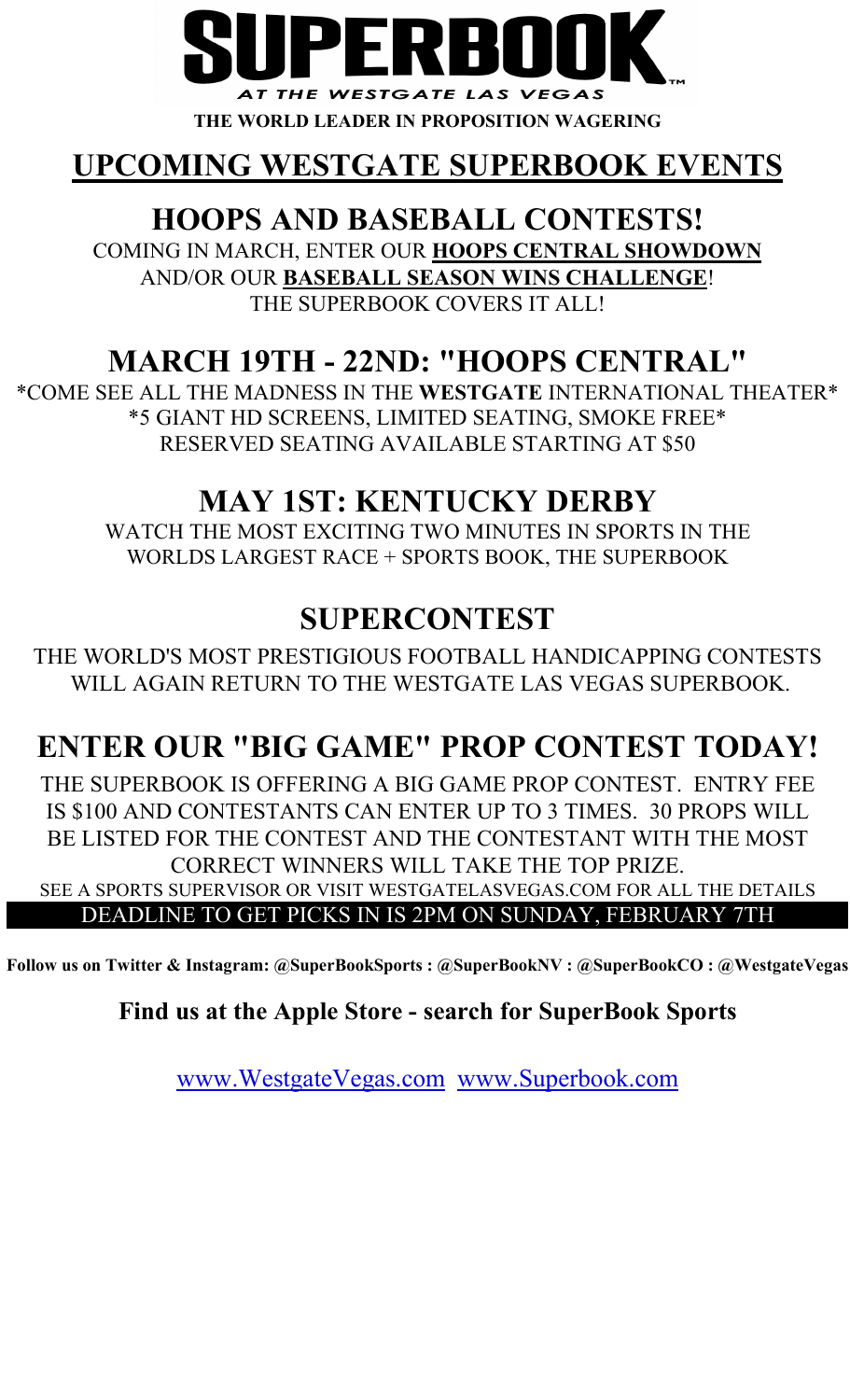# AT THE WESTGATE LAS VEGAS

## KANSAS CITY

#### **CHIEFS**

|                |                             | <b>Regular Season</b>     |   |           |                |                        | <b>Regular Season</b>    |    |
|----------------|-----------------------------|---------------------------|---|-----------|----------------|------------------------|--------------------------|----|
| $\mathbf{1}$   | Thu, Sep 10 Houston         |                           | W | $34 - 20$ | $\mathbf{1}$   | Sun, Sep 13            | @ New Orleans            | L. |
| 2              |                             | Sun, Sep 20 @ LA Chargers | W | $23 - 20$ | $\overline{2}$ | Sun, Sep 20            | Carolina                 | W  |
| 3              |                             | Mon, Sep 28 @ Baltimore   | W | $34 - 20$ | 3              | Sun, Sep 27            | @ Denver                 | W  |
| $\overline{4}$ |                             | Mon, Oct 5 New England    | W | $26 - 10$ | $\overline{4}$ | Sun, Oct 4             | <b>LA Chargers</b>       | W  |
| 5              | Sun, Oct 11 Las Vegas       |                           | L | $40 - 32$ | 5              | Thu, Oct 8             | @ Chicago                | L  |
| 6              | Mon, Oct 19 @ Buffalo       |                           | W | $26 - 17$ | 6              | Sun, Oct 18            | Green Bay                | W  |
| 7              | Sun, Oct 25                 | @ Denver                  | W | $43 - 16$ | $\tau$         | Sun, Oct 25            | @ Las Vegas              | W  |
| 8              | Sun, Nov 1                  | NY Jets                   | W | $35 - 9$  | 8              | Mon, Nov 2             | @ NY Giants              | W  |
| 9              | Sun, Nov 8                  | Carolina                  | W | $33 - 31$ | 9              | Sun, Nov 8             | New Orleans              | L  |
| 10             |                             | <b>Bye Week</b>           |   |           | $10\,$         | Sun, Nov 15 @ Carolina |                          | W  |
| 11             |                             | Sun, Nov 22 @ Las Vegas   | W | $35 - 31$ | 11             | Mon, Nov 23 LA Rams    |                          | L  |
| 12             |                             | Sun, Nov 29 @ Tampa Bay   | W | $27 - 24$ | 12             |                        | Sun, Nov 29 Kansas City  | L  |
| 13             | Sun, Dec 6                  | Denver                    | w | $22 - 16$ | 13             |                        | <b>Bye Week</b>          |    |
| 14             | Sun, Dec 13 @ Miami         |                           | W | $33 - 27$ | 14             | Sun, Dec 13            | Minnesota                | W  |
| 15             |                             | Sun, Dec 20 @ New Orleans | W | $32 - 29$ | 15             | Sun, Dec 20            | @ Atlanta                | W  |
| 16             | Sun, Dec 27 Atlanta         |                           | W | $17 - 14$ | 16             | Sat, Dec 26            | @ Detroit                | W  |
| 17             | Sun, Jan 3                  | LA Chargers               | L | $38 - 21$ | 17             | Sun, Jan 3             | Atlanta                  | W  |
|                |                             | Postseason                |   |           |                |                        | Postseason               |    |
| Wild Card      |                             | <b>Bye Week</b>           |   |           |                | Wild Card Sat, Jan 9   | @ Washington             | w  |
| Div.           | Sun, Jan 17 Cleveland       |                           | W | $22 - 17$ | Div.           | Sun, Jan 17            | @ New Orleans            | W  |
|                | $Conf$ Sun Jan $24$ Buffalo |                           | w | $38 - 24$ | Conf           |                        | Sun Ian $24$ @ Green Bay | w  |

### TAMPA BAY **BUCCANEERS**

|                |                       | <b>Regular Season</b>   |   |           |  |                |                      | <b>Regular Season</b>   |    |           |  |
|----------------|-----------------------|-------------------------|---|-----------|--|----------------|----------------------|-------------------------|----|-----------|--|
| -1             | Thu, Sep 10 Houston   |                         | W | $34 - 20$ |  | 1              | Sun, Sep 13          | @ New Orleans           | L. | $34 - 23$ |  |
| 2              | Sun, Sep 20           | @ LA Chargers           | W | $23 - 20$ |  | 2              | Sun, Sep 20          | Carolina                | W  | $31 - 17$ |  |
| 3              |                       | Mon, Sep 28 @ Baltimore | W | $34 - 20$ |  | 3              | Sun, Sep 27          | @ Denver                | W  | $28 - 10$ |  |
| $\overline{4}$ | Mon, Oct 5            | New England             | W | $26 - 10$ |  | $\overline{4}$ | Sun, Oct 4           | <b>LA Chargers</b>      | W  | $38 - 31$ |  |
| 5              | Sun, Oct 11 Las Vegas |                         | L | $40 - 32$ |  | 5              | Thu, Oct 8           | @ Chicago               | L  | $20 - 19$ |  |
| 6              | Mon, Oct 19 @ Buffalo |                         | W | $26 - 17$ |  | 6              | Sun, Oct 18          | Green Bay               | W  | $38 - 10$ |  |
| $\tau$         | Sun, Oct 25           | @ Denver                | W | $43 - 16$ |  | $\tau$         | Sun, Oct 25          | @ Las Vegas             | W  | $45 - 20$ |  |
| 8              | Sun, Nov 1            | NY Jets                 | W | $35 - 9$  |  | 8              | Mon, Nov 2           | @ NY Giants             | W  | $25 - 23$ |  |
| 9              | Sun, Nov 8            | Carolina                | W | $33 - 31$ |  | 9              | Sun, Nov 8           | New Orleans             | L  | $38 - 3$  |  |
| 10             |                       | <b>Bye Week</b>         |   |           |  | 10             |                      | Sun, Nov 15 @ Carolina  | W  | $46 - 23$ |  |
| 11             |                       | Sun, Nov 22 @ Las Vegas | W | $35 - 31$ |  | 11             |                      | Mon, Nov 23 LA Rams     | г  | $27 - 24$ |  |
| 12             |                       | Sun, Nov 29 @ Tampa Bay | W | $27 - 24$ |  | 12             |                      | Sun, Nov 29 Kansas City | L  | $27 - 24$ |  |
| 13             | Sun, Dec 6            | Denver                  | W | $22 - 16$ |  | 13             |                      | <b>Bye Week</b>         |    |           |  |
| 14             | Sun, Dec 13           | @ Miami                 | W | $33 - 27$ |  | 14             |                      | Sun, Dec 13 Minnesota   | W  | $26 - 14$ |  |
| 15             | Sun, Dec 20           | @ New Orleans           | W | $32 - 29$ |  | 15             | Sun, Dec 20          | @ Atlanta               | W  | $31 - 27$ |  |
| 16             | Sun, Dec 27 Atlanta   |                         | W | $17 - 14$ |  | 16             | Sat, Dec 26          | @ Detroit               | W  | $47 - 7$  |  |
| 17             | Sun, Jan 3            | LA Chargers             | L | $38 - 21$ |  | 17             | Sun, Jan 3           | Atlanta                 | W  | $44 - 27$ |  |
|                |                       | Postseason              |   |           |  |                |                      | Postseason              |    |           |  |
| ild Card       |                       | <b>Bye Week</b>         |   |           |  |                | Wild Card Sat, Jan 9 | @ Washington            | W  | $31 - 23$ |  |
| Div.           | Sun, Jan 17           | Cleveland               | W | $22 - 17$ |  | Div.           | Sun, Jan 17          | @ New Orleans           | W  | $30 - 20$ |  |
| Conf.          | Sun, Jan 24           | <b>Buffalo</b>          | W | $38 - 24$ |  | Conf.          | Sun, Jan 24          | @ Green Bay             | W  | $31 - 26$ |  |

## THE SUPERBOOK HAS GONE MOBILE!

NON-NEVADA RESIDENTS WELCOME (WAGERS ONLY ACCEPTED AND YOU WOULD AVOID ALL THE TIME SPENT IN LINE! WAGERS FROM YOUR SMART PHONE! IT'S EASY, CONVENIENT ENJOY THE CONVENIENCE OF MAKING ALL YOUR SPORTS WITHIN THE STATE OF NEVADA)

LOOK FOR THE MOBILE APP SIGN-UP WINDOW IN THE SUPERBOOK!